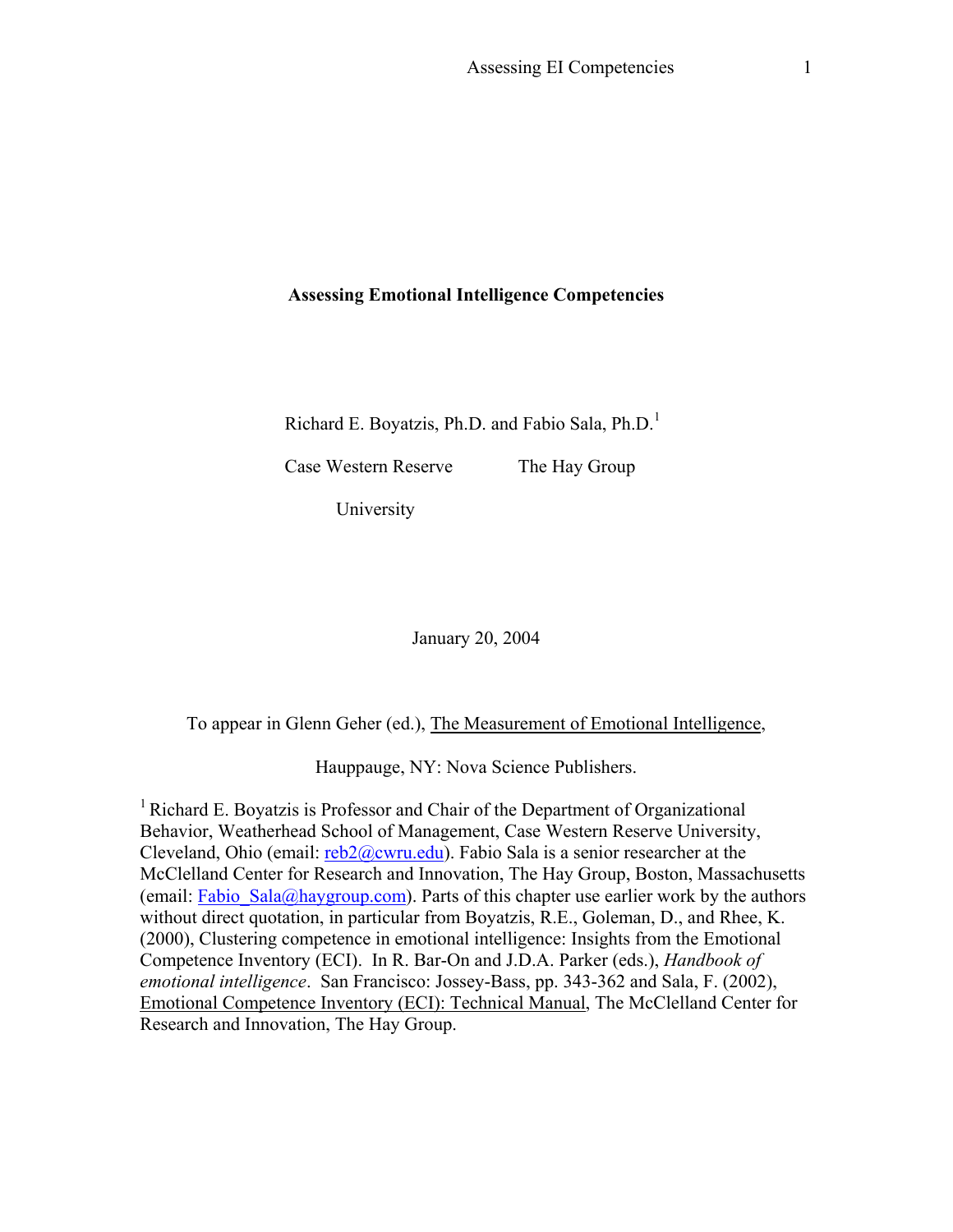The assessment of emotional intelligence competencies began as a search for early identification of talent (McClelland, Baldwin, Bronfenbrenner, & Strodbeck, 1958). These were framed as abilities and thought to be part of the concept of personality (Baldwin, in McClelland et. al., 1958). In the early 1970's, this line of research focused on competencies (McClelland, 1973). By the late 1970's, as the research was quickly adapted as creating useful insight within practitioner communities, the "competency" label spread. Competencies, in this line of research, were defined as "underlying characteristics of the person that led to or caused effective or superior performance" (Boyatzis, 1982). In this chapter, the development of a measure of *emotional intelligence*  competencies, called the Emotional Competence Inventory (ECI) and its later revisions, the ECI-2 and ECI-U (ECI University version), are described and documented with an emphasis on the ECI and ECI-2.

#### **Emotional Intelligence as a Set of Competencies**

Emotional intelligence (i.e., EI) is a convenient phrase with which to focus attention on the underlying emotional components of human talent. While the earliest psychologist to explore the related concept of "social intelligence" (Thorndike in the 20's and 30's, cf. Goleman, 1995) offered the idea as a single concept, more recent psychologists have appreciated its complexity and described it in terms of multiple capabilities (Bar-On, 1992, 1997; Goleman, 1998; Saarni, 1988). Gardner (1983) conceptualized this arena as constituting intrapersonal and interpersonal intelligence- two of the seven intelligences. Salovey and Mayer (1990) first used the expression "emotional intelligence" and described it in terms of four domains: knowing and handling one's own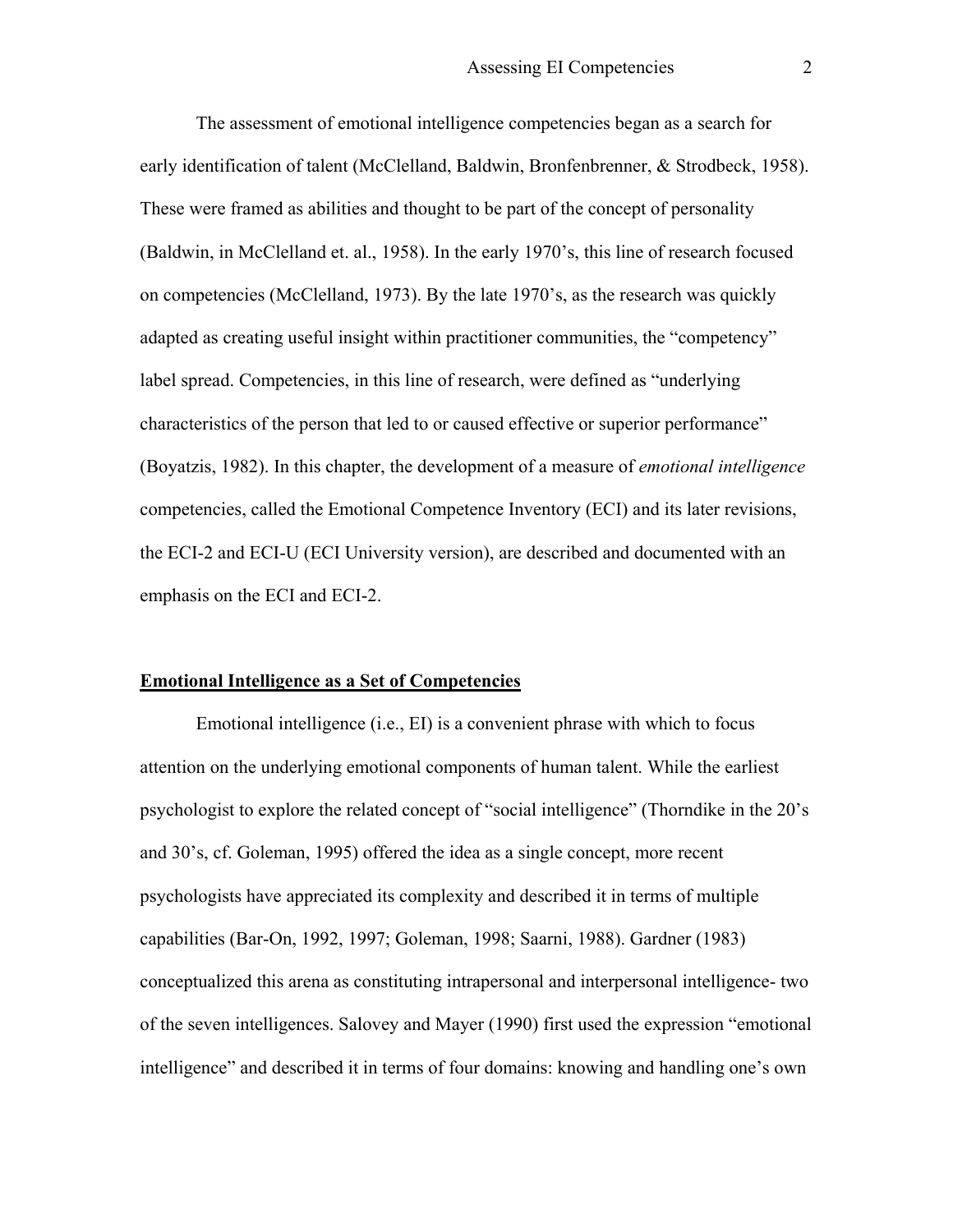and others' emotions. Other conceptualizations have used labels such as "practical intelligence" and "successful intelligence" (Sternberg, 1996), which often blend the capabilities described by other psychologists with cognitive abilities and anchor the concepts around the consequence of the person's behavior, notably success or effectiveness.

While other interpretations of an "intelligence" are offered in the literature, we offer our model of the criteria for labeling something as an intelligence versus just some constituent ability or personality component. We believe that to be classified as an intelligence, the concept should be:

1) Related to neural-endocrine functioning;

2) Differentiated as to the type of neural circuitry and endocrine system involved;

3) Related to life and job outcomes;

4) Sufficiently different from other personality constructs that the concept adds value to understanding the human personality and behavior.

Meanwhile, the measures of the concept, as a psychological construct, should satisfy the basic criteria for a sound measure, that is show convergent and discriminant validity (Campbell & Fiske, 1968).

This set of criteria is different than the Mayer, Caruso, and Salovey (1999) three standards for an intelligence. In their view, relevant criteria regarding components of a capacity that is indeed a specific kind of intelligence are: (1) it should reflect a "mental performance rather than preferred ways of behaving" (p. 269-270); (2) tests of it should show positive correlation with other forms of intelligence; and (3) the measures should increase with experience and age.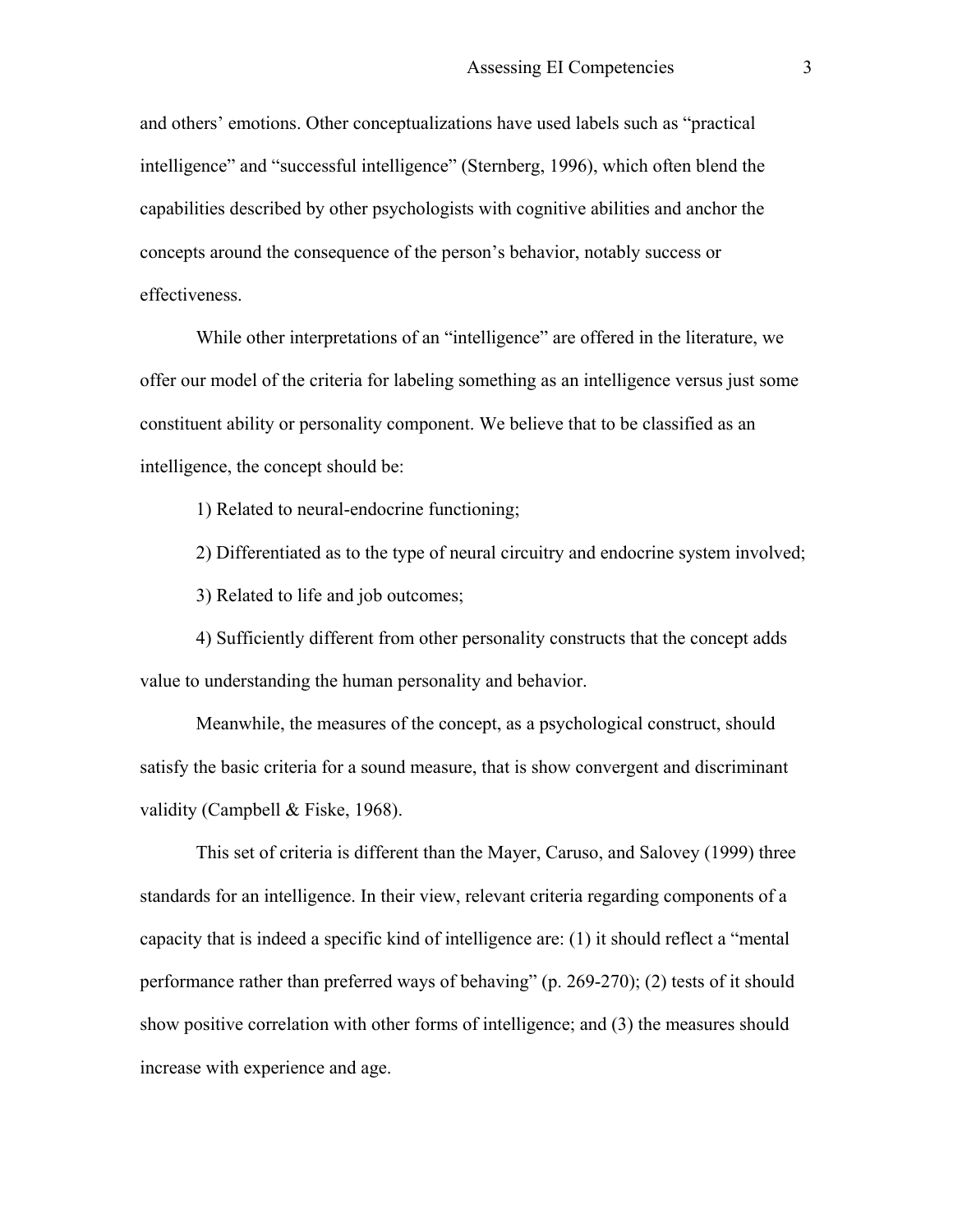As a theory of emotional intelligence, we believe that there should be a link to neural (or possibly neuro-endocrine) functioning. If the theory claims that there are multiple components of this emotional intelligence, then these different components should have different neuro-endocrine pathways. Our first and second criteria are more specific than the Mayer et al. (1999) first and second criteria. We claim that a construct should actually be able to predict neural and endocrine (i.e., hormonal) patterns within the individual. Regarding our rationale for including criterion #3 (i.e., job and life outcomes), the American Psychological Association's Task Force on Intelligence (APA Public Affairs Office, 1997) reported that predicting real life outcomes is an important part of the standard against which we should judge an intelligence. It then went on to add that there should be a consensus within a field as to the definition. Although the latter is lacking in the field regarding emotional intelligence at this point in time, the link between EI and real life outcomes is in fact testable. While Mayer, Caruso, and Salovey (1999) seem to discard patterns of behavior as irrelevant to their concept of EI, we contend that EI should predict behavioral patterns in life and work, as well as the consequences of these patterns in the form of life and work outcomes. This seems a more relevant test of the concept than merely showing a link to experience and age (i.e., as Mayer, Caruso, & Salovey's (1999) third criterion).

 A related stream of research has emerged focusing on explaining and predicting effectiveness in various occupations, often with a primary emphasis on managers and leaders (McClelland et. al.,. 1958; McClelland, 1973; Bray, Campbell, and Grant, 1974; Boyatzis, 1982; Luthans et al., 1988; Kotter, 1982; Thornton & Byham, 1982; Spencer and Spencer, 1993). In this "competency" approach, specific capabilities were identified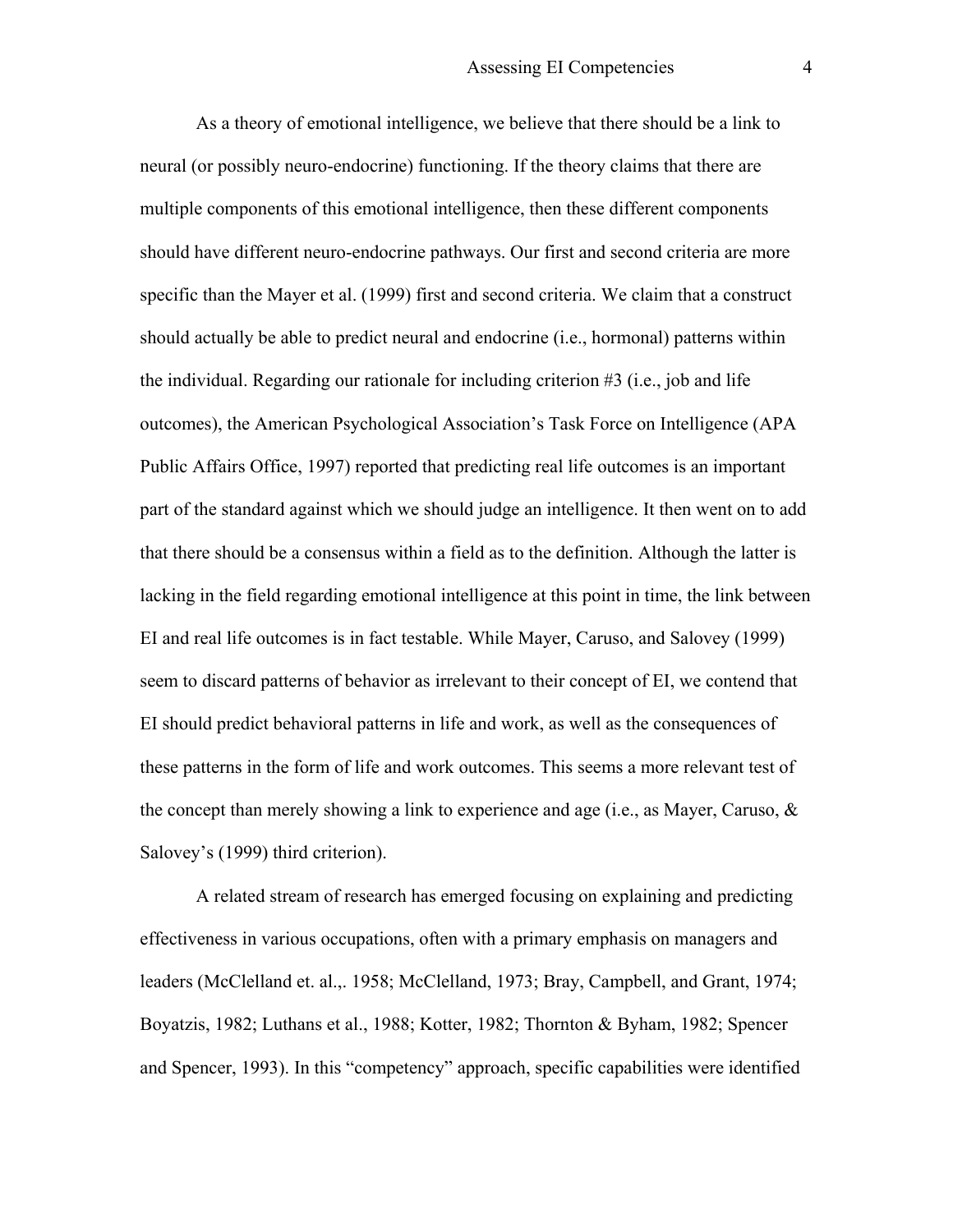and validated against effectiveness measures, or, often, inductively discovered and then articulated as competencies.

 An integrated concept of emotional intelligence offers more than a convenient framework for describing human dispositions-- it offers a theoretical structure for the organization of personality and linking it to a theory of action and job performance. Goleman (1998) defined an "emotional competence" as a "learned capability based on emotional intelligence that results in outstanding performance at work." In other words, if a competency is an "underlying characteristic of the person that leads to or causes effective or superior performance" (Boyatzis, 1982), then an *emotional intelligence competency is an ability to recognize, understand, and use emotional information about oneself or others that leads to or causes effective or superior performance.*

A simpler definition of emotional intelligence may be that *emotional intelligence is the intelligent use of one's emotions*. This definition can be elaborated to be, "How people handle themselves and their relationships" (Goleman et. al., 2002). The definition can be further expanded to say that emotional intelligence is a set of competencies, or abilities, in how a person: (a) is aware of himself/herself; (b) manages him/herself; (c) is aware of others; and (d) manages his/her relationships with others.

 If defined as a single construct, the tendency to believe that more effective people have the vital ingredients for success invites the attribution of a halo effect. For example, person A is effective, therefore she has all of the right stuff, such as brains, savvy, and style. Like the issue of finding the best "focal point" with which to look at something, the dilemma of finding the best level of detail in defining constructs with which to build a personality theory may ultimately be an issue of which focal point is chosen. With regard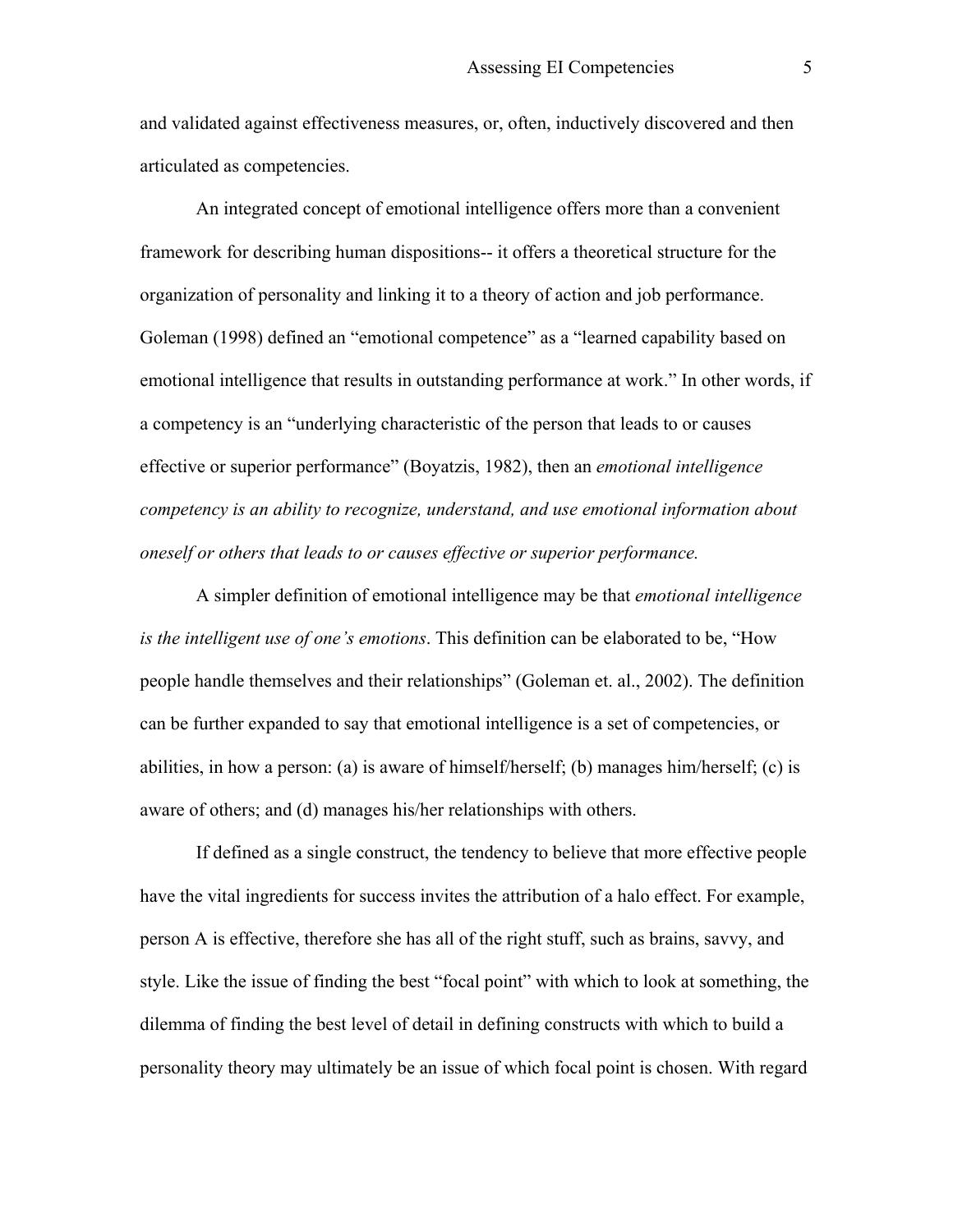to emotional intelligence, we believe the most helpful focal point allows for the description and study of a variety specific competencies, or abilities, that can be empirically, causally related to effectiveness *and* describe the *clusters* within which these competencies are organized. But we must start with the competencies. The articulation of one overall emotional intelligence might be deceptive and suggest a close association with cognitive capability (i.e., traditionally defined "intelligence" or what psychologists often call "g" referring to general cognitive ability) (Davies & Stankov, 1998; Ackerman & Heggestad, 1997). The latter would not only be confusing, but would additionally raise the question as to what one is calling emotional intelligence and whether it is nothing more than an element of previously defined intelligence or cognitive ability.

#### **Competencies and a Theory of Performance**

A competency is defined as a capability or ability. It is a set of related but different sets of behavior organized around an underlying construct, which we call the "intent." The behaviors are alternate manifestations of the intent, as appropriate in various situations or times. For example, listening to someone and asking him or her questions are several behaviors. A person can demonstrate these behaviors for multiple reasons or to various intended ends. A person can ask questions and listen to someone to ingratiate him or herself or to appear interested, thereby gaining standing in the other person's view. Or a person can ask questions and listen to someone because he or she is interested in understanding this other person, his or her priorities, or thoughts in a situation. The latter we would call a demonstration of *empathy*. The underlying intent is to understand the person. Meanwhile, the former underlying reason for the questions is to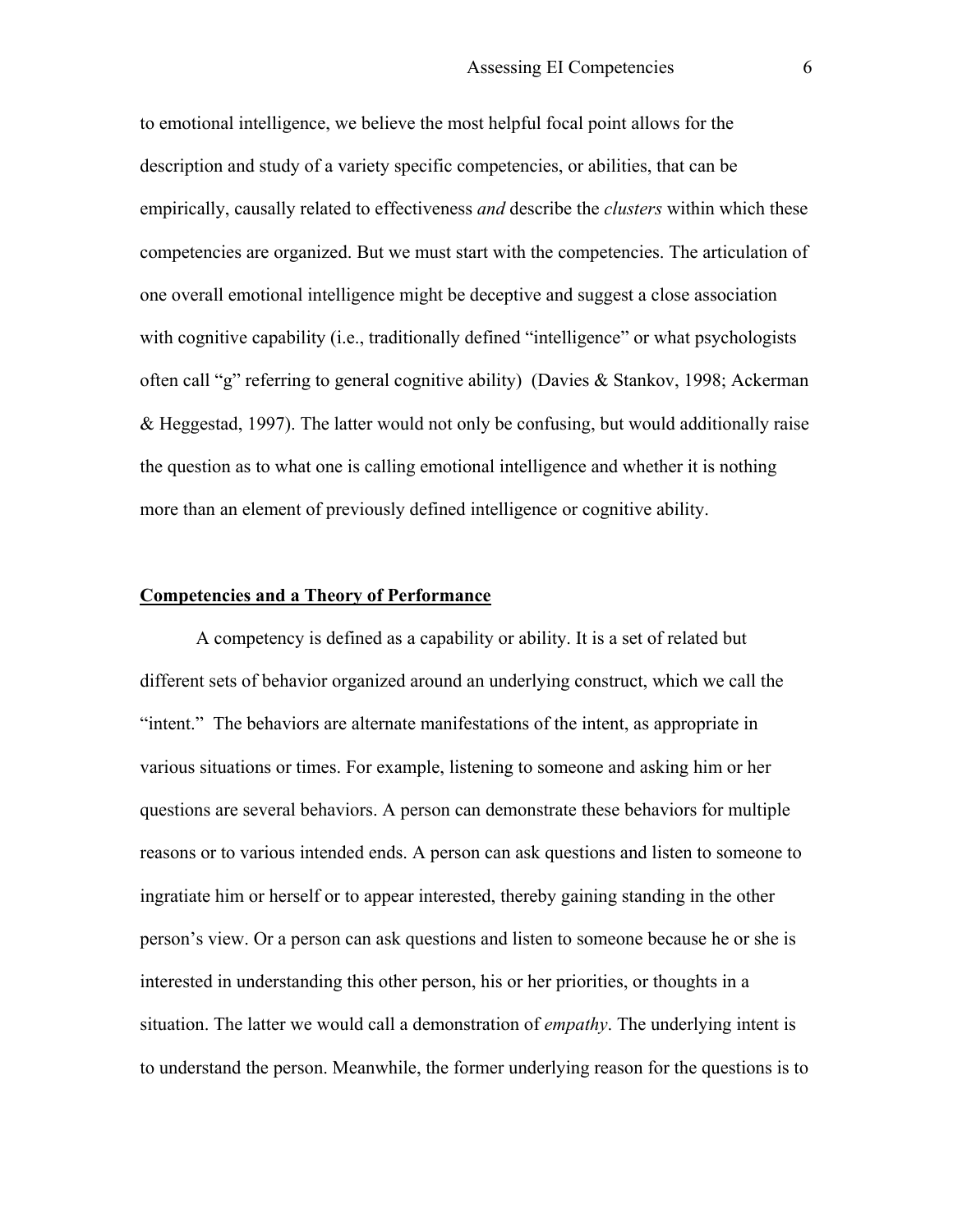gain standing or impact in the person's view, elements of what we may call demonstration of *influence*. Similarly, the underlying intent of a more subtle competency like Emotional Self-Awareness is self-insight and self-understanding.

This construction of competencies as requiring both action (i.e., a set of alternate behaviors) and intent called for measurement methods that allowed for assessment of both the presence of the behavior and inference of the intent. A modification of the critical incident interview (Flanagan, 1954) was adapted using the inquiry sequence from the Thematic Apperception Test and the focus on specific events in one's life from the biodata method (Dailey, 1975). The method, called the Behavioral Event Interview (BEI), is a semi-structured interview in which the respondent is asked to recall recent, specific events in which he or she felt effective (Boyatzis, 1982; Spencer & Spencer, 1993). Once the person recalls an event, he or she is guided through telling the story of the event with a basic set of four questions: (1) What led up to the situation? (2) Who said or did what to whom? (3) What did you say or do next? What were you thinking and feeling? and (4) What was the outcome or result of the event? Autobiographical research (Rubin, 1986) has shown the accuracy of recall of events is increased dramatically when the events are: (1) recent; (2) have a high valence or saliency to the person; and (3) the recall involves specific actions. All of these conditions were incorporated into the BEI.

The responses are audiotaped and transcribed and interpreted using a thematic analysis process (Boyatzis, 1998). Thematic analysis is a process for "coding" raw qualitative information, whether in written, video or audio form. Through the use of a "codebook" articulating specific themes and how to identify them, the researcher is able to convert open-ended responses or unstructured responses and behavior into a set of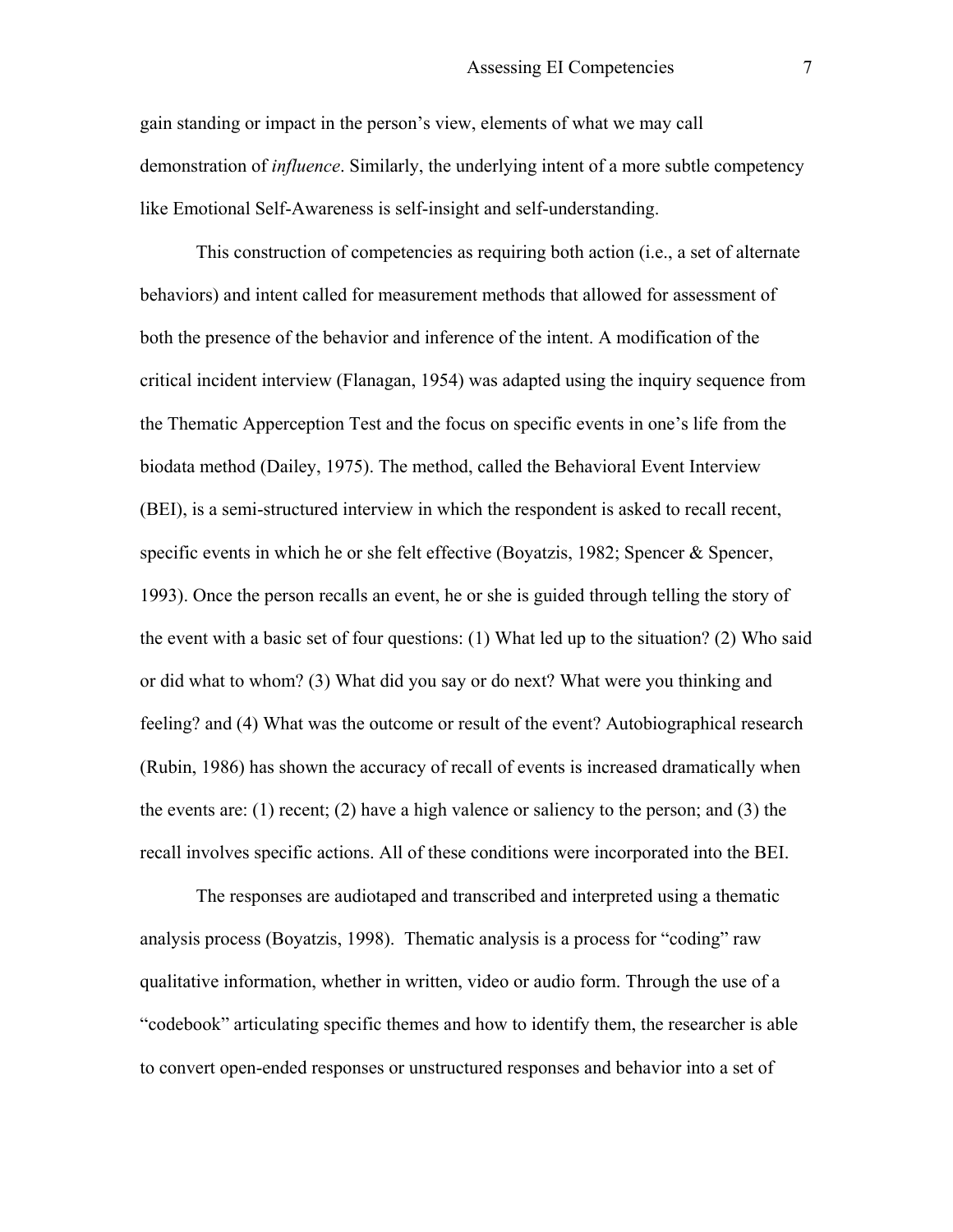quantified variables for analysis. The method has been used in numerous studies showing predictive validity of the competencies demonstrated by the person during the events as coded from the interviews (Boyatzis, 1982; Spencer & Spencer, 1993; McClelland, 1998).

 The anchor for understanding which behaviors and which intent are relevant in a situation emerges from predicting effectiveness. The construction of the specific competency is a matter of relating different behaviors that are considered alternate manifestations of the same underlying construct. But they are organized primarily or more accurately initially, by the similarity of the consequence of the use of these behaviors in social or work settings. For example, the competency called Empathy can be observed by watching someone listen to others or asking questions about his or her feelings and thoughts. If one is demonstrating Empathy, the person would be undertaking these acts with the intent of trying to understand another person. On the other hand, someone could show these acts while cross-examining a witness in a criminal trial where the intent is to catch them in a lie—which is likely also to be the demonstration of another competency, Influence.

A theory of performance is the basis for the concept of competency. The theory used in this approach is a basic contingency theory, as shown in Figure 1. Maximum performance is believed to occur when the person's capability or talent is consistent with the needs of the job demands and the organizational environment (Boyatzis, 1982). The person's talent is described by his or her: values, vision, and personal philosophy; knowledge; competencies; life and career stage; interests; and style. Job demands can be described by the role responsibilities and tasks needed to be performed. Aspects of the organizational environment that are predicted to have important impact on the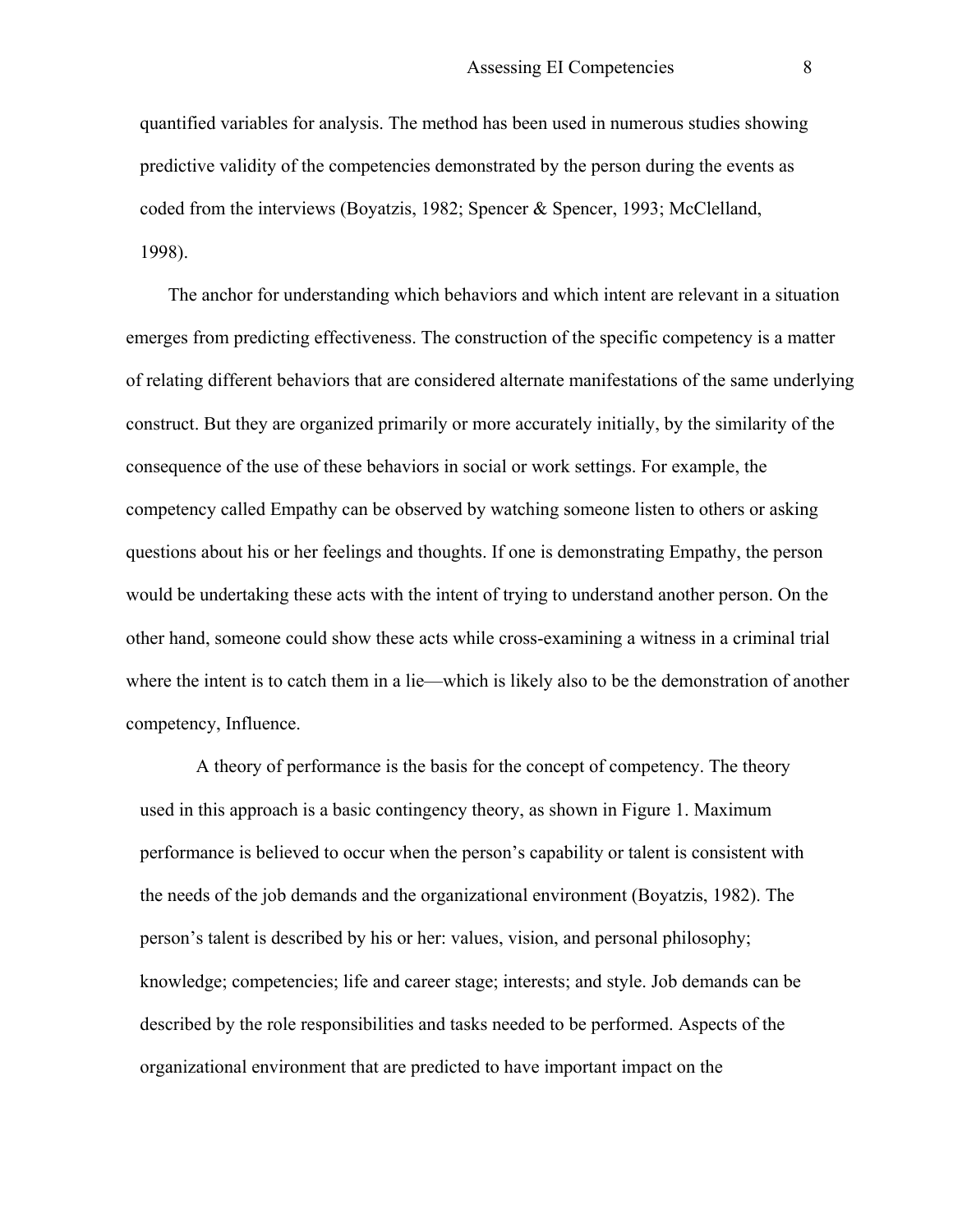demonstration of competencies and/or the design of the jobs an roles include: culture and climate; structure and systems; maturity of the industry and strategic positioning within it; and aspects of the economic, political, social, environmental, and religious milieu surrounding the organization.

#### **Competencies and an Integrated Theory of Personality**

 The specification of a competency comes from the personality theory on which this approach is based. McClelland (1951) originally described a theory of personality as comprised of the relationships among a person's unconscious motives, self-schema, and observed behavioral patterns. Boyatzis (1982) offered this scheme as an integrated system diagram that showed concentric circles, with the person's *unconscious motives* and *trait dispositions* at the center. These affected, and were affected by, the next expanding circle of the person's *values* and *self-image*. The surrounding circle was labeled the *skill* level. The circle surrounding it included *observed, specific behaviors*.

The synthesis of Goleman (1995) in developing the concept of emotional intelligence provided yet another layer to this integrated system view of personality. In particular, Goleman's synthesis introduced the *physiological* level to this model by relating findings from neuroscience, biology, and medical studies to psychological states and resulting behavior. The result is a personality theory, as shown in Figure 2, that incorporates and predicts the relationship among a person's: (a) neural circuits and endocrine (i.e., hormonal) processes; (b) unconscious dispositions called motives and traits; (c) values and operating philosophy; (d) observed separate competencies; and (e) competency clusters.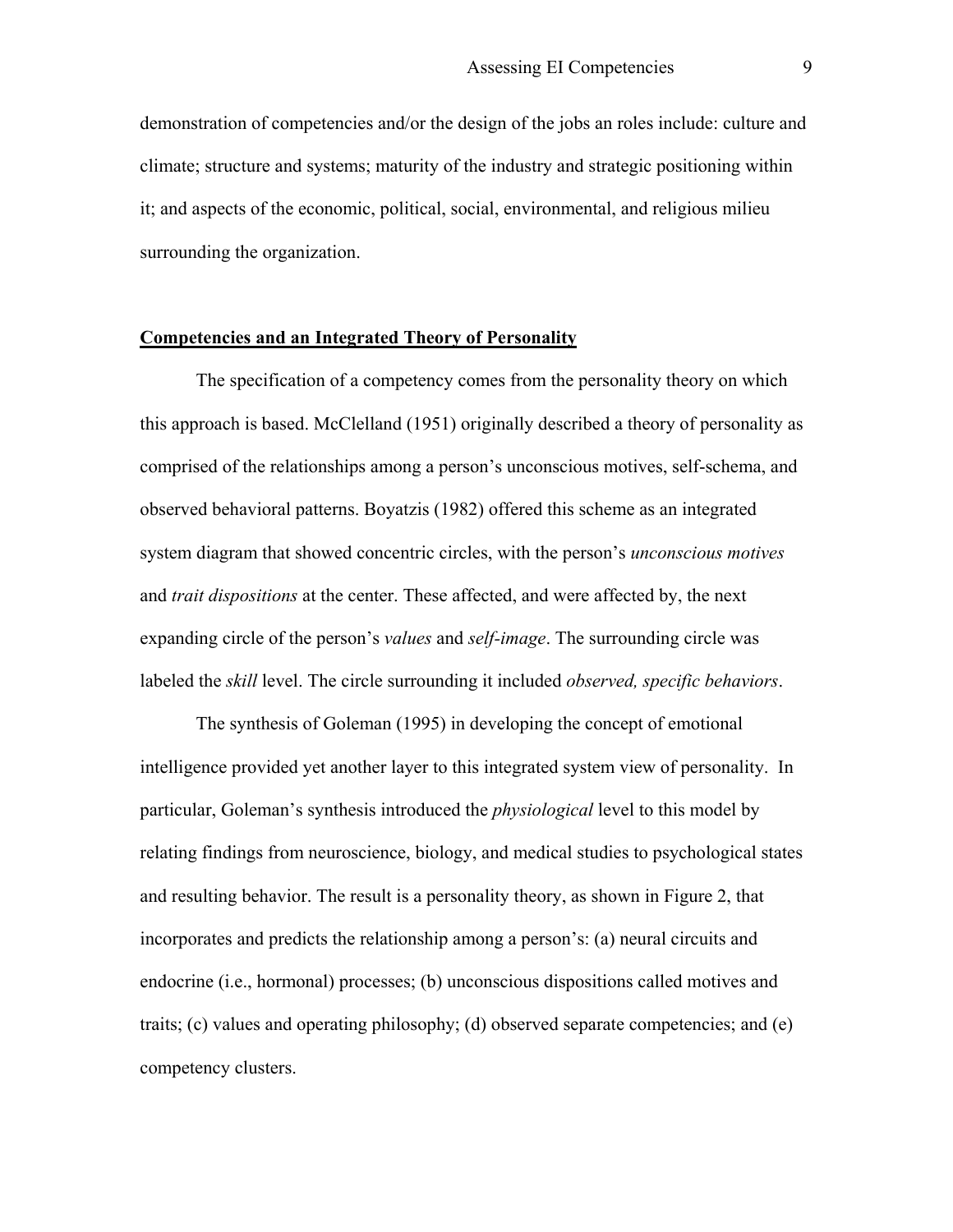insert Figure 2 about here

------------------------------

------------------------------

 This conceptualization of personality requires a more holistic perspective than is often taken. When integrating the physiological level with the psychological and behavioral levels, a more comprehensive view of the human emerges. The evidence of the causal sequence predicted in this personality theory is emerging but is slow due to the disparate nature of the different fields studying parts of the model. For example, arousal of a person's power motive both causes *and is affected by* arousal of his or her sympathetic nervous system (i.e., SNS) (McClelland, 1985; Boyatzis, Smith, and Tresser, in press). When a person's power motive is aroused, he or she is more likely to show behavior associated with a group of competencies called Influence, Inspirational Leadership, or Change Catalyst (Winter, 1973; McClelland, 1975). These competencies are shown more frequently when a person is operating from a Humanistic versus a Pragmatic Operating Philosophy (Boyatzis, Murphy, & Wheeler, 2000). When the power motive is aroused along with a person's self-control at the trait level (McClelland  $\&$ Boyatzis, 1982; McClelland, 1975; McClelland, 1985; Jacobs & McClelland, 1994; McClelland, Floor, Davidson, & Saron, 1980; McClelland & Jemmott, 1980; McClelland, Locke, Williams, & Hurst, 1982; McClelland, Ross, & Patel, 1985), the stressful effects of inhibiting one's urges adds to the arousal of the SNS. The result is elevated blood pressure and decreased levels of both immunoglobulin A and natural killer cells (i.e., basic indicators of the immune system). Relatively recent research has shown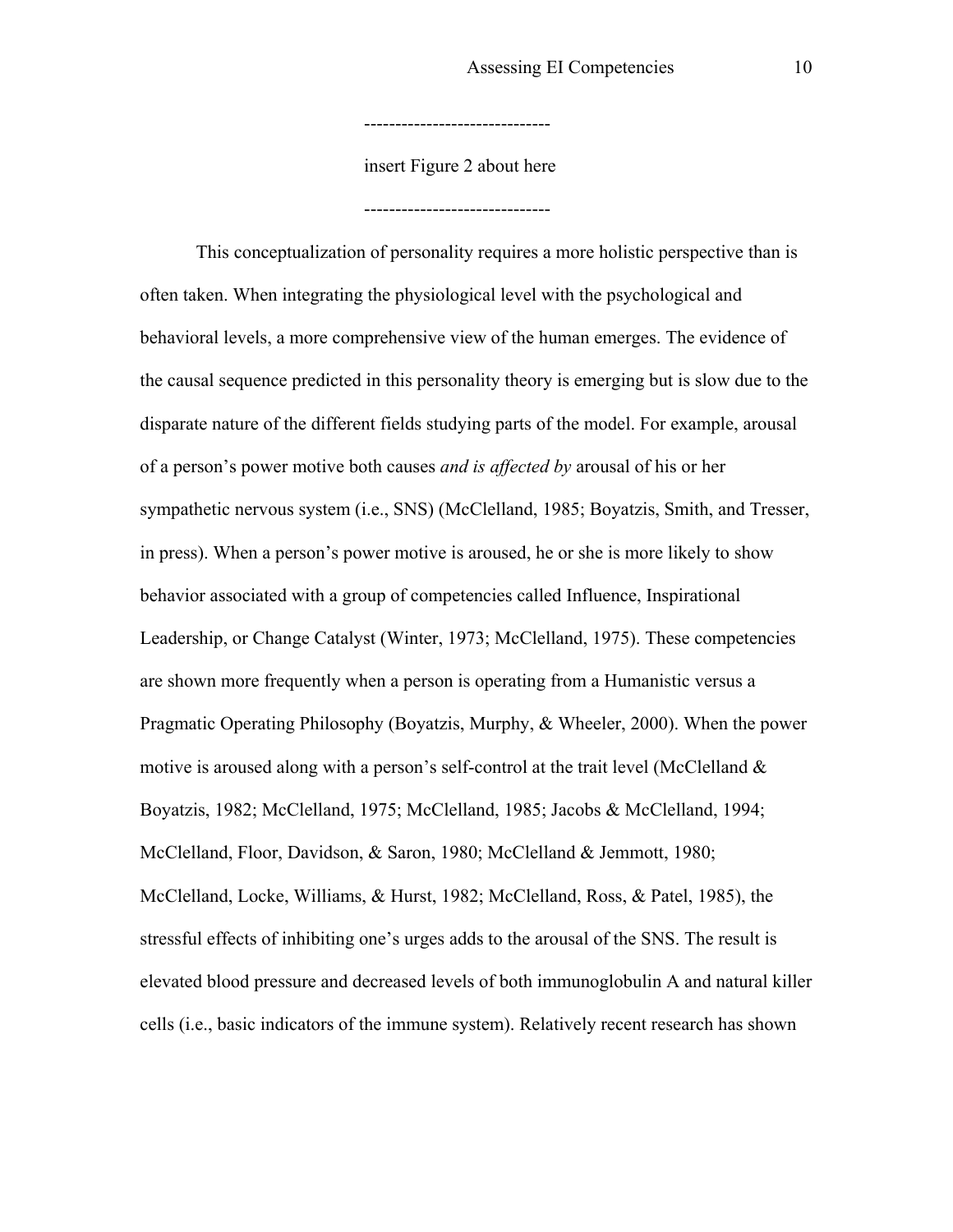that arousal of the SNS is associated with neural circuits passing predominantly through the Right Prefrontal Cortex (Davidson, 2000).

 In contrast, engaging a person's behavior associated with the Empathy and other social awareness competencies is also related to an underlying Humanistic Operating Philosophy (in contrast to an Intellectual Operating Philosophy). A Pragmatic Operating Philosophy is an approach to life based on looking for utility or comparison of costs and benefits (Boyatzis et al., 2000). In contrast, with the Intellectual Operating Philosophy a person determines the value through the degree to which the activity, person, or idea helps to conceptualize and understand the phenomenon, work, or life. A third basic approach, called the Humanistic Operating Philosophy approaches value by determining the impact of things on those people with whom the person has a close relationship. Demonstrating this pattern of behavior is associated with arousal of the affiliation motive, which in turn is associated with arousal of the person's parasympathetic nervous system (i.e., PSNS) (Schultheiss, 1999a & b; Boyatzis, Smith, & Tresser, in press). The arousal of the PSNS results in decreased levels of blood pressure and healthy functioning of the immune system (McClelland & Kirshnit, 1982).

 Further, it is now the contention of leading researchers in affective neuroscience and genetic expression that experience overtakes genetic dispositions in determining the biological basis of behavior once in adulthood (Williams, 2003; Davidson, 2003). This would suggest that a person's experience, and his or her arousal effect, rewire neural circuits and tendencies to invoke certain neuro-endocrine pathways. Offering support for the observation, or prediction is the proposed personality theory, that use of one's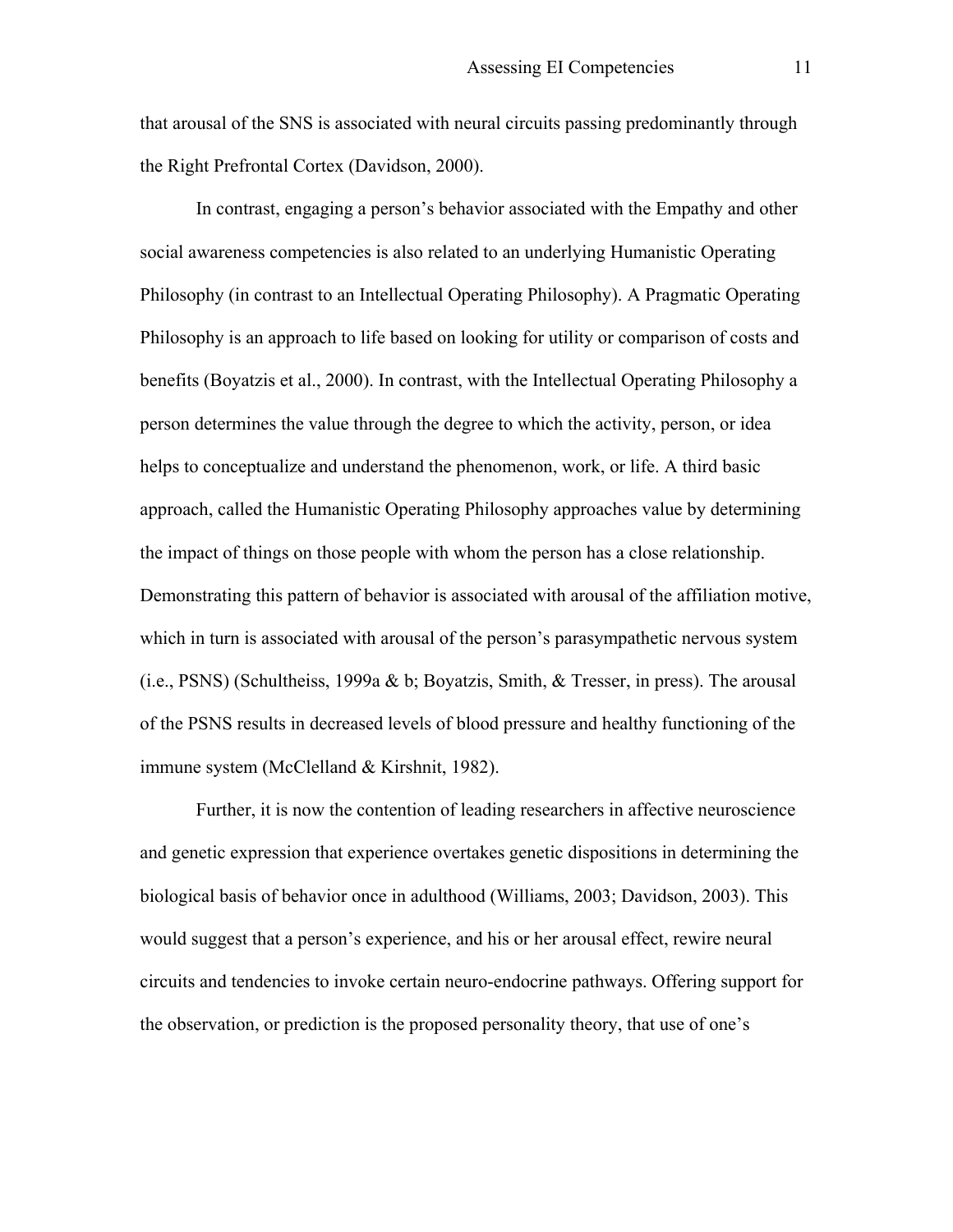competencies (i.e., behavior in specific settings in life) becomes an arousal that over time creates different dispositions, even at the biological level.

#### **The Emotional Intelligence Competencies**

 Building upon and integrating a great deal of competency research, Goleman, Boyatzis, and McKee (2002) presented a model of emotional intelligence with eighteen competencies arrayed in four clusters (Boyatzis, 1982; Spencer & Spencer, 1993; Rosier, 1994-1997; Jacobs, 1997; Goleman, 1998). They are, as shown in Table 1:

 a) The Self-awareness Cluster included Emotional Self-Awareness, Accurate Self-assessment, and Self-confidence;

 b) The Self-Management Cluster included Emotional Self-control, Achievement, Initiative, Transparency, Adaptability, and Optimism;

 c) The Social Awareness Cluster included Empathy, Service Orientation, and Organizational Awareness;

 e) The Relationship Management Cluster included Inspirational Leadership, Influence, Conflict Management, Change Catalyst, Developing Others, Teamwork and Collaboration.

------------------------------

insert Table 1 about here

------------------------------

 In contrast, the model of EI offered through the MSCEIT (Mayer et. al., 2003) has a total score of a person's EI, two area scores of Experiential and Strategic, and branches within each area of: (a) Perceiving (with sub-tests of Faces and Pictures) and Facilitating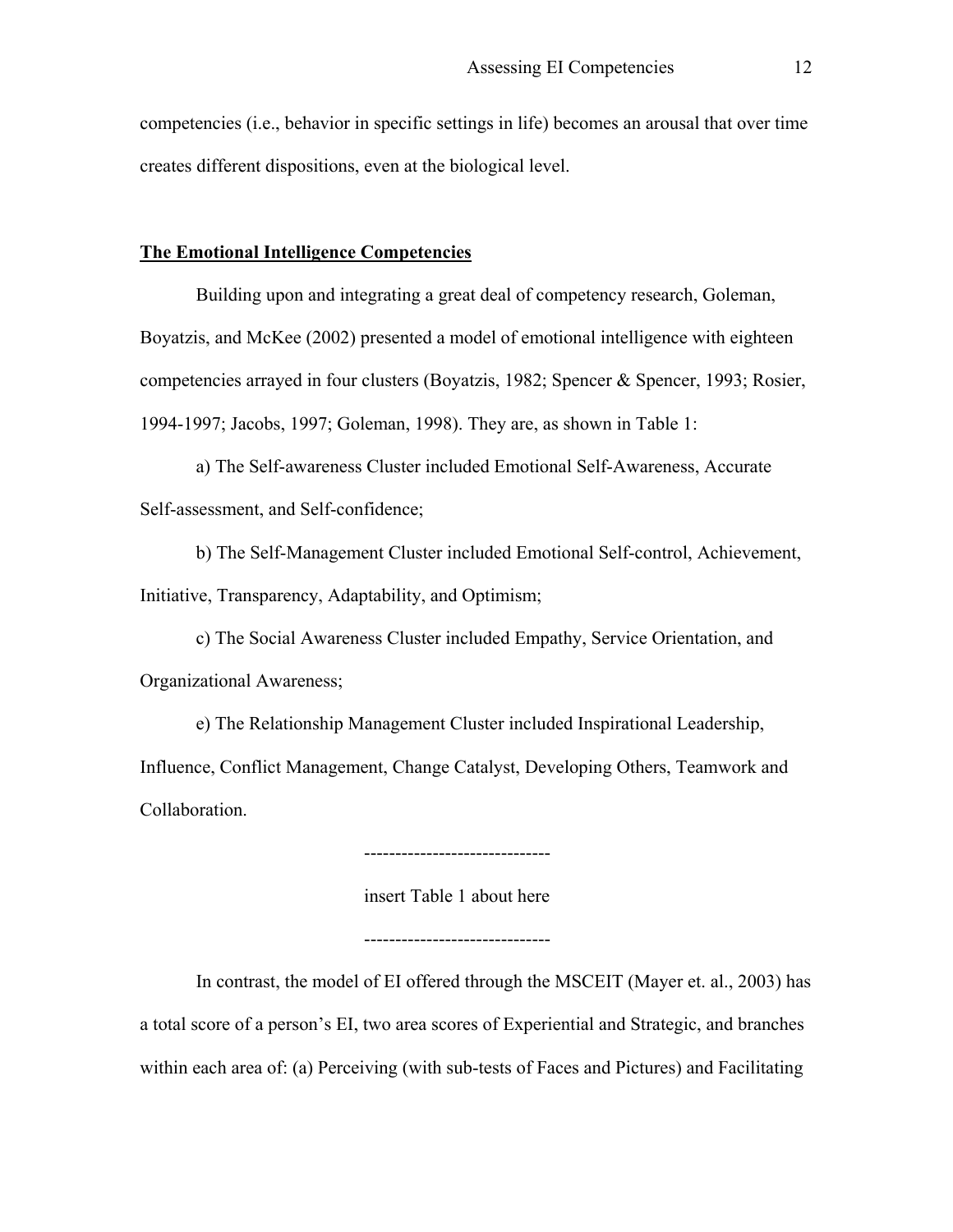(with sub-tests of Facilitation and Sensations); and (b) Understanding (with subtests of Changes and Blends) and Managing (with subtests of Emotional Management and Emotional relationships). Although data from studies comparing these tests are underway, conceptually we would expect small correlations between these two different measures. The MSCEIT assesses a person's direct handling of emotions, while the ECI which is intended to assess the EI competencies described earlier assesses how the person expresses his or her handling of emotions in life and work settings. Nonetheless, there may be correlation between: (1) Self-awareness competencies from the ECI and the Experiential area, in particular the Facilitating branch from the MSCEIT; (2) Social Awareness competencies from the ECI and the Understanding branch of the Strategic area; and (3) Relationship Management competencies from the ECI and the Managing branch from the Strategic area of the MSCEIT.

 Similarly, although the data bearing on this issue are presently being collecting, currently there is no documented relationship among the ECI competencies and the subscales of the Bar-On's EQ-I (Bar-On, 1992, 1997). Although we believe there will be little correlation between the self-report version of the EQ-i and the Others' views of a person's competencies through the ECI, there may be substantial correlation among the EQ-i subscales and ECI when 360 measures of both are compared. In particular, the following positive correlations are predicted:

#### ECI Competency EQ-I Subscale

Accurate Self-Assessment Self-Regard Emotional Self-Awareness Emotional Self-Awareness Influence Assertiveness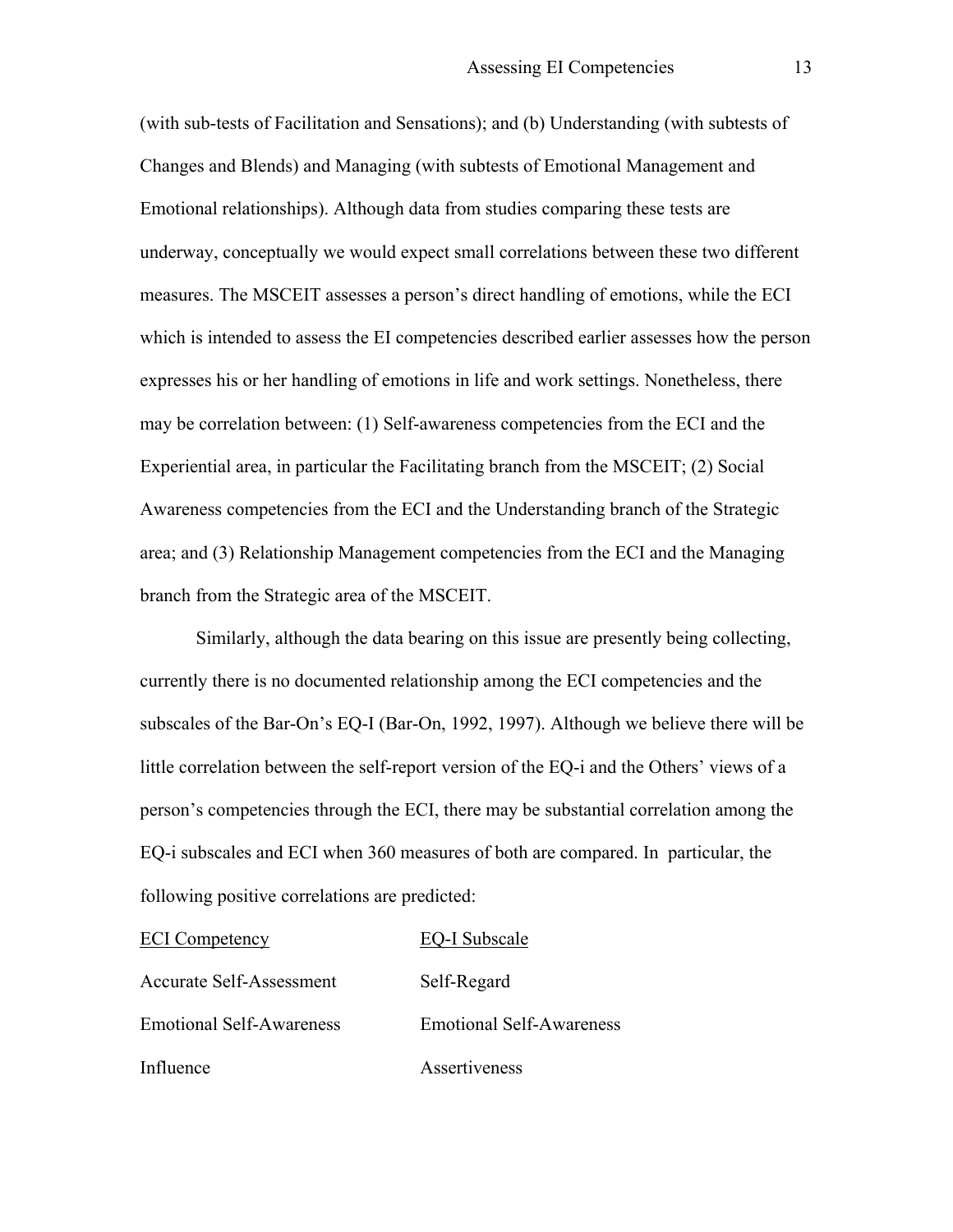| Empathy                                | Empathy                    |
|----------------------------------------|----------------------------|
| <b>Relationship Management Cluster</b> | Interpersonal Relationship |
| Adaptability                           | Flexibility                |
| <b>Emotional Self-Control</b>          | Impulse Control            |
| Optimism                               | Optimism                   |

There are seven subscales in the EQ-i that are not expected to associate with ECI competencies. Similarly, there are ten ECI competencies that are not expected to associate with EQ-i subscales. Therefore, we believe the ECI generally measures different aspects of EI than the MSCEIT or the EQ-i.

### **The Emotional Competence Inventory Version 2 (ECI-2)**

 Although numerous methods were available to assess these competencies through behavioral event interviews (Boyatzis, 1982; Spencer & Spencer, 1993), simulations and assessment centers (Thornton & Byham, 1982), a questionnaire form was desirable for: (1) ease of use (i.e., amenable to a  $360^{\circ}$  applications in which people who work or live with a person are asked to assess the frequency of their use of various behaviors. Often those asked include their Boss, Peers and Subordinates at work, but increasingly spouses, friends, and clients are also asked for their input); (2) comprehensiveness (i.e., to ensure that all of the competencies in this theory could be measured within one instrument); and (3) validity (i.e., capturing others' views of a person's behavior easily). A questionnaire used in the  $360^{\circ}$  format was clearly the most consistent with the definition of competency and the method used to create the competency concepts. Starting with a competency assessment questionnaire developed by Boyatzis in 1991 (Boyatzis, 1994; Boyatzis,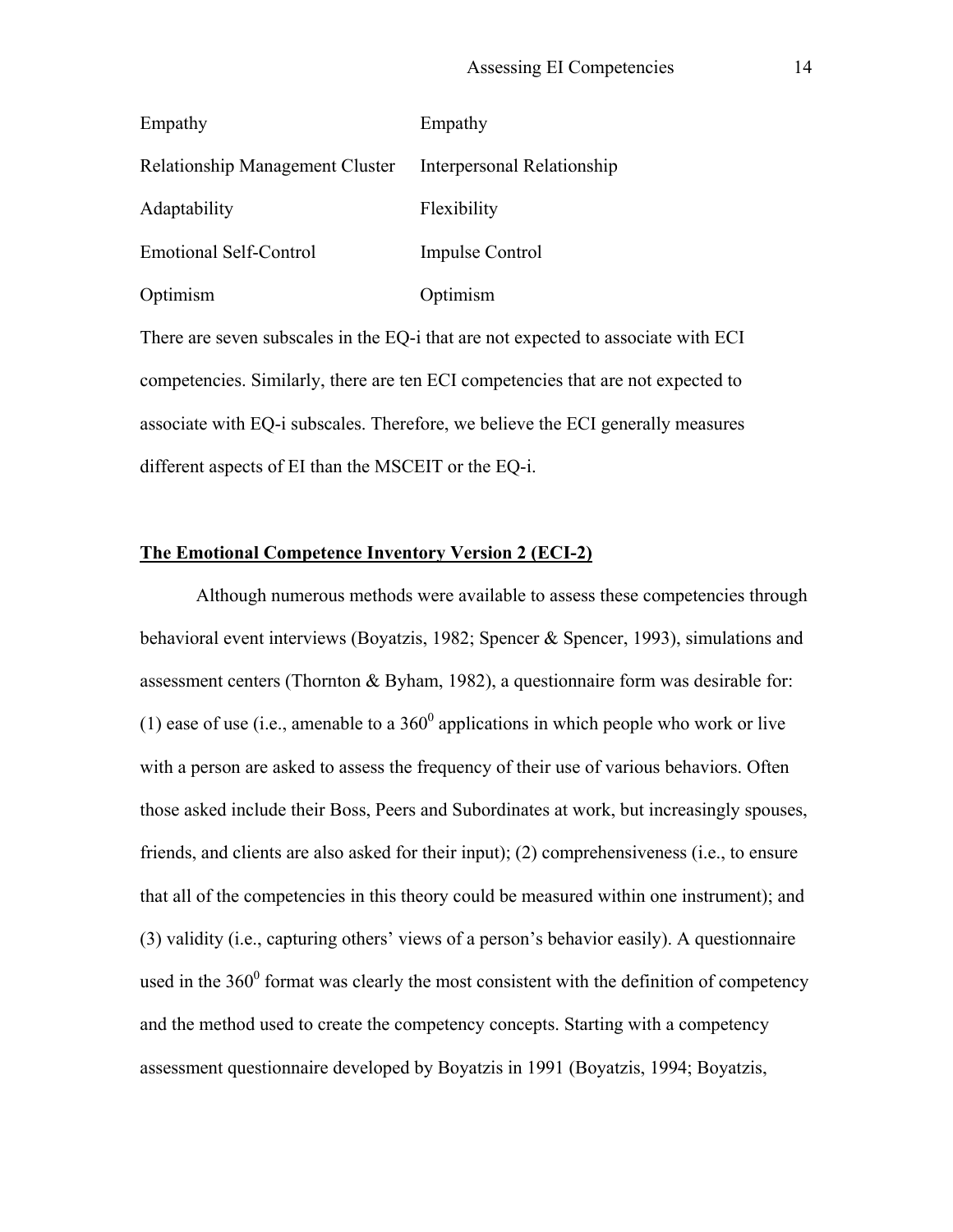Cowen, & Kolb, 1995; Boyatzis et. al., 1996; Boyatzis, Stubbs, & Taylor, 2002) called the Self-Assessment Questionnaire, Boyatzis and Goleman rewrote items for the noncognitive competencies and created additional items for the competencies not addressed in Boyatzis' model. The original questionnaire had been validated against performance for a variety of job families in dozens of industrial organizations in Italy and one large financial institution in Brazil (Boyatzis & Berlinger, 1992; Valenca, 1996; Vitale, 1998).

In 1998, data were collected with this early form of the ECI from almost 600 people included in samples of managers and salespeople from several industrial corporations, and graduate students in various programs. Based on analysis of these data, the scales of the ECI were revised in late 1998. In early 1999, the ECI was rewritten again with Boyatzis, Goleman, and Ruth Jacobs, Ron Garonzik, Patricia Marshall, and Signe Spencer (i.e., several of the research staff of McClelland Center for Research and Innovation, formerly known as McBer and Company, a unit of The Hay Group) using their database of competency assessment information from hundreds of companies worldwide. At this time, the items were arranged and constructed to reflect the developmental scaling characteristic of the current Hay instruments (see Spencer & Spencer (1993) and McClelland (1998) for a description of the developmental scaling and some of its implications).

Data from a preliminary sample were collected with the revised ECI from about 4,000 managers and professionals and the many people assessing them in the  $360^{\circ}$  format from a number of industrial and professional service companies. These data and subsequent validation studies were used to revise the instrument in Summer, 2001 to formulate the ECI-2 (ECI version 2) by Boyatzis, Fabio Sala (Senior Researcher at the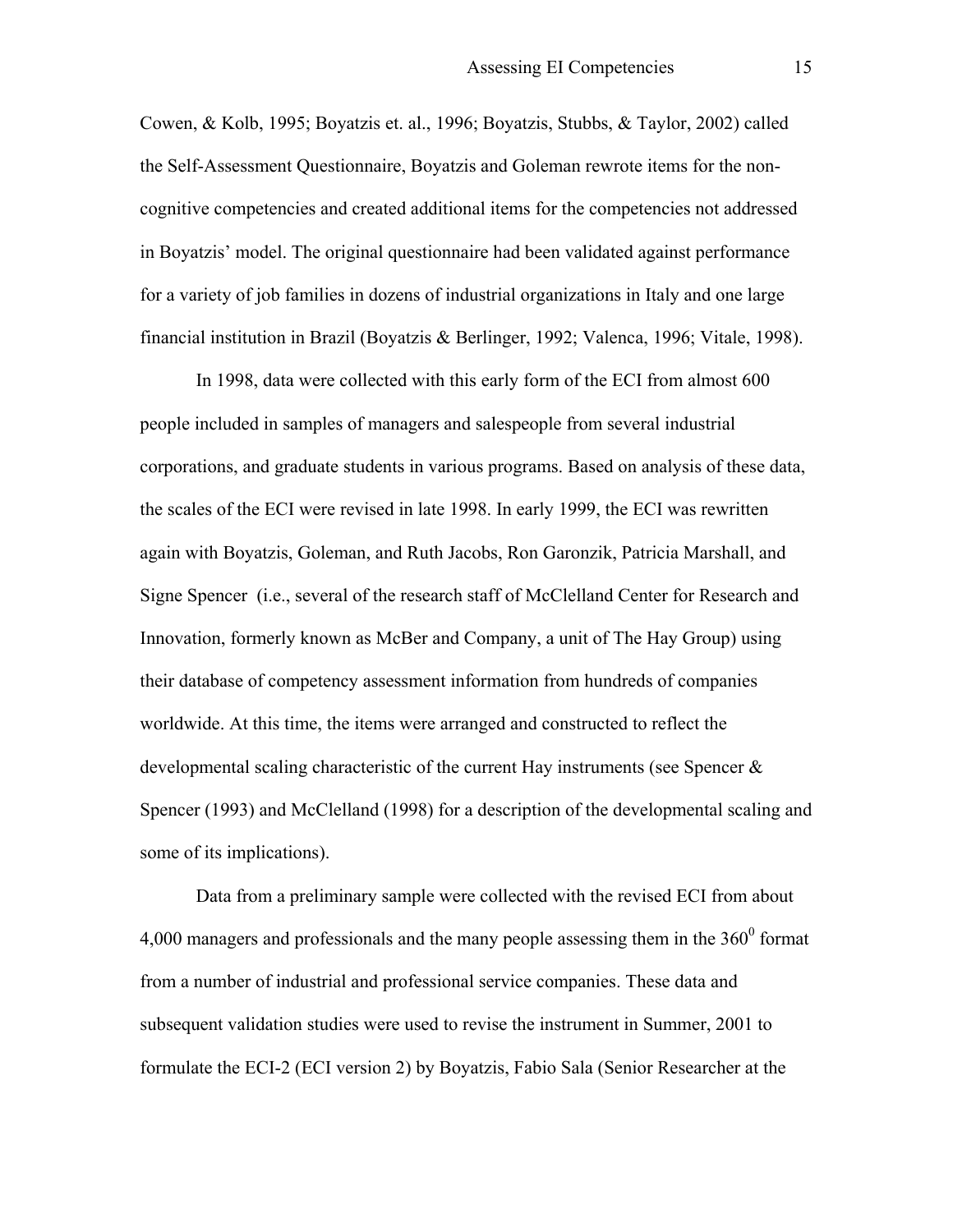McClelland Center for Research and Innovation), and Goleman. There were four reasons driving the revision. First, the ECI-1 was reliable, but the competency scales showed inter-correlations that were too high to reflect a multi-dimensional model, as we predicted. This resulted in a loss of factor differentiation and threatened the concept of EI having various components rather than being one construct or score. Second, there was a desire to reduce the number of items. Feedback from test takers included the point that the test, at 110 items, was too long and the associated fatigue caused some people to not complete it. Third, we wanted to increase the validity, which was also threatened if the scales were too highly inter-correlated. Fourth, in making changes, we wanted to ensure that we maintained the high scale reliability. At the same time, a related version was developed for use with college and university undergraduate and graduate students called the ECI-U (ECI-University version). This chapter will focus on the ECI and ECI-2.

The resulting ECI-2 has four items per scale, resulting a total of 72 items thought to comprise the eighteen competency scales. Some of the items were reverse scored to minimize the effect of response set bias. The items selected represented the diversity of behavior expected to be shown when a person was using the competency. In this sense, the items reflect alternate manifestations, not variations on the same behavior or expression of the competency. For sake of comparison to earlier publications, we should point out that the names of a few scales were changed: Leadership became Inspirational Leadership; Trustworthiness became Transparency; Achievement Orientation became Achievement; and Self-Control became Emotional Self-Control. For ease of use and brevity, Conscientiousness and Communication were dropped. It has been clear from users of the ECI and recent research that these competencies did not differentiate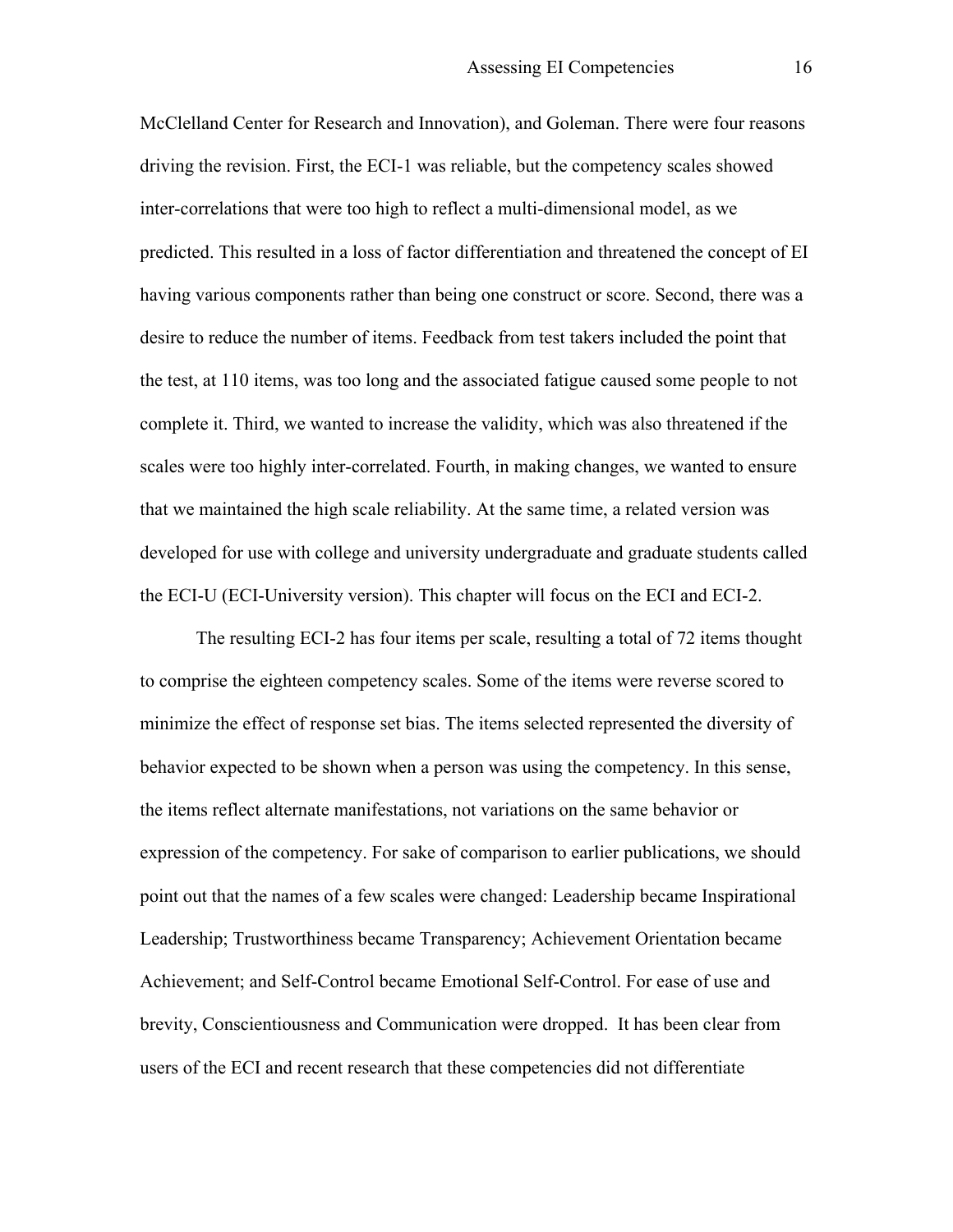outstanding performance for many managers or professional samples. Also, due to high inter-correlation and conceptual closeness, Building Bonds was integrated into Teamwork. The Optimism competency scale was added back into the ECI. It had been dropped from the original when creating the current ECI.

Another modification was to change the response set from a 1–7 scale calling for the degree to which one felt the item was characteristic of the person being assessed, plus a "don't know" response. The new response set asks the respondent about his or her observation of the frequency with which the person being assessed demonstrates the behavior in the item. The 1-5 scale has the following five behavioral anchors are:  $1 =$ Never;  $2 =$  Rarely;  $3 =$  Sometimes;  $4 =$  Often;  $5 =$  Consistently; and  $6 =$  Don't Know.

Scale reliabilities are shown in Table 2 for both versions of the ECI with the average item score method of composing the scales.

-------------------------------

insert Table 2 about here

-------------------------------

#### **Structure of Scales**

 To explore the structure of the competency scales, a confirmatory factor analysis was conducted. We expected this analysis would be problematic for two reasons. First, almost every such factor analysis run on comparable measures of EI or 360 measures of skills or competencies reveals one major factor, according to the eigenvalues or two such factors and then a minor contribution from others (Mayer, Salovey, Caruso, & Sitarenios, 2003). Second, our development and selection of questionnaire items were not typical of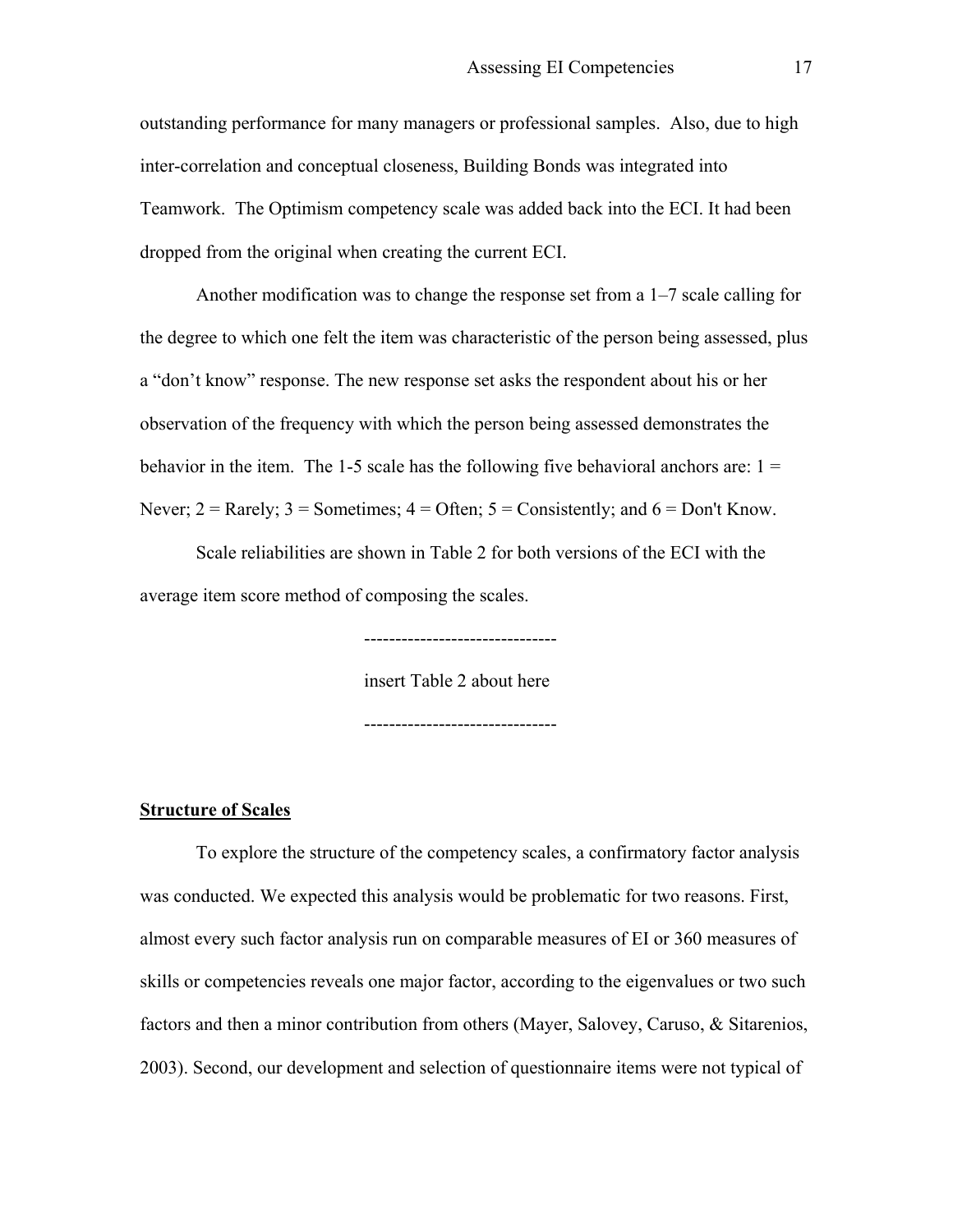the usual method of constructing items as variations of the same theme. Our items are alternate manifestations of the same underlying "intent" or competency construct. Therefore, the items will show more than the typical variance and not cluster on factors as neatly as desired. But lacking any other way to explore this grouping, a principal axis factor analysis was chosen because it was assumed that variance between scales was of more relevance than variance within scales. Since it is theoretically expected that scales would show high intercorrelation with some showing more than others, an oblique rotation was used for the rotation of factors, (specifically in SPSS, Promax). The result showed one factor with an eigenvalue of 31.09, a second with 5.5 and so forth to 9 factors with eigenvalues greater than 1. Nine factors were rotated with the results shown in Table 3.

 The first factor is loaded with items exclusively or primarily from (three of the four items in a scale): Emotional Self-Awareness; Accurate Self-Assessment; Transparency; Empathy; Developing Others, and Teamwork and Collaboration. Conflict Management had two items loading on the first factor (and two items loading on Factor 7). The second factor is loaded exclusively or primarily from: Self-Confidence; Achievement; Optimism; Inspirational Leadership; and Change Catalyst. Adaptability and Initiative both had two items loading more on second factor than others. Items for Emotional Self Control loaded exclusively on Factor 3. Items for Service Orientation loaded exclusively on Factor 4. Items for Organizational Awareness loaded exclusively on Factor 5; also, two items from Influence loaded more strongly onto Factor 5 than any other.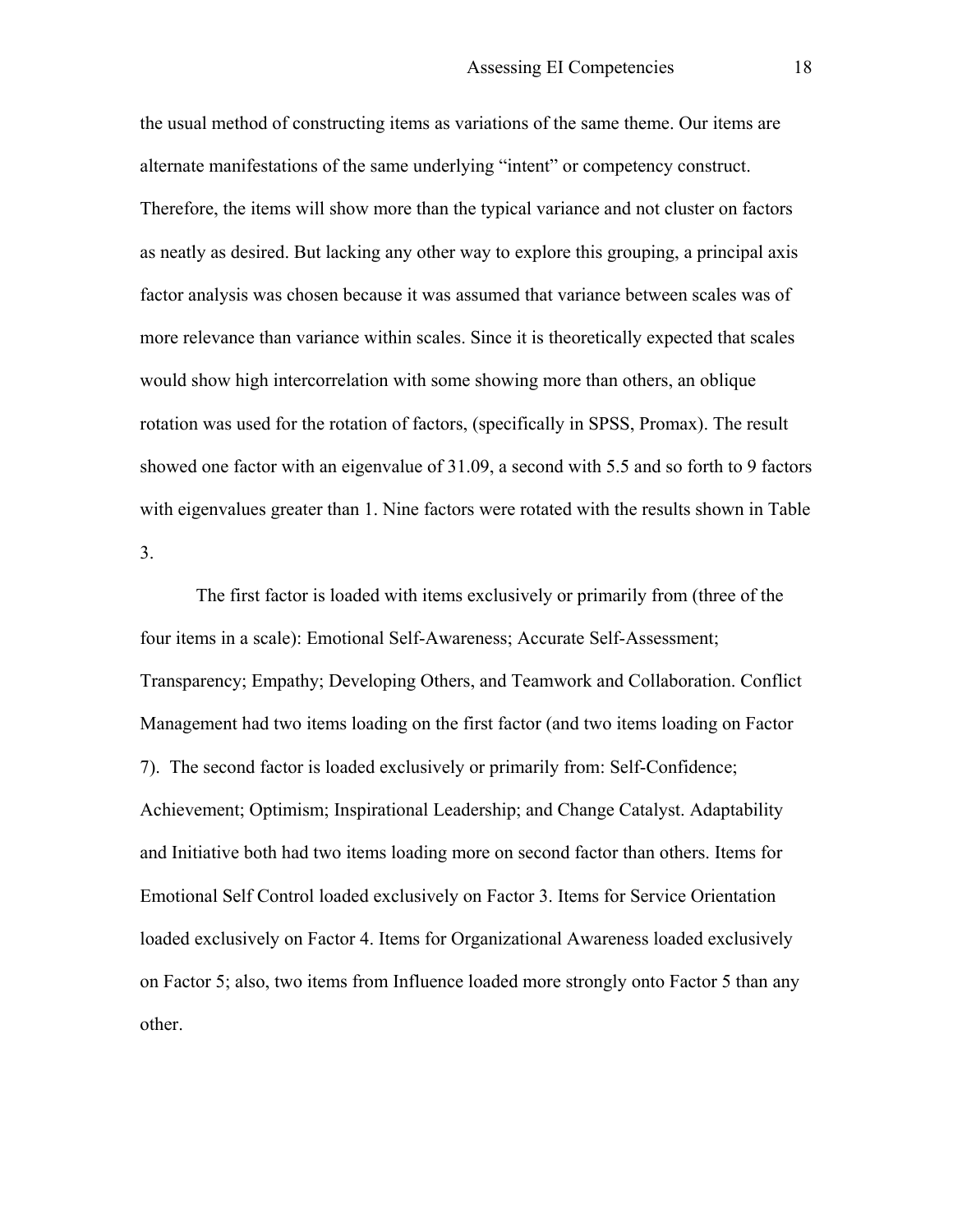While the items did not show the desired pattern of loading on a separate factor for each competency scale, the pattern revealed something more typical of previous research (Boyatzis, 1982; Boyatzis et. al., 2000). Factor 1 consists of self-awareness competencies and those involved with working *with* others, like Teamwork and Developing Others. Even the Social Awareness competency loaded onto this factor, Empathy, is a direct interpersonal one- you use the competency with another individual. Although untested directly as yet, we predict that this cluster would be highly associated with activity in one's Parasympathetic Nervous System (Boyatzis, et. al., in press), more left prefrontal cortex activity than right (Davidson et. al., 2000), the experience of compassion (Goleman, 2003), and greater immune system functioning (Boyatzis et. al., in press). Even the items for Conflict management loading onto this factor involve including others in openly discussing conflicts and airing everyone's positions.

 Factor 2, on the other hand, reveals a pattern of competencies in stimulating change for a positive future. It has competencies such as Self-Confidence and Optimism regarding a positive outlook for the future. It also has others such as Achievement, Inspirational Leadership, and Change Catalyst that are provocative competencies involved in moving others forward toward some vision, goal, or strategy. In a parallel manner to the first cluster, we predict that this cluster would be more highly correlated with instrumental activity and related endocrine functions, arousal of the Sympathetic Nervous System (Boyatzis et. al., in press), and predominant right prefrontal cortex activity (Davidson et. al., 2000). The items from Adaptability and Initiative address adaptation to new ideas and demands, as well as whether one acts quickly and initiates action.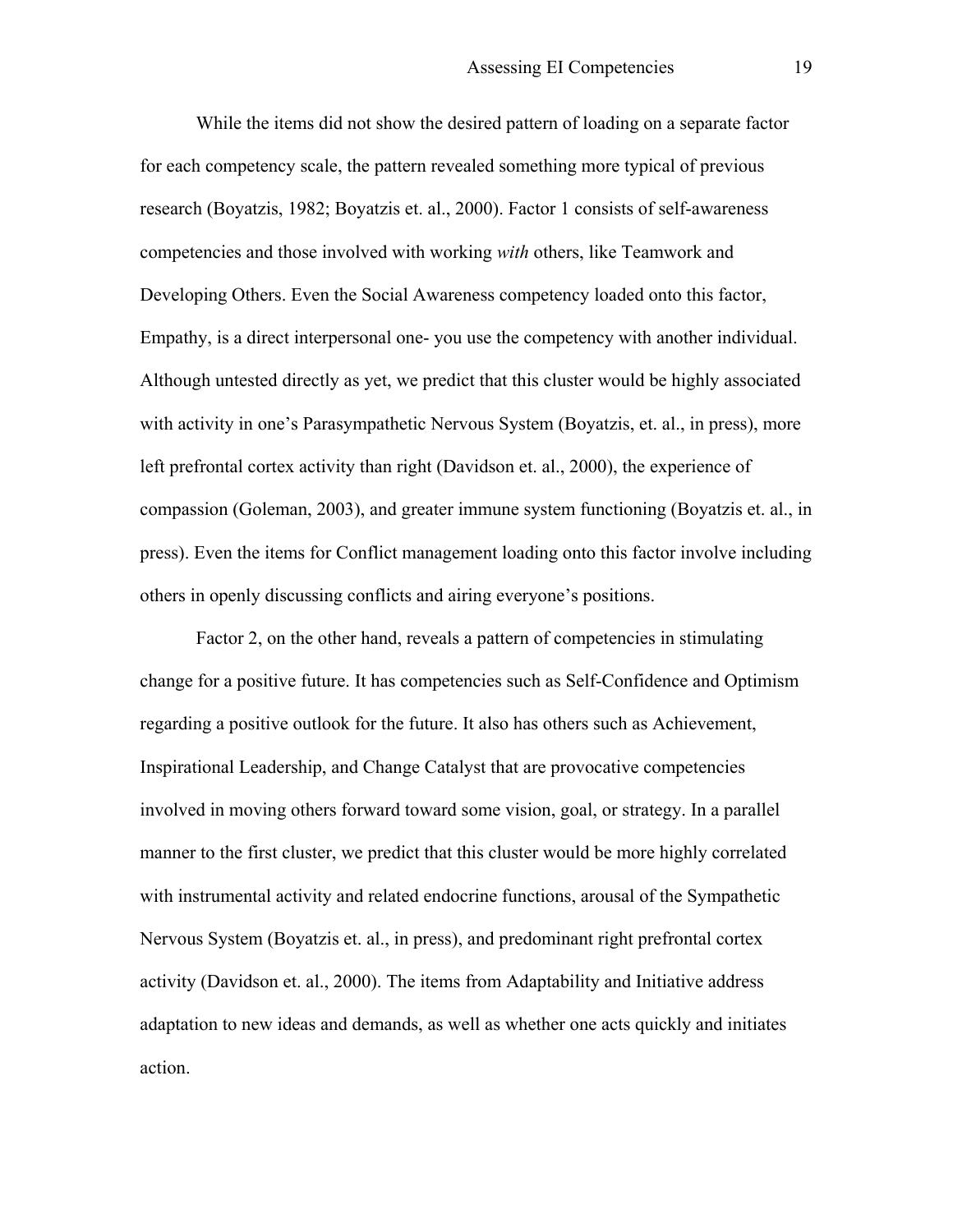Factor 5 involved understanding the organization and its coalitions and networks. The Organizational Awareness competency loaded completely into this factor. Also, items from Influence that loaded onto it pertained to gaining support from *key* people and building behind-the-scenes support for an idea. This conception presupposes that one individuals scoring high on this factor know who the *right people* are with whom to build support.

 The pattern of clusters shown in the first and second factor is just the type of clustering explained and predicted by Boyatzis, Goleman, and Rhee (2000). In contrast to theoretical clusters that would have been Self-Awareness, Self-Management, Social Awareness, and Relationship Management in the model underlying the ECI and ECI-2, the competencies empirically clustered together in a more organic or even functional way. For research, this suggests that the empirical clusters can be more helpful in understanding how a person uses their EI competencies than the conceptual clusters offered in earlier books and papers. In practice, the feedback is often discussed and interpreted regarding each specific competency, so the nature of the clusters is less important. But if a person were to examine patterns of their behavior with a coach, then the empirical clusters, we contend offer a better description of the pattern of a person's behavior.

#### **Predicting Work and Leadership Performance: Criterion Validity**

Sevinc (2001) conducted a study utilizing the ECI with a sample of Turkish managers and professionals working in the finance sector (banks, insurance, securities). Since participants were obtained from alumni records of those that graduated in 1980, all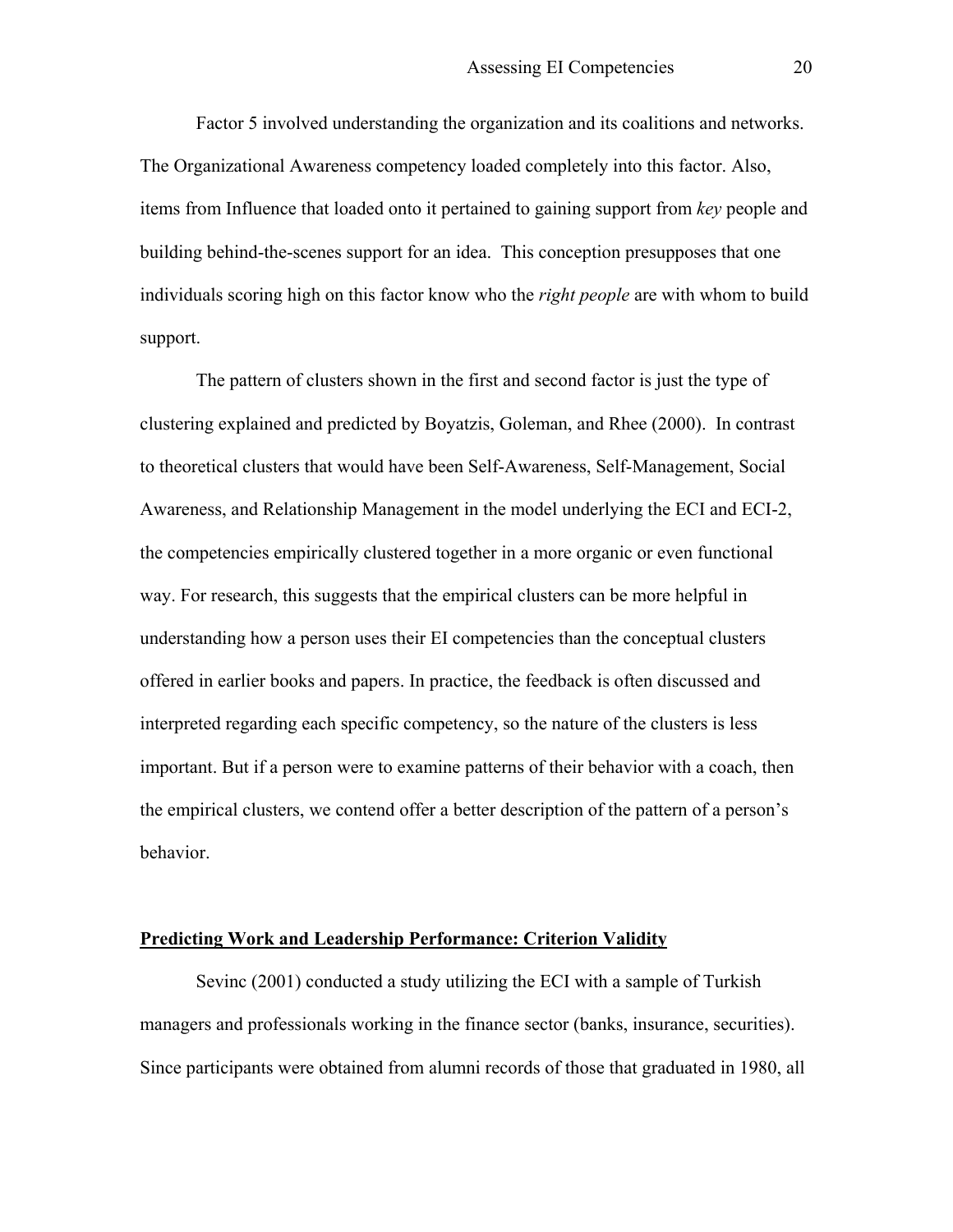participants were between the ages of 31 and 36. Ninety-one graduates were contacted and 71 returned ECIs, but only 40 participants had ECIs completed by a boss or peers. Participants were 58% (41) male and 42% (30) female. Salary was significantly correlated with all four ECI clusters as rated by others, as shown in Table 4. Participants perceived by others to be frequently showing emotional intelligence reported greater job and life satisfaction.

---------------------------------------

insert Table 4 about here

--------------------------------------

 Nel (2001) conducted a study to examine the relationship between emotional intelligence and job performance of call center agents working at the head office of a major life insurance agency located in the Western Cape, South Africa. Participants were selected based on a stratified random selection procedure from the following call center roles: client services, sales, and administration. One hundred fifty-three questionnaires were administered and 135 were returned completed (response rate = 88.2%). The call center agents were divided as follows: 33% (n=44) client services, 34% (n=47) sales, and 33% (n=44) administration. Agents were rated on the ECI by their team leaders.

Job performance was an overall rating based, in part, on objective, computerassessed indexes of performance such as productivity on systems, closing rate, lapse index, and amount of calls handled—and subjectively on quality of conversation. Several EI competencies were correlated with performance, primarily in Client Services and Administrative roles, as shown in Table 5.

------------------------------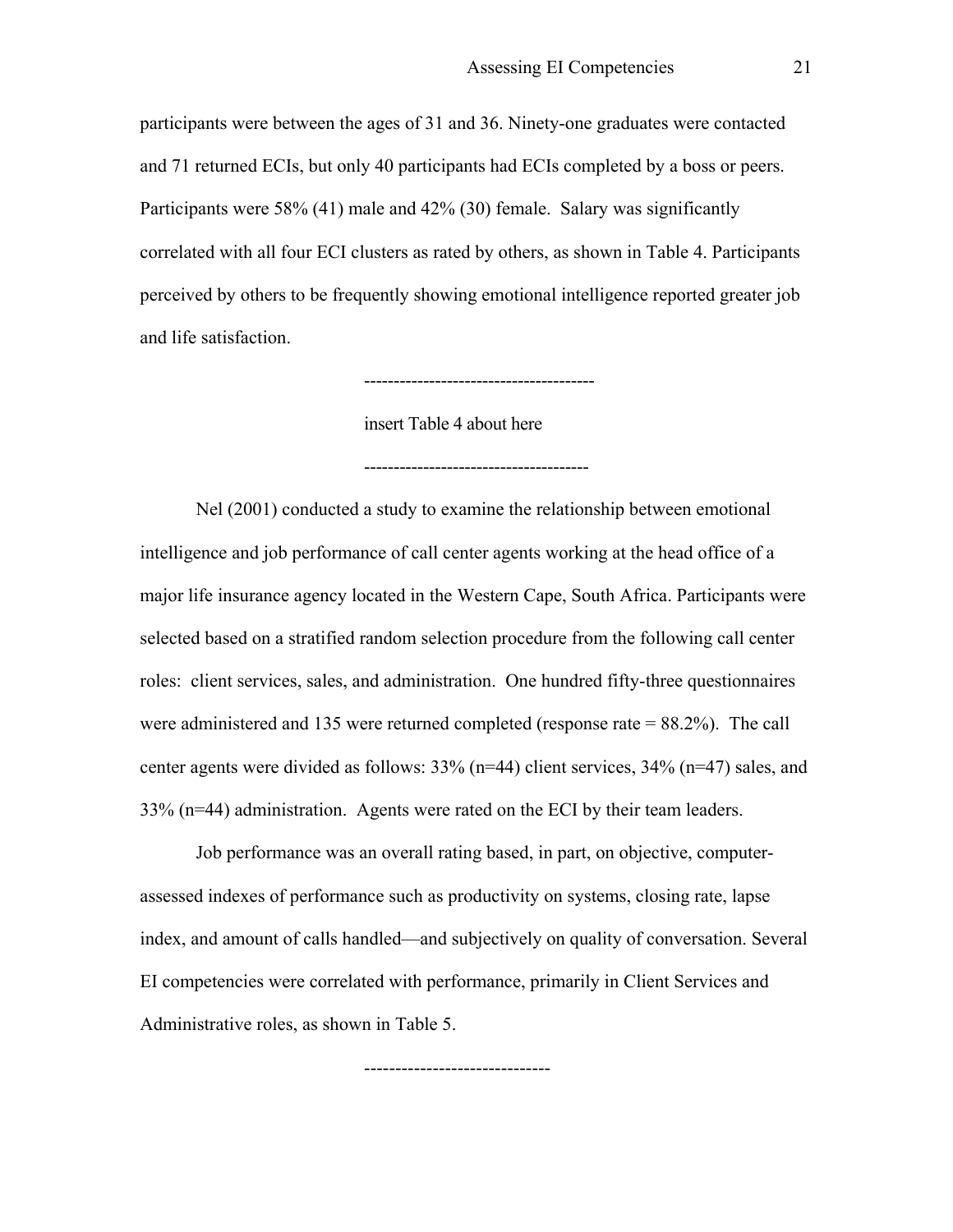#### insert Table 5 about here

-------------------------------

Humphrey, Kellett, and Sleeth (2001) conducted research on employees at an assessment center with organizational behavior students (both undergraduate and MBA students) at Virginia Commonwealth University. The purpose of their study was to determine whether both empathy and cognitive ability are associated with perceptions of leadership. The assessment exercises involve two parts: (1) an in-basket exercise in which participants select tasks from a variety of complex and simple tasks; and (2) group decision-making tasks. After completing the group decision-making tasks, participants were asked to rate themselves and each other on a variety of leadership skills and personality measures. Using structural equation modeling, results showed that both emotional intelligence, in this study assessed as only the Empathy scale and cognitive ability (e.g., ability to perform complex tasks and GPA) influenced perceptions of leadership in small groups.

Cavallo and Brienza (2002) conducted a study with 358 managers across the Johnson & Johnson Consumer & Personal Care Group to determine whether leadership competencies distinguished high- from average-performance and also high- and averagepotential. Based on peer, subordinate, and supervisor ratings on the ECI, results showed that high-performance managers were rated significantly higher than average-performing managers by all three rater groups on Self-confidence and Achievement. Supervisors and Direct Reports assessed the high performing managers as greater than others on Trustworthiness, Adaptability, and Initiative. Peers and Direct Reports assessed the high performing groups higher than others on Organizational Awareness, Developing Others,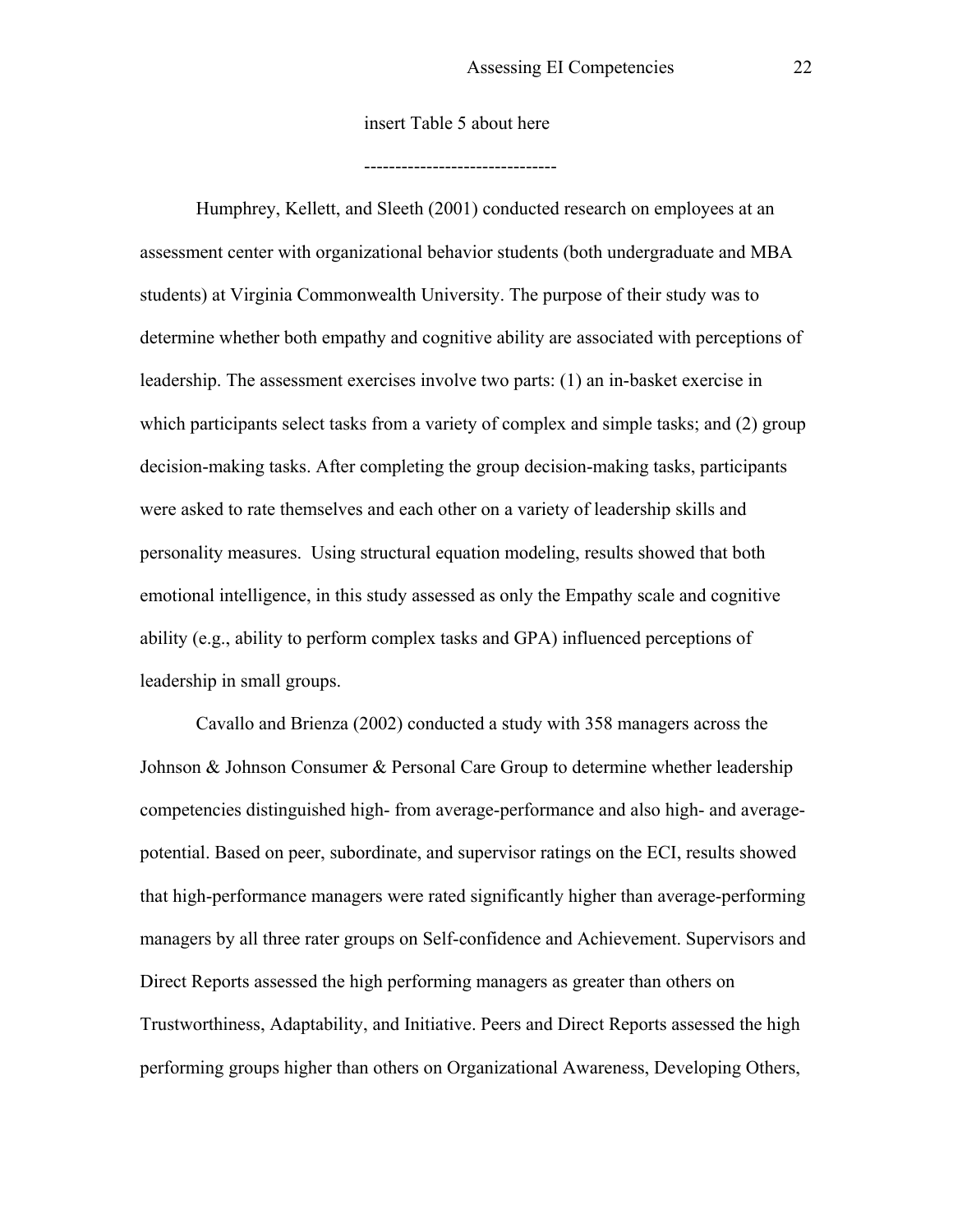Leadership, Influence, Change Catalyst and Communication. Direct Reports rated high performers as greater than others in Empathy, Service Orientation, Conflict Management, Building Bonds, and Teamwork.

Only Supervisor and Peer ECI ratings were found to be associated with management potential, as determined by supervisors following annual reviews. Both supervisors and peers saw high potentials as greater than other personnel on Selfconfidence, Achievement, Initiative, Leadership, and Change Catalyst. In addition, Supervisors saw high potentials as greater than others in Accurate Self-Assessment, Adaptability, Service Orientation, Influence, Communication, Conflict Management, and Building Bonds.

Sergio (2001) conducted research to explore the relationship between emotional intelligence and mental ability as predictors of job performance among first-line Filipino plant supervisors in manufacturing organizations. One hundred thirty-four plant supervisors from two multinational manufacturing firms were assessed on the ECI and a standard mental ability test (i.e., Watson-Glaser Critical Thinking Appraisal (WGCTA – Form S ) ; supervisor performance appraisals were also obtained. It was found that both mental ability ( $\chi^2$  = 28.57, p < .05) and emotional intelligence ( $\chi^2$  = 34.27, p < .05) were associated with job performance ratings. Emotional intelligence and mental ability were not significantly correlated ( $r = .18$ ,  $p >$ .05). Sergio (2001) concluded that both cognitive and emotional ability/intelligence were independent and important contributors to performance at work.

 A study of 92 College Principals in the United Kingdom was completed by Sala (2002b) to examine the relationship among EI competencies, managerial style, organizational climate, and student measures of performance (e.g., retention rate, student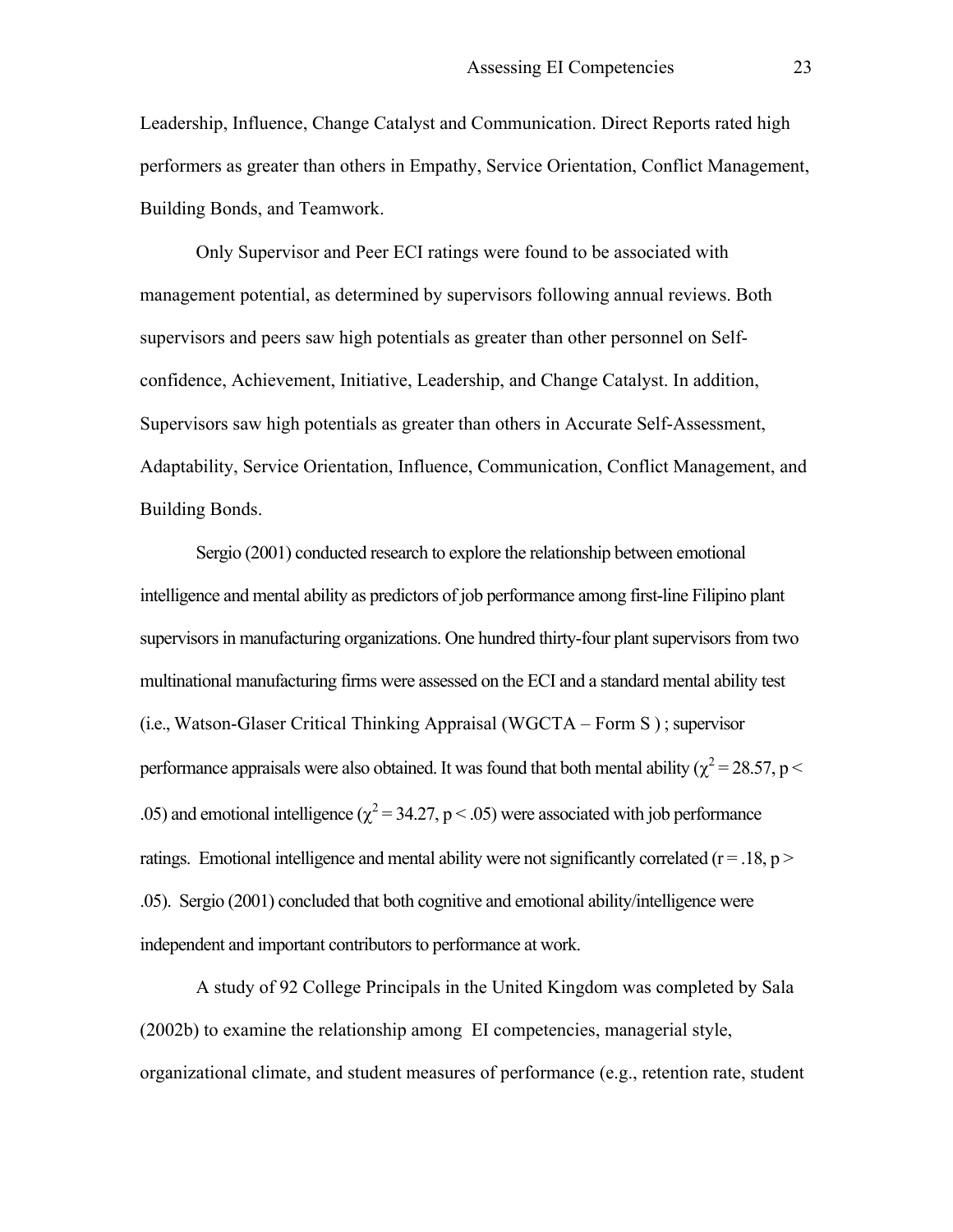academic achievement). While considering the influence of various background factors (e.g., size of college, student funding, years of experience), principals' Self-Awareness and Social Awareness cluster ratings were significantly associated with college retention rates, as shown in Table 6.

------------------------------

insert Table 6 about here

-----------------------------

In the most comprehensive and sophisticated competency model of public elementary, middle, and high school principals in the US, Williams (2003) assessed EI with the ECI. She collected data on the principals' organizational climate from a teachers' survey, nominations for outstanding principals from teachers, nominations from principals themselves, and nominations from the Superintendents' offices. The competencies in the Self-management and Social Skills clusters differentiated the outstanding from the average principals significantly in regression analyses.

Using the ECI-2, a study was conducted to determine whether EI competencies were associated with sales performance at Bass Brewers in the U.K. (Lloyd, 2001). The sample consisted of 33 Area Development Managers (ADM). These managers are responsible for building volume and profit, implementing national promotional activity, and resolving customer service issues. Lloyd (2001) developed an "overall performance measure" (OPM), which consisted of hard, soft, and personal development indicators. The OPM included : 1) a "ready for promotion" rating, 2) the average number of new brand installations, 3) the average number of new accounts gained, 4) a customer service audit, 5) an annual performance rating based on mutually agreed-on targets, and 6) the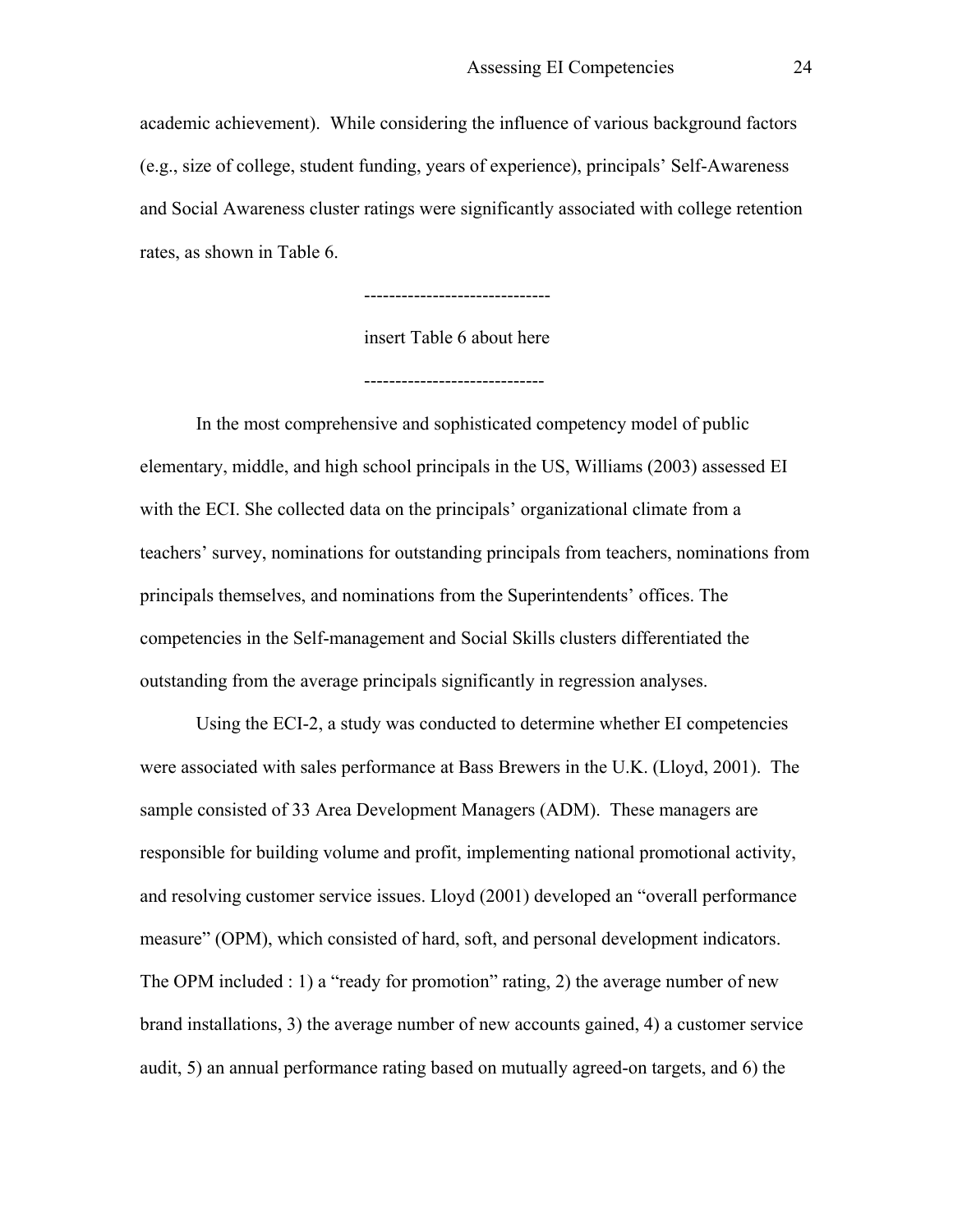number of job band changes. Lloyd (2001) reported a strong positive relationship between EI scores and performance of the managers.

 Sixty seven fire fighters and officers from the United Kingdom were assessed with the ECI-2 (Stagg  $&$  Gunter, 2002). The participants were rated on the ECI-2 by manager, peer, and direct reports. Participants were also rated on a series of statements that reflects the following performance criteria: interpersonal ability, management effectiveness, personal style, and problem solving. EI competencies showed significant correlation with these assessments of their performance, as shown in Table 7.

------------------------------

insert Table 7 about here

------------------------------

#### **Accurate Self-Assessment: Content Validity**

Burckle (2000a) hypothesized that those who were rated low by others on Accurate Self-Assessment would show less self-awareness on other competencies. With a sample of 427 individuals from a variety of organizations, those who scored in the top 25 percent were considered high in Accurate Self-Assessment whereas those who scored in the bottom 25 percent were categorized as low. To determine discrepancies between selfand total others-assessments, differences between others' and self-scores for each competency were computed.

Results showed that those who were low in Accurate Self-Assessment showed a significantly larger mean gap between self and others' scores on each competency as compared to those who were high in this competency. Those who were low in Accurate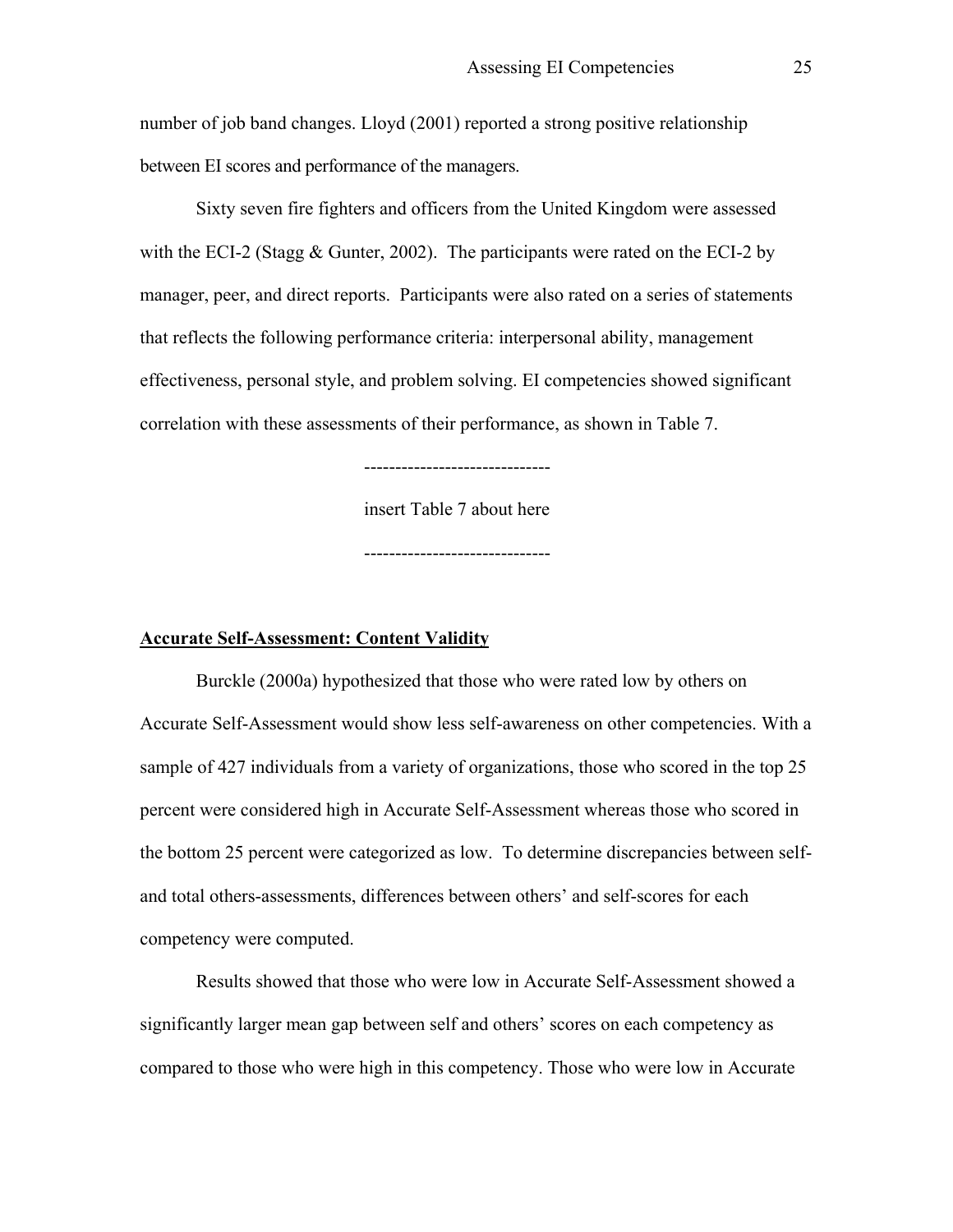Self-Assessment rated themselves higher on every competency than others rated them. Conversely, those who were high in Accurate Self-Assessment underrated themselves.

#### **Construct Validity: Other Personality Measures**

Diamantopoulou (2001) conducted a study with a sample of bank employees in Greece to determine whether a relationship exists between personality (Types A and B) and Emotional Intelligence. Eighty participants were assessed on the ECI and a measure of Type A/B personality. Type A personalities have emotions and behaviors characterized by ambition, hostility, impatience, and a sense of constant time pressure. They are more likely to suffer stress-related disorders and physical illnesses (e.g., coronary disease). Type B personalities are characteristically relaxed, calm, not preoccupied with achievement, and able to enjoy leisure time. They enjoy better health, including decreased likelihood for coronary disease. Contrary to what was hypothesized, it was found that people with a mixture of both Type A and B were higher in Emotional Intelligence. Furthermore, it was found that Type B was positively correlated with social skills competencies.

To examine construct validity of the ECI to the Myers-Briggs Type Indicator (MBTI), Burckle (2000b) conducted an analysis with 18 paramedics from an organization that provides medical care and transportation to the greater Denver/Boulder area. Participants ranged in age from 19–46; 15 were male and 3 were female. Multi-rater assessments (e.g., manager, peer, direct report) were obtained on the ECI and participants self-rated the MBTI Long Form (i.e., Form G). The MBTI determines preferences on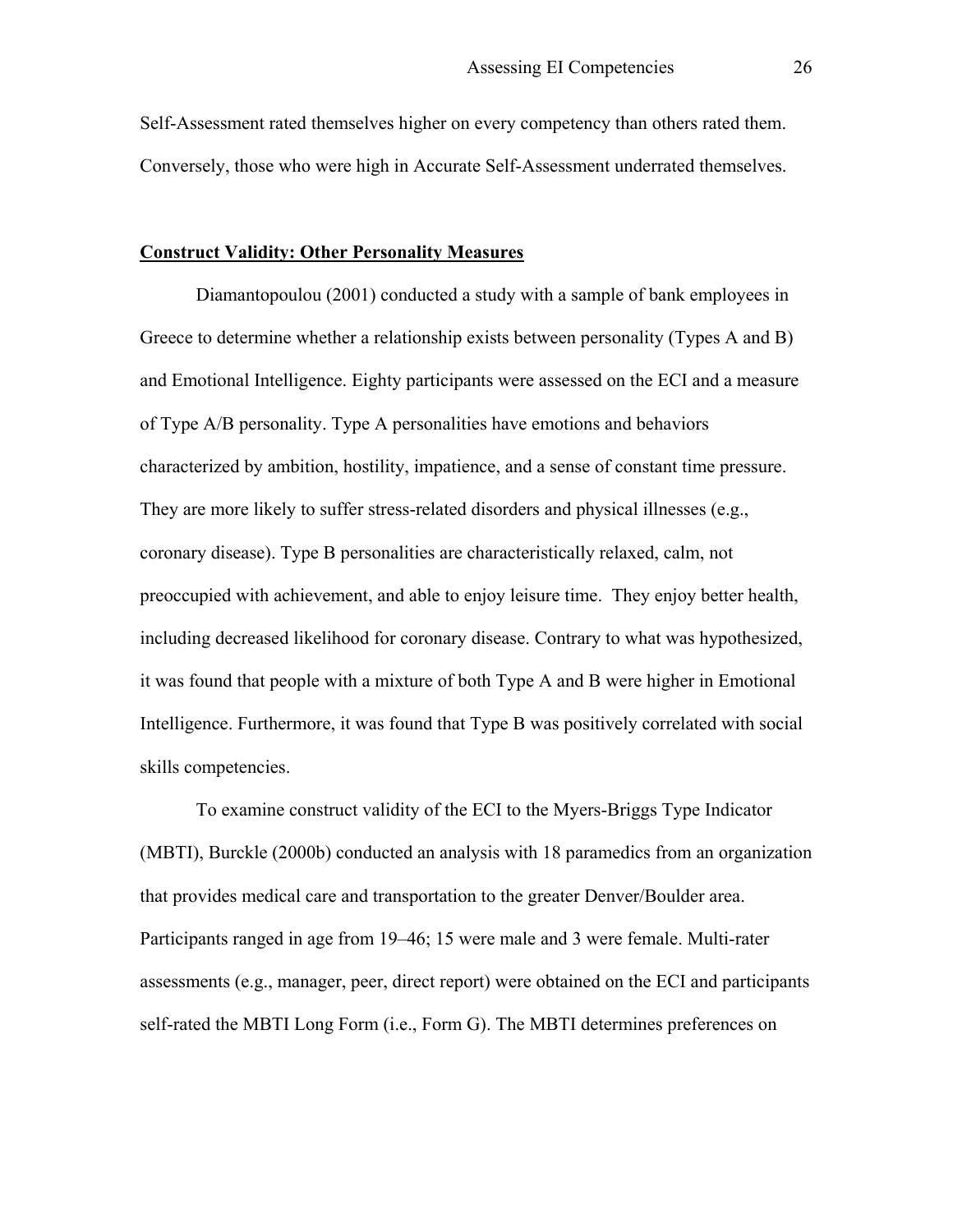four scales: Introversion/Extraversion; Sensing/Intuiting; Thinking/Feeling; Judging/Perceiving (http://www.capt.org/The\_MBTI\_Instrument/Overview.cfm).

To create a continuum of data for each scale, participants' scores were given either a positive or negative value, depending on their scale preference. For example, someone who received a 24 on the Introvert/Extrovert scale, and was an *Introvert,* received a positive 24 for this scale. Conversely, a participant who received a 24 on the Introvert/Extrovert scale, and was an *Extrovert,* received a negative 24 to indicate his/her score was on the opposite side of the continuum. All Introversion, Sensing, Thinking, and Judging scores were given positive values, whereas Extraversion, Intuition, Feeling, and Perceiving were given negative values.

As shown in Table 8, significant correlations between fifteen of the EI competencies and the Intuiting and Feeling dimensions emerged.

insert Table 8 about here

------------------------------

------------------------------

Murensky (2000) sampled 90 executives (13 female and 77 male) from the 100 highest leadership positions in an international oil corporation. Executives completed self-assessment versions of the NEO Personality Inventory – Revised (NEO-PI-R), the Watson-Glaser Critical Thinking Appraisal (WGCTA – Form S) as a measure of cognitive ability, and the ECI. The NEO-PI-R (Costa  $\&$  McCrae, 1992) measures five personality domains. Neuroticism concerns emotional instability or maladjustment. Extroversion is the enjoyment of social situations, interacting with others, or attending large gatherings. Openness concerns awareness and sensitivity to inner feelings with a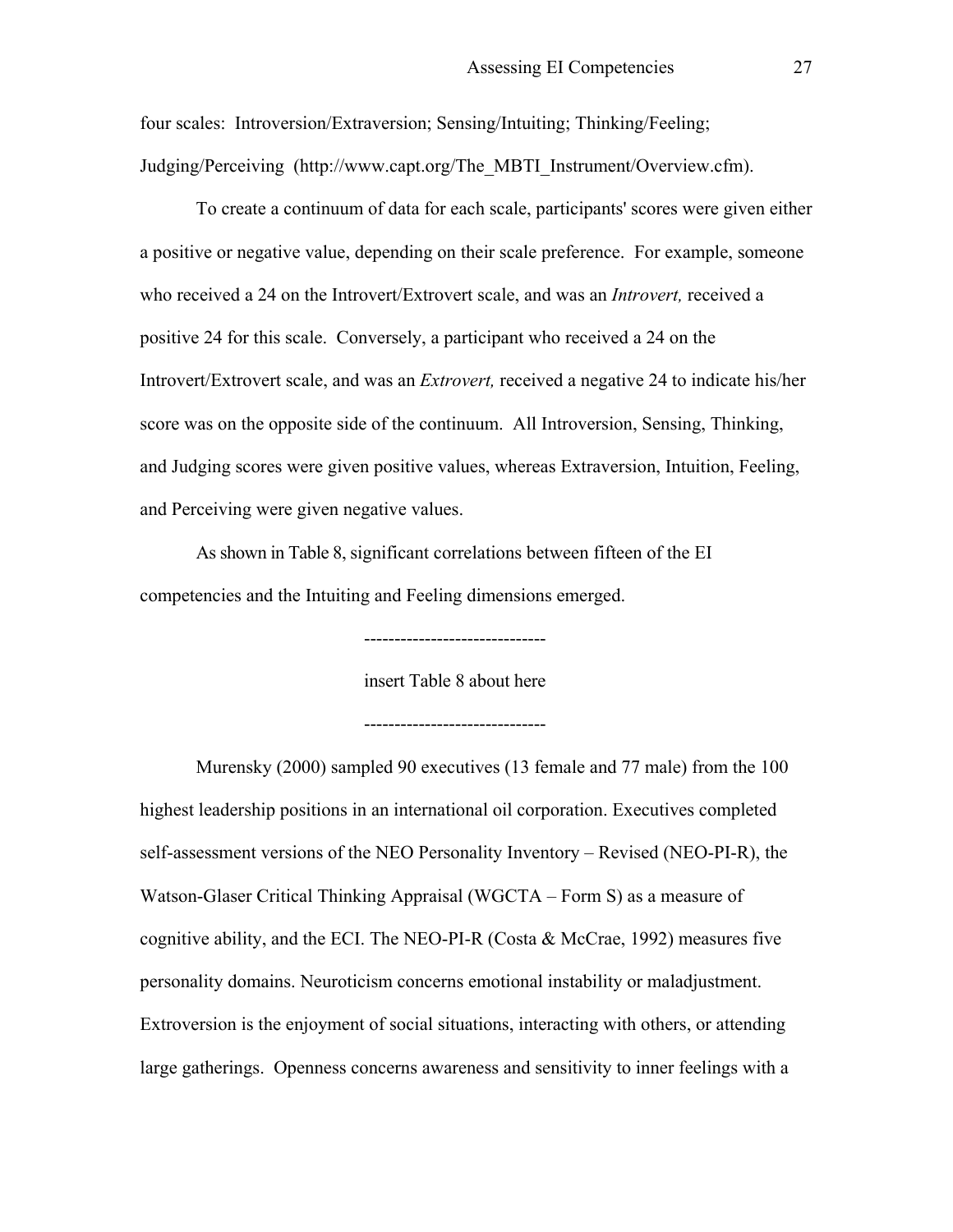preference for variety and intellectual curiosity about the inner and outer worlds. Agreeableness relates to sympathy and helpfulness toward others with a belief that people are, in return, helpful. Conscientiousness concerns planning, organization, achievement striving, self-discipline, and competence.

Extroversion was significantly correlated with all four ECI clusters, as shown in Table 9. Openness and conscientiousness also tended to correlate with ECI scores while neuroticism and agreeableness were not.

------------------------------

insert Table 9 about here

------------------------------

#### **Construct Validity: Perceptions of Leadership and Managerial Styles**

Carulli and Com (2003) conducted a study of Emotional Intelligence and organizational leadership in Asia Pacific with 160 managers of a multinational company, Quest. Of those studied, 91 managers submitted the MLQ (i.e., a test designed to asses transformational versus transactional leadership styles) questionnaires, and 89 completed the ECI. Overall, it was found that there is a positively significant correlation between EI factors and transformational leadership style and effective leadership outcome.

 A group of accountants from the heads of finance at an International Broadcasting Organization participated in an Emotional Intelligence leadership development program. Participants went through a 3.5 day training program in EI. A one-day, follow-up workshop was conducted nine to 12 months later along with a reassessment of the ECI and MSI.

The Managerial Style Inventory (MSI) is a 68-item multi-rater survey (McBer, 1980; Kelner, 1991) designed to assess six managerial styles: Coercive, Authoritative,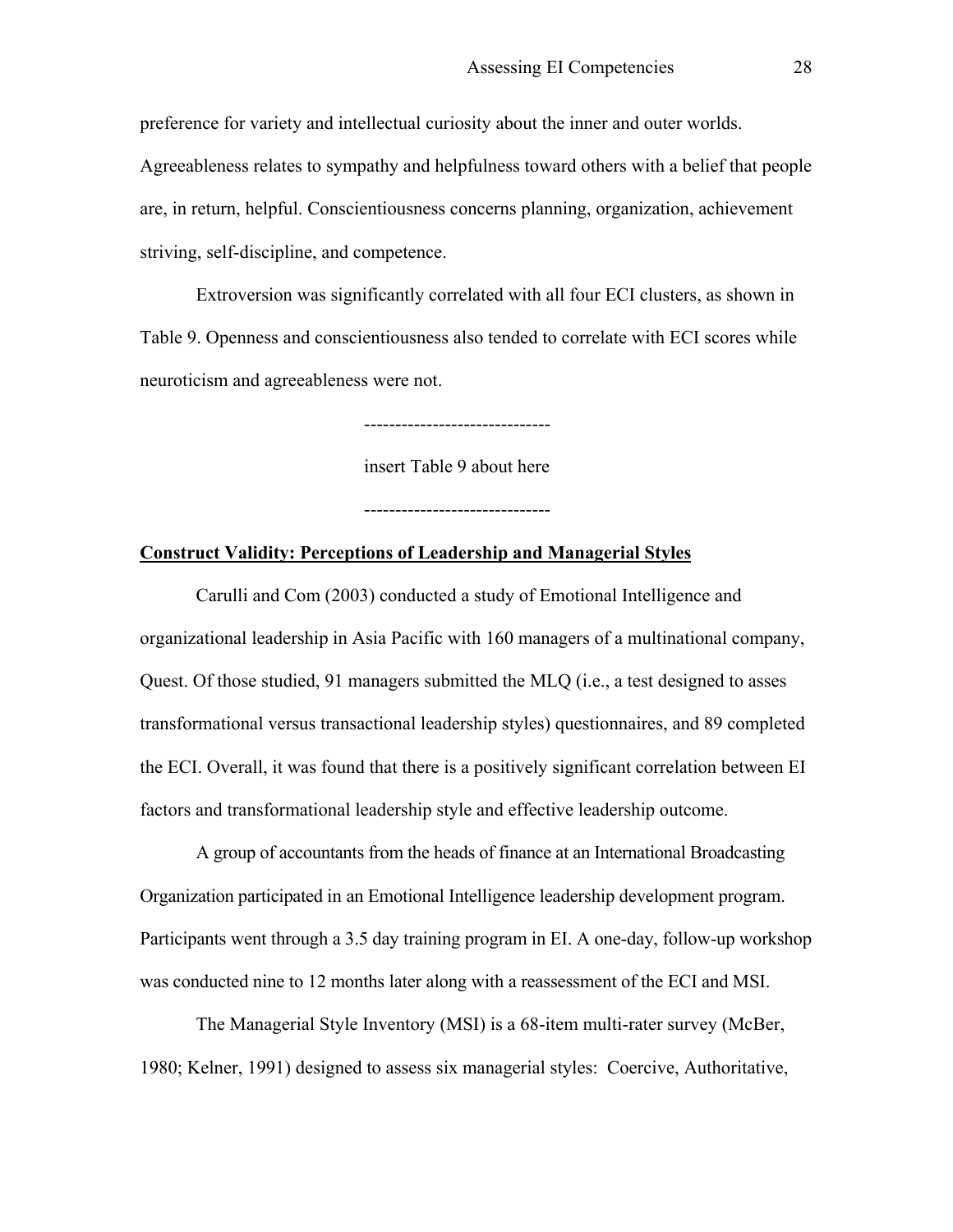Affiliative, Democratic, Pacesetting, and Coaching. The styles were clinically derived (Kelner, 1991). The MSI has shown high levels of test-retest reliability (McBer, 1980), high levels of internal consistency (Bakhtari, 1995), and construct and criterion validity (Chusmir, Koberg, & Mills, 1989; McClelland & Burnham, 1976).

Table 10 presents correlations between ECI competency as seen by others and managerial style as also seen by others. Coaching and Affiliative styles show strong relationships with EI. Significant positive relationships were found between the Democratic style and several of the Self-Management and Relationship Management EI competencies. Several significant negative relationships were found between the Pace Setting style and Relationship Management EI competencies.

 Further analyses were conducted with ECI Time 1 scores and Managerial Style ratings. A "gap" score was computed for each participant by subtracting his or her total others score from his or her self-score. This is considered a measure of ECI self-inflation: the higher the gap score, the higher the participants rated themselves in comparison to how they were rated by others. Correlations between ECI gap scores and Managerial Style ratings showed that participants who were higher in self-inflation of ECI Accurate Self-Assessment scores tended to have lower Authoritative, Affiliative, and Coaching Styles, and higher Pace Setting style ratings as seen by their subordinates. This suggests that when people have inflated views of their use of competencies (as compared to what others see), they are less likely to use managerial styles that are often helpful to others. They are more likely to be individualistic in their style and expect that others follow their lead.

-------------------------------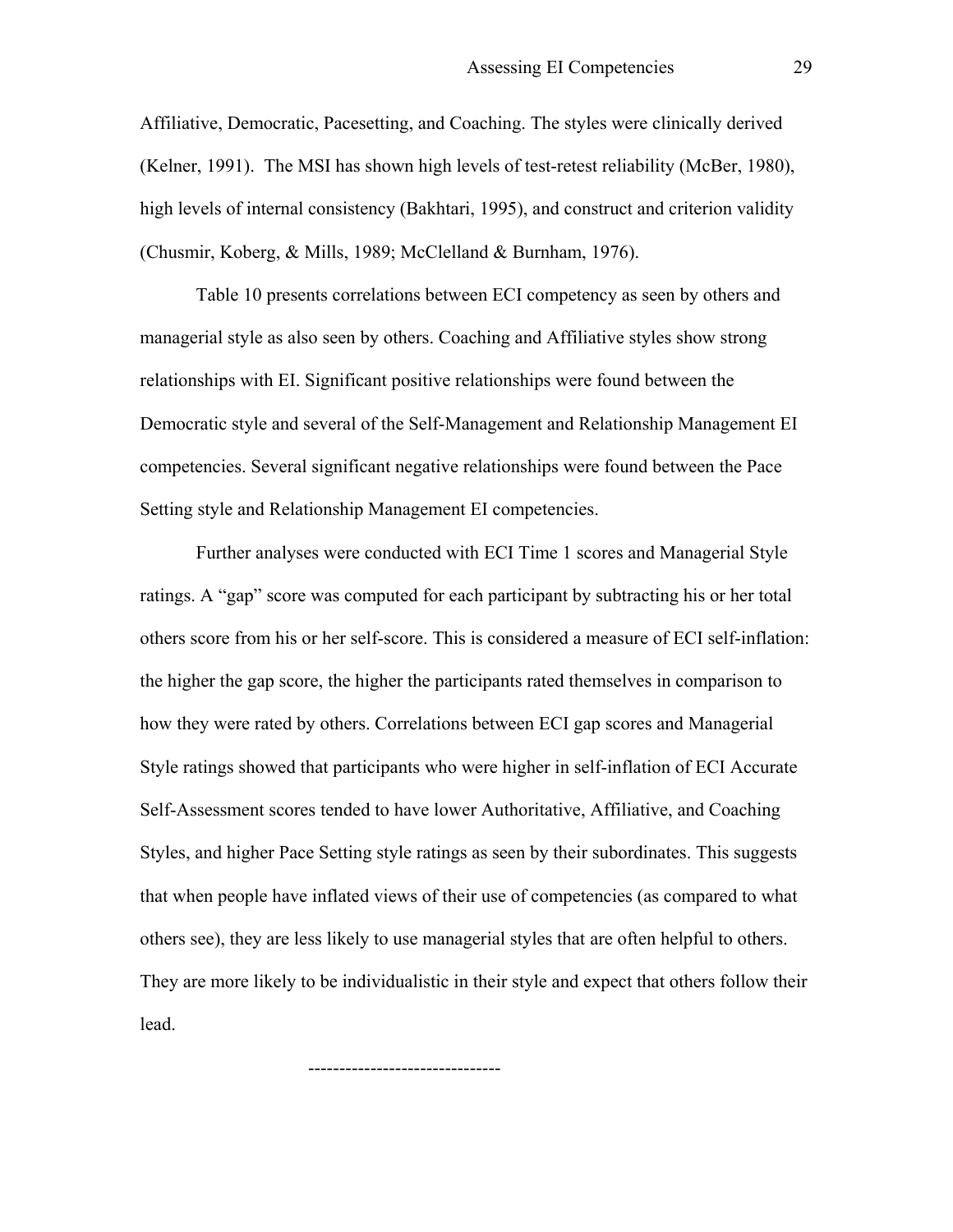insert Table 10 about here

-------------------------------

#### **Construct Validation: Organizational Climate**

The Organizational Climate Survey (OCS) is a 47-item multi-rater survey (Hay/McBer, 1995) designed to assess six climate dimensions: Flexibility, Responsibility, Standards, Rewards, Clarity, and Team Commitment. The OCS is based on the theoretical framework outlined by Litwin and Stringer (1968) in their original study of organizational climate. Organizational climate is the perception of how it feels to work in a particular environment. It encompasses the norms, values, expectations, policies, and procedures of a work environment (Hay/McBer, 1995). The climate dimensions have been factor analytically confirmed and have shown to have high levels of internal consistency (Sala, 2001). The OCS has also demonstrated criterion validity (Becklean & Kinkead, 1968; McClelland & Burnham, 1976; Leshner, et. al., 1994) in a variety of organizations from several industries.

 In the study of United Kingdom College Principals mentioned earlier, Sala (2002) examined the relationship between EI competencies with managerial style, organizational climate, and student outcome. Pearson correlations between U.K. Principals' ECI and Organizational Climate scores (total others' ratings) revealed significant relationships. ECI competencies and clusters were strongly associated with all six climate dimensions. For example, principals showing more self awareness and social awareness competencies create climates their subordinates see as higher in flexibility and rewards than those who do show demonstrate these competencies as often. Effect sizes were small, moderate, and large—all were statistically significant due partly to a sufficient sample size (N=92).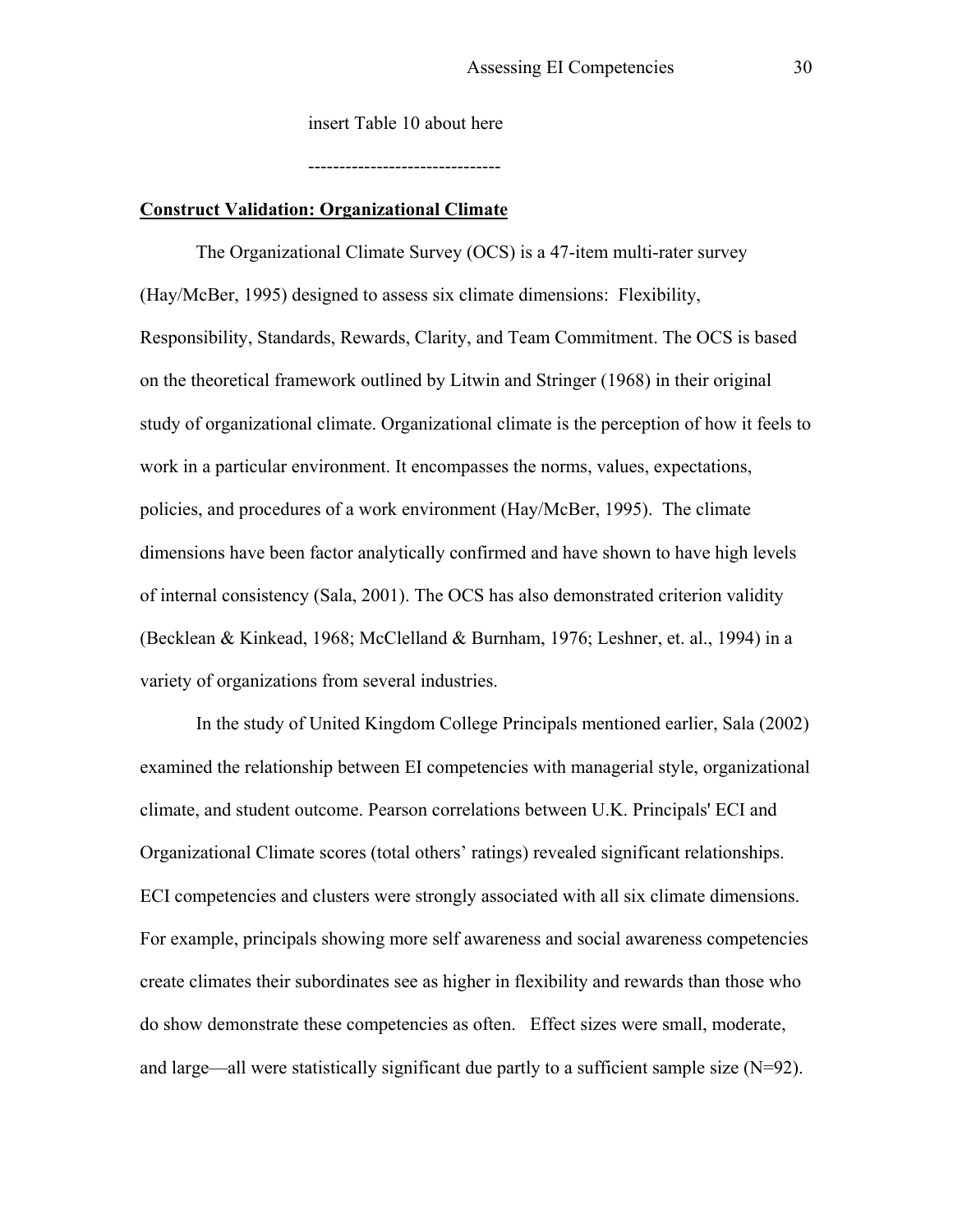Because of a concern for potential common-source bias, a multiple regression was performed to better understand the relationship between EI and climate.

 Results from the multiple regression analysis show that 57% of the variance in climate could be explained by Principals' Emotional Intelligence competency scores, as shown in Table 11. Examination of the beta weights shows that the ECI Social Skills cluster carries the majority of that effect. These results show that when the multicolinearity of the four ECI clusters is held constant, Principals' social skills are the most important predictor of Organizational Climate.

-------------------------------

insert Table 11 about here

-------------------------------

#### **Construct Validation: Measures of Analytical Thinking**

Murensky (2000) sampled 90 executives (13 female and 77 male) from the 100 highest leadership positions in an international oil corporation. Executives completed self-assessments of the Watson-Glaser Critical Thinking Appraisal (WGCTA – Form S) as a measure of cognitive ability, and the ECI. The Watson-Glaser (Watson & Glaser, 1994) is a widely used measure of critical thinking ability and analytical reasoning.

Murensky (2000) found that, overall, most ECI competencies were not correlated with critical thinking ability, and that the two are independent constructs tapping different dispositions, as shown in Table 12. She argued that the findings supported Goleman's claim regarding the independence of these two types of intelligence. The significant, negative correlations with the Watson-Glaser and three competencies within the social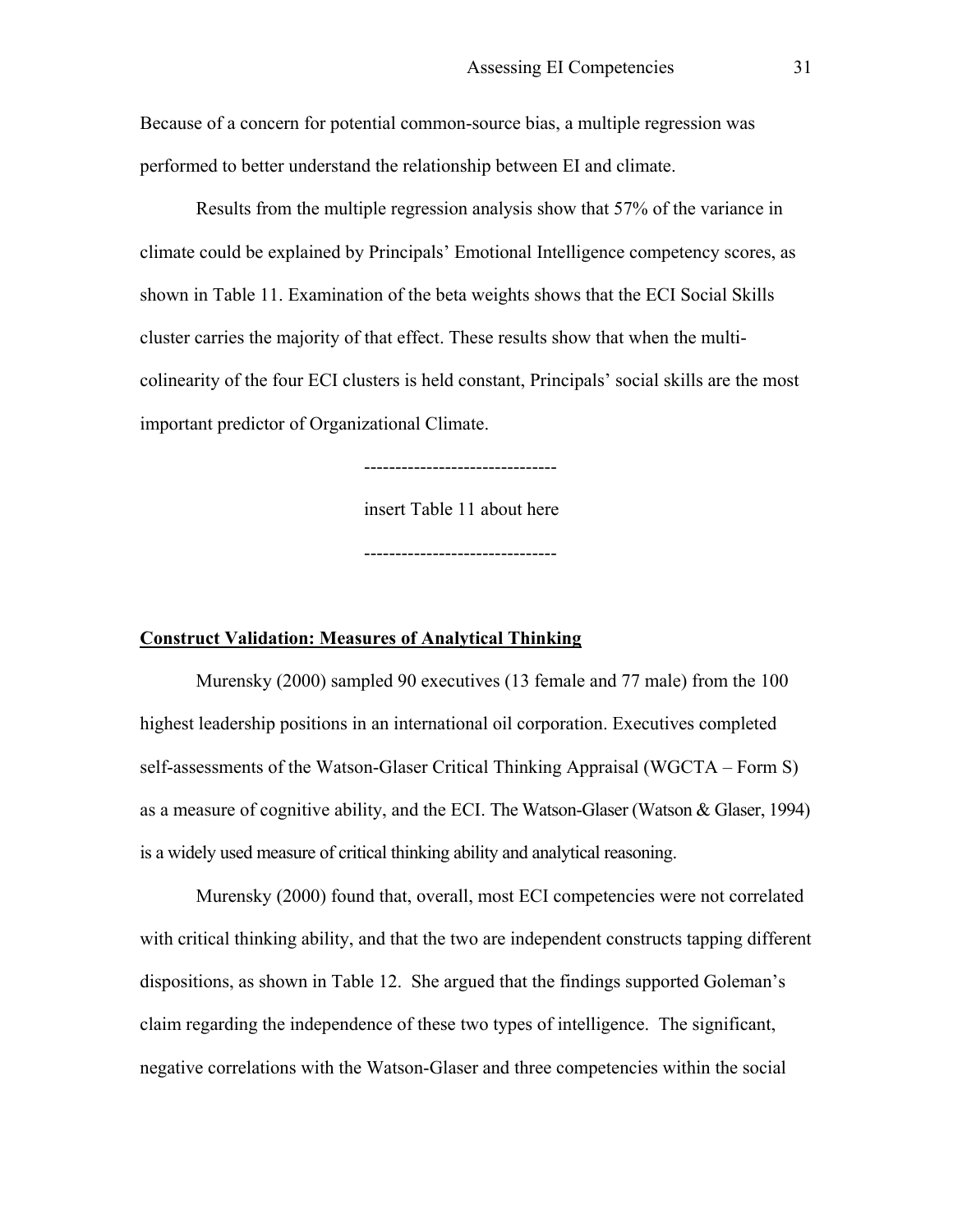skills cluster suggest that leaders who are particularly effective in critical thinking may be less effective in reading and orchestrating influence situations (Murensky, 2000). Results of this study provide evidence for the discriminant validity of the ECI.

-------------------------------

insert Table 12 about here

-------------------------------

#### **Criterion Validity: Do Changes in EI Reveal Other Changes**

Research was conducted on a meditation class offered to employees and managers of all levels at a large U.S.-based apparel manufacturer. Jolly (2001) hypothesized that participants who complied with the meditation program would significantly reduce their stress and increase their empathy and self-awareness when compared with a control sample. The experimental participants took an eight-week mindfulness meditation class. The research design provided for pre- and post-tests to both groups to measure any changes resulting from the intervention.

 Results showed that participants who completed the program significantly increased their self-reported empathy and self-awareness scores and significantly reduced stress as compared with the control sample. While both groups showed positive changes, the change for the experimental group was more than three times larger than the change for the control group. All statistically significant findings were based on self-reported ECI ratings; no significant findings emerged from ratings by others (Jolly, 2001). So we do not know if the results are a function of expectation effects or reduction of cognitive dissonance or the participants were sensing changes in themselves prior to others being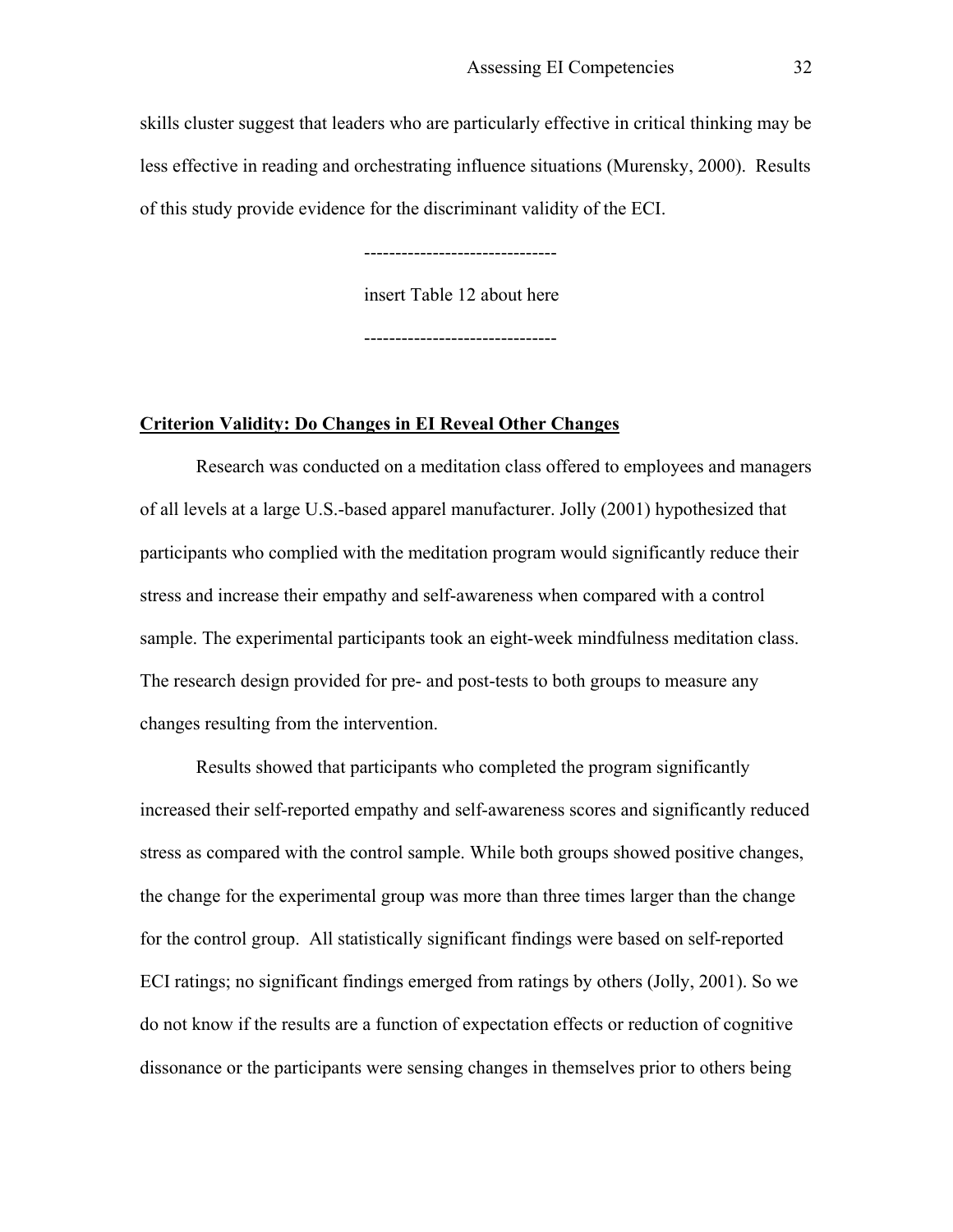able to see evidence, or more likely consistent behavioral evidence of a change in their use of these competencies.

### **Relationship Between EI Competencies and Demographic Characteristics**

EI competencies as measured with the ECI were related to a variety of demographic characteristics with the Hay Group North American database in 2002 (Sala, 2002). The total sample included 34,377 raters (self and total others). ECI self rating cases numbered 3,992 (12%) and ECI other-rating cases numbered 30,385 (88%).

Ratings on ECI clusters by both participants and total others were positively correlated with age; older participants rated themselves and were rated by total others as higher in ECI competencies than younger participants. These results are consistent with previous research; also other research presented in this chapter shows that particular life experiences are associated with higher ECI scores.

 Educational level was not related to ECI self-rating scores; however those that report higher levels of education are rated higher on the ECI by total others.

 Gender differences were found on both self and others ratings on the ECI, as shown in Table 13. Females rated themselves, and were rated by total others (males and females), higher on the ECI than males rated themselves or were rated by total others. The literature is mixed here; some have found no differences between men and women while others have found differences on particular competencies.

-------------------------------

insert Table 13 about here

-------------------------------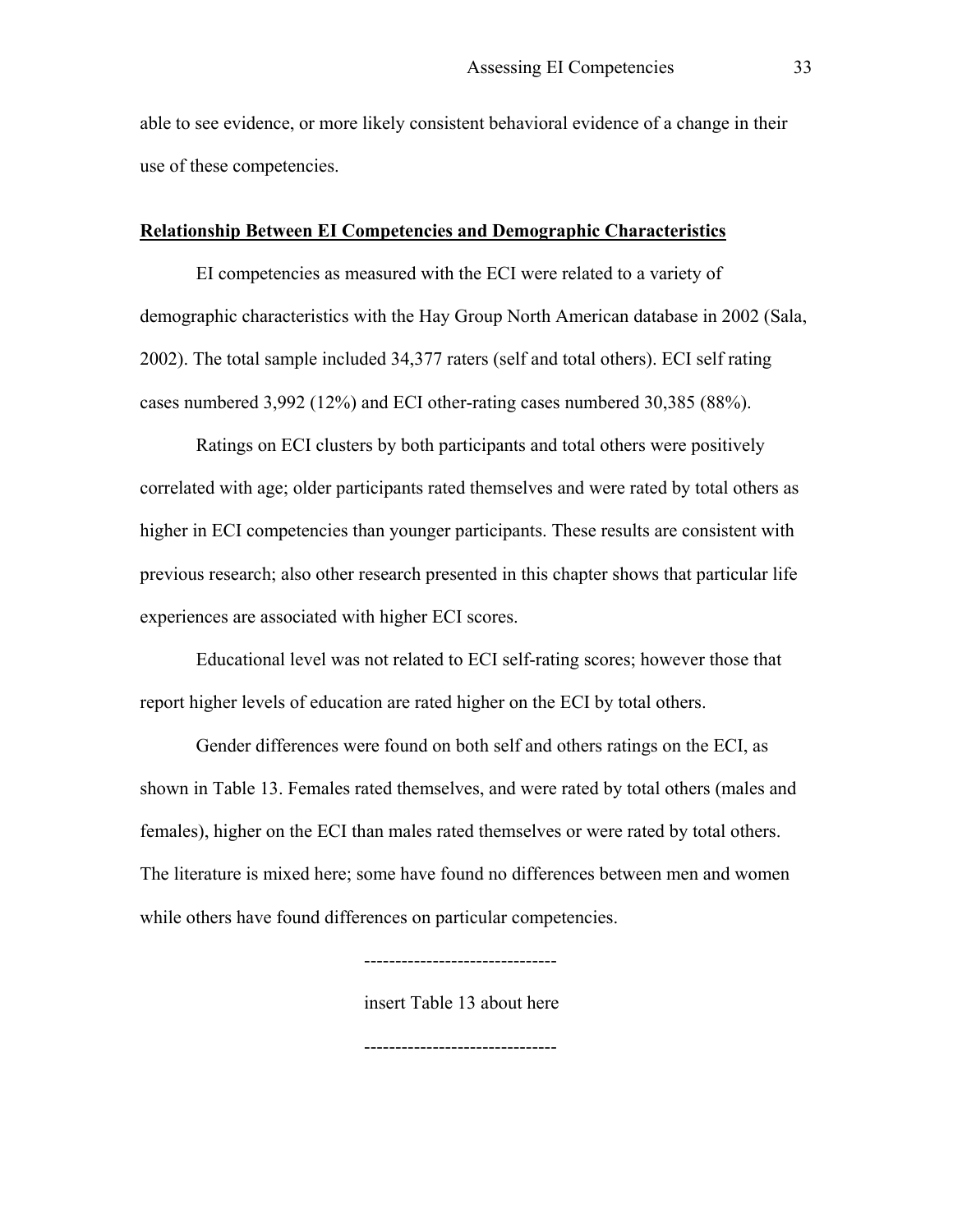Cavallo and Brienza (2002) conducted a study with 358 managers across the Johnson & Johnson Consumer & Personal Care Group and found some gender differences. Using the ECI, females were rated higher than males by peers on: Emotional Self-Awareness, Conscientiousness, Developing Others, Service Orientation, and Communication. Females were rated higher than males only on Adaptability and Service Orientation by supervisors; and no differences were found between men and women by direct reports.

A study using the ECI-U of Puerto Rican men and women working full or part time and attending college part time by Rivera (2003) found that in others' views, participants used seven competencies more often at home than at work, and only one competency more often at work than at home. But there was an important difference when the sample was separated by gender. Working men showed eight of the competencies more at work than at home (Emotional Self-Awareness, Accurate Self-Assessment, Emotional Self-Control, Trustworthiness, Conscientiousness, Service Orientation, Change Catalyst, and Building Bonds). Meanwhile, women showed nine competencies more at home than at work (Selfconfidence, Trustworthiness, Adaptability, Service Orientation, Organizational Awareness, Inspirational Leadership, Communications, Conflict Management, and Teamwork).

 Although more data are needed for conclusive findings to be more fully gleaned, it does seem that females tend to score higher than males on the ECI. More research is needed to determine whether this reflects true differences in emotional intelligence rather than an artifact of the assessment method (survey ratings may be biased by gender role expectations and assumptions).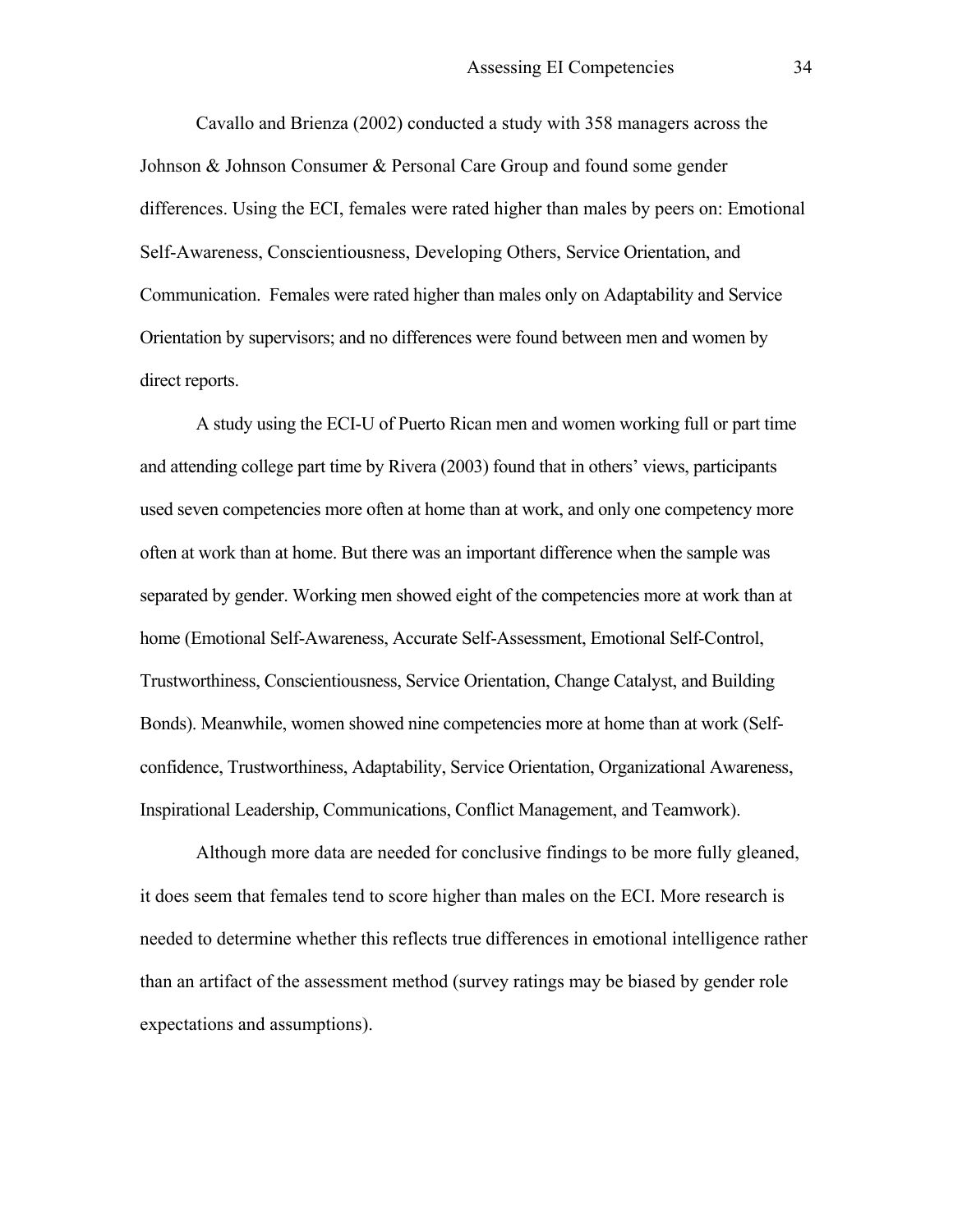#### **Summary and Conclusions**

Emotional intelligence is a set of competencies, or abilities to recognize, understand, and use emotional information about oneself or others that leads to or causes effective or superior performance. We believe it is a form of intelligence because the expression of these competencies is related to specific neural-endocrine functioning, life and job outcomes, and is sufficiently different from other personality constructs that the concept adds value to understanding the human personality and behavior. From research on job effectiveness in a wide variety of occupations in countries around the world, the set of competencies proposed as being EI include those of Self-Awareness, Self-Management, Social Awareness, and Relationship Management.

The Emotional Competence Inventory (i.e., the ECI and ECI-2) was developed as a multi-source questionnaire; that is, a  $360^{\circ}$  format assessment of a person's expressed competencies, or competencies in use. It was based on a contingency theory of effective performance and a holistic personality theory.

The competency scales are reliable. Although some of the competencies show separate factor loadings in confirmatory factor analysis, such as Emotional Self-Control and Service Orientation, most of the competencies loaded onto to two factors. These clusters reflect a distribution of the competencies from previously conceptualized clusters, but these functional, or organic clusters reflect two primary ways in which people interact with their social environment. The first factor, composed of Emotional Self-Awareness, Accurate Self-Assessment, Transparency, Empathy, Developing Others, Teamwork and Collaboration, and Conflict Management describes a person's use of his or her emotions and talent in being sensitive to and *working with others*. In contrast the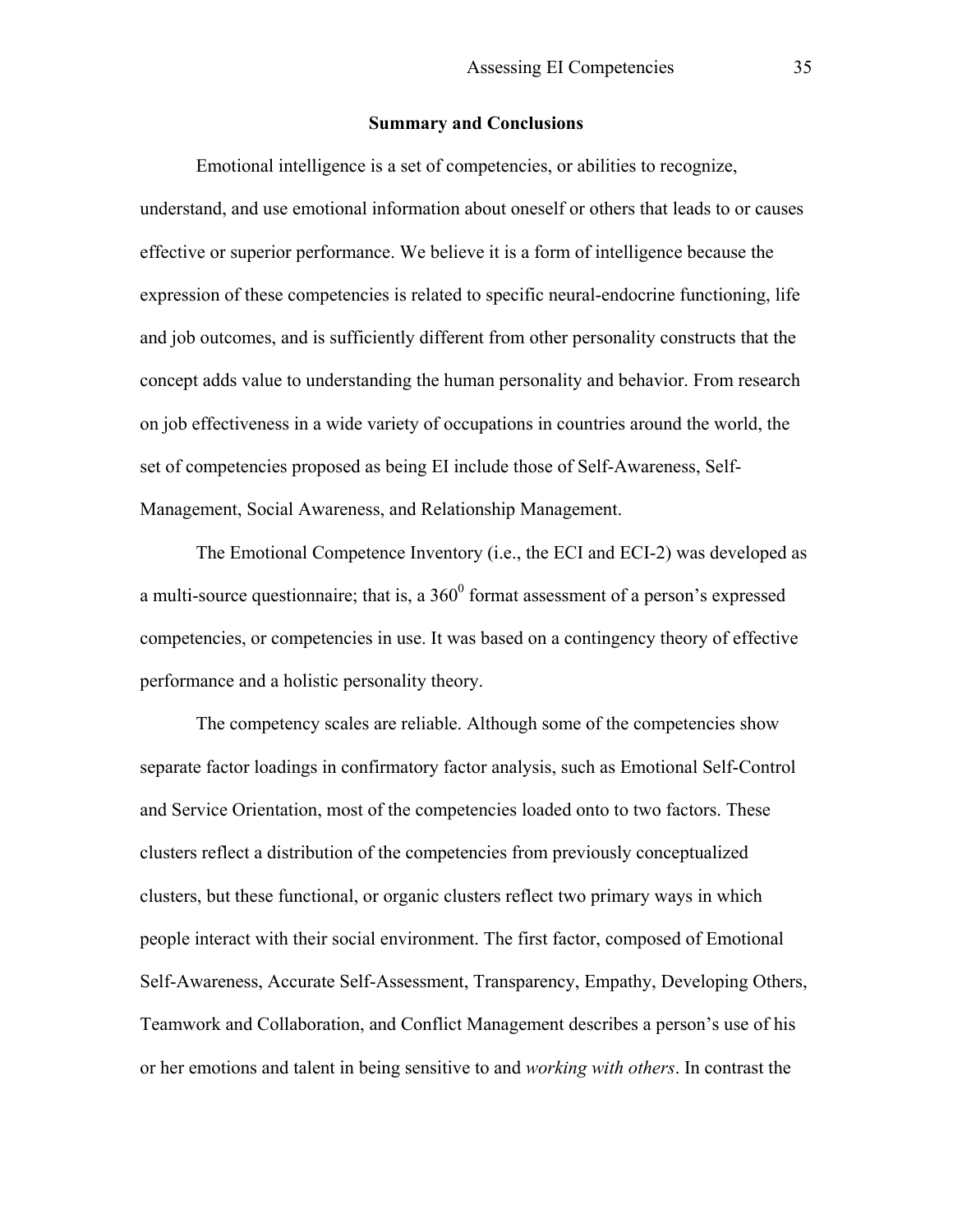second factor composed of Self-Confidence, Achievement, Initiative, Adaptability, Optimism, Inspirational Leadership, and Change Catalyst describes a person's use of his or her emotions to *lead others* in change or adaptation toward a different future. It is hypothesized that these factors will be shown to relate to distinctly different neural circuits and endocrine processes when aroused separately. Research is needed to establish these psychological, physiological, and behavioral links.

The early years of working with the ECI and ECI-2 have shown this measure of EI to predict life and job outcomes and to have construct validity commensurate with the definitions and theory. To summarize, these findings show that the EI competencies as measured in the ECI or ECI-2 predicted salary increases, job/life success, performance in client services and administrative roles, predicted success as a leader, worldwide management performance and potential, job performance of first-line supervisors, student retention in colleges, outstanding performance of public school principals, performance of firefighters, and leadership in multi-nationals.

In comparing the expression of EI competencies with other abilities and psychological constructs, it has been shown to relate to selected other personality measures, but not to mental capability. The various findings are: a) Accurate Self-Assessment predicts self-other gap; b) Relationship Management competencies showed particular association with Type B personality; c) Myers Briggs measures of Intuiting and Feeling were related to EI competencies; d) NEO-PR measures of Extroversion was related to all clusters, while Openness was related to Self and Social Awareness and Relationship Management and Conscientiousness was related to Self Awareness and Management, and Relationship Management; e) Transformational leadership style was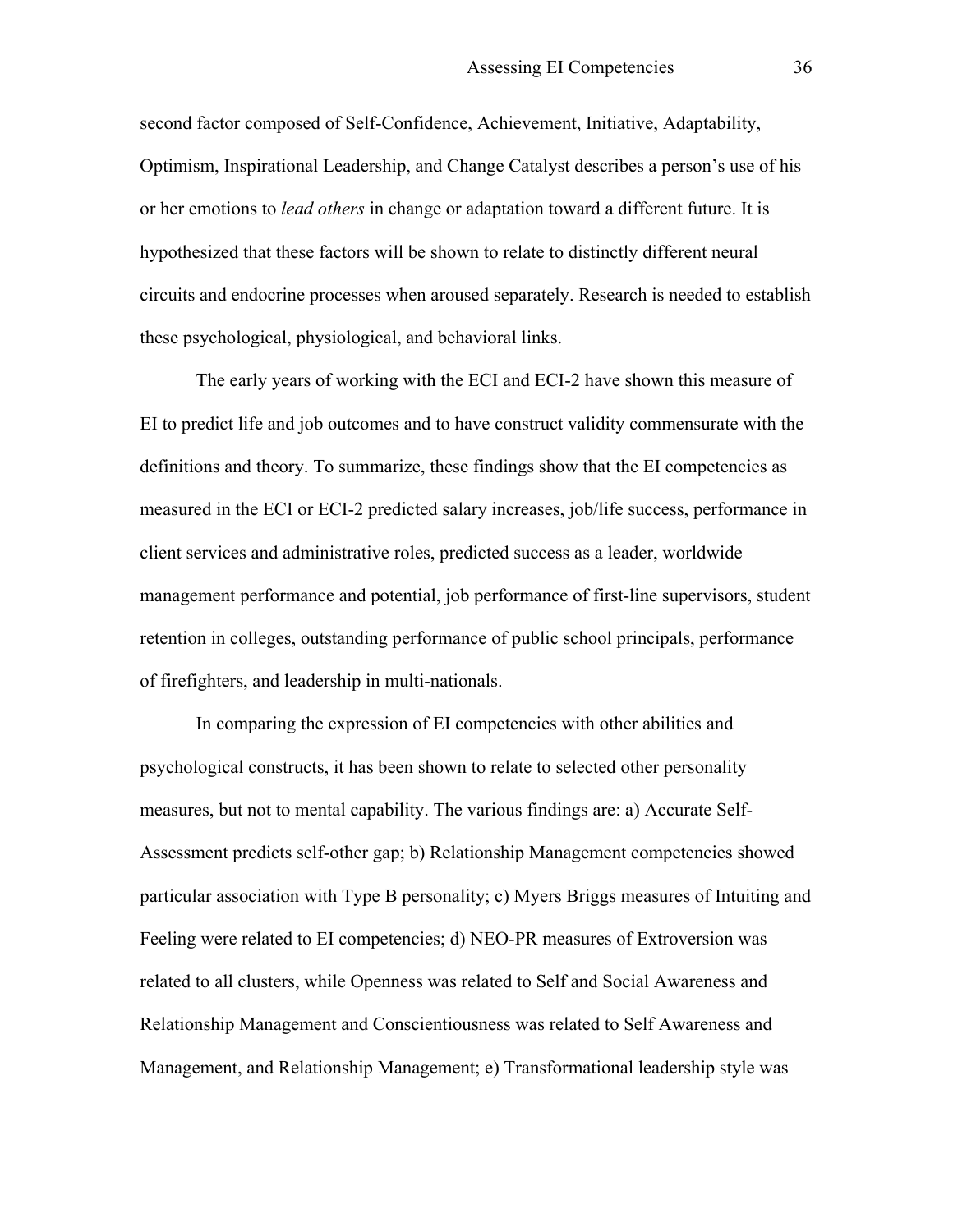related to the EI competencies in general and managerial styles of coaching, affiliative, and democratic but negatively related to pace setting; and f) a positive Organizational Climate.

 In terms of demographics, EI competencies were related to age but not educational level. Females appear to use EI competencies more than males. A Puerto Rican sample showed that the men showed more EI competencies at work than at home and the women showed more at home than at work.

 Although much more research must be done to understand these relationships and discover more precisely how expression and use of the EI competencies affects life and work, the early studies show promise. We need to understand how these concepts relate to other constructs to avoid multi-colinearity of measures and to ensure that this conceptualization of EI is adding value by assessing something different from other measures of personality and EI.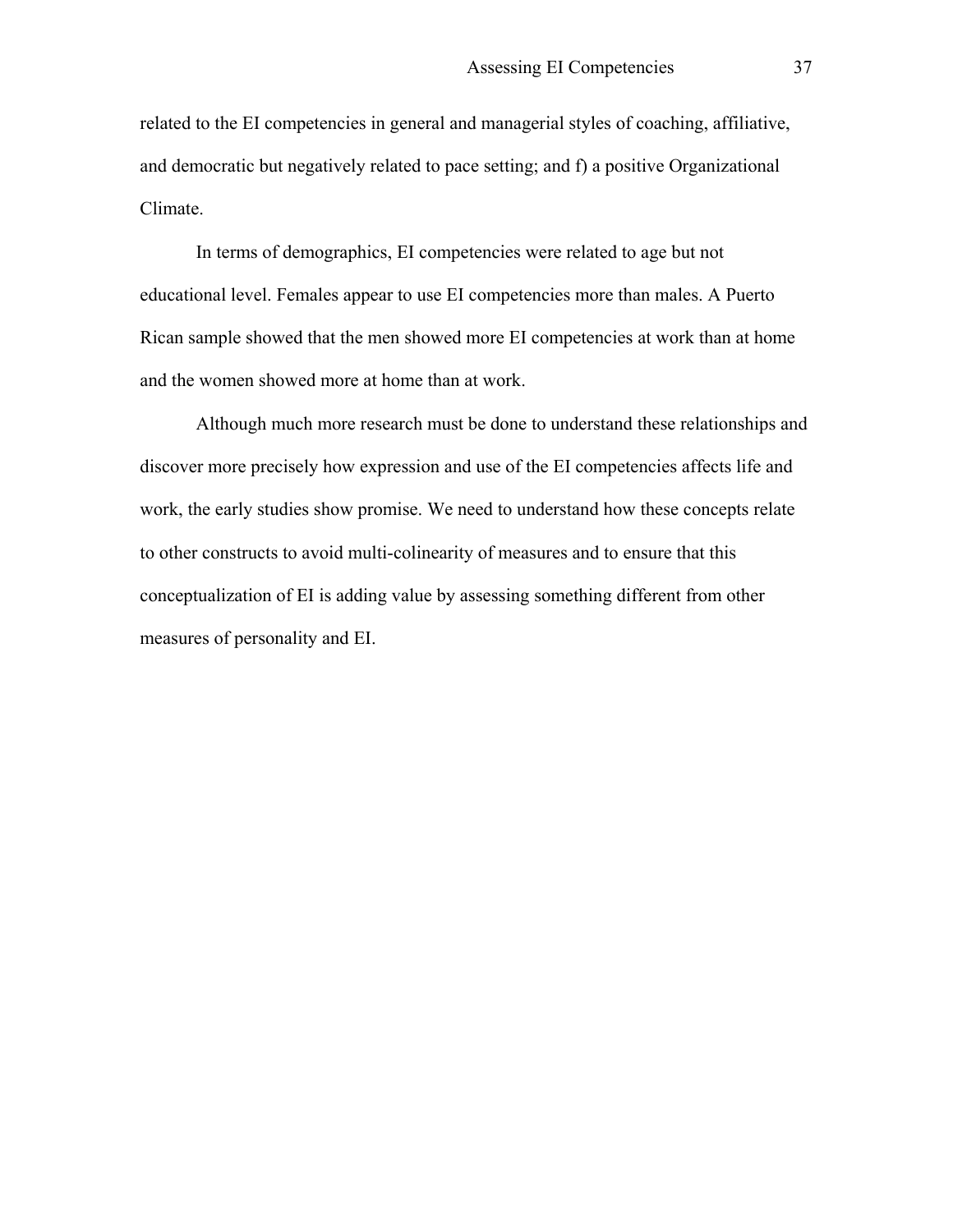#### **References**

- Ackerman, P.L. & Heggestad, E.D. (1997). Intelligence, personality, and interests: Evidence for overlapping traits. *Psychological Bulletin, 121,* 219-245.
- American Psychological Association Public Affairs Office. (1997). *Intelligence: Knowns and unknowns.* Washington DC: APA.

Bakhtari, E. (1995). Cultural effects on management style: a comparative study of American and Middle Eastern management styles. *Dissertation Abstracts International: Section B: The Sciences and Engineering*, *55* (12-5): 5555.

- Bar-On, R. (1992). The development of a concept and test of psychological well-being. Unpublished manuscript. Tel Aviv: Reuven Bar-On.
- Bar-On, R. (1997). *Bar-On Emotional Quotient Inventory: Technical manual*. Toronto: Multi-Health Systems.
- Becklean, W., & Kinkead, M. (1968) *The Organizational audit: A management assessment technique*. Boston: Harvard Business School.
- Boyatzis, R.E. (1982). *The competent manager: A model for effective performance.* New York: John Wiley & Sons.
- Boyatzis, R.E. (1994). Stimulating self-directed change: A required MBA course called Managerial Assessment and Development, *Journal of Management Education,*  18(3):304-323.
- Boyatzis, R.E. (1998). *Transforming qualitative information: Thematic analysis and code development.* Thousand Oaks, CA: Sage.
- Boyatzis, R.E. & Berlinger, L. (1992). *Report to CORUM on managerial competencies of cooperatives in Northern Italy.* Modena; CORUM S.r.l.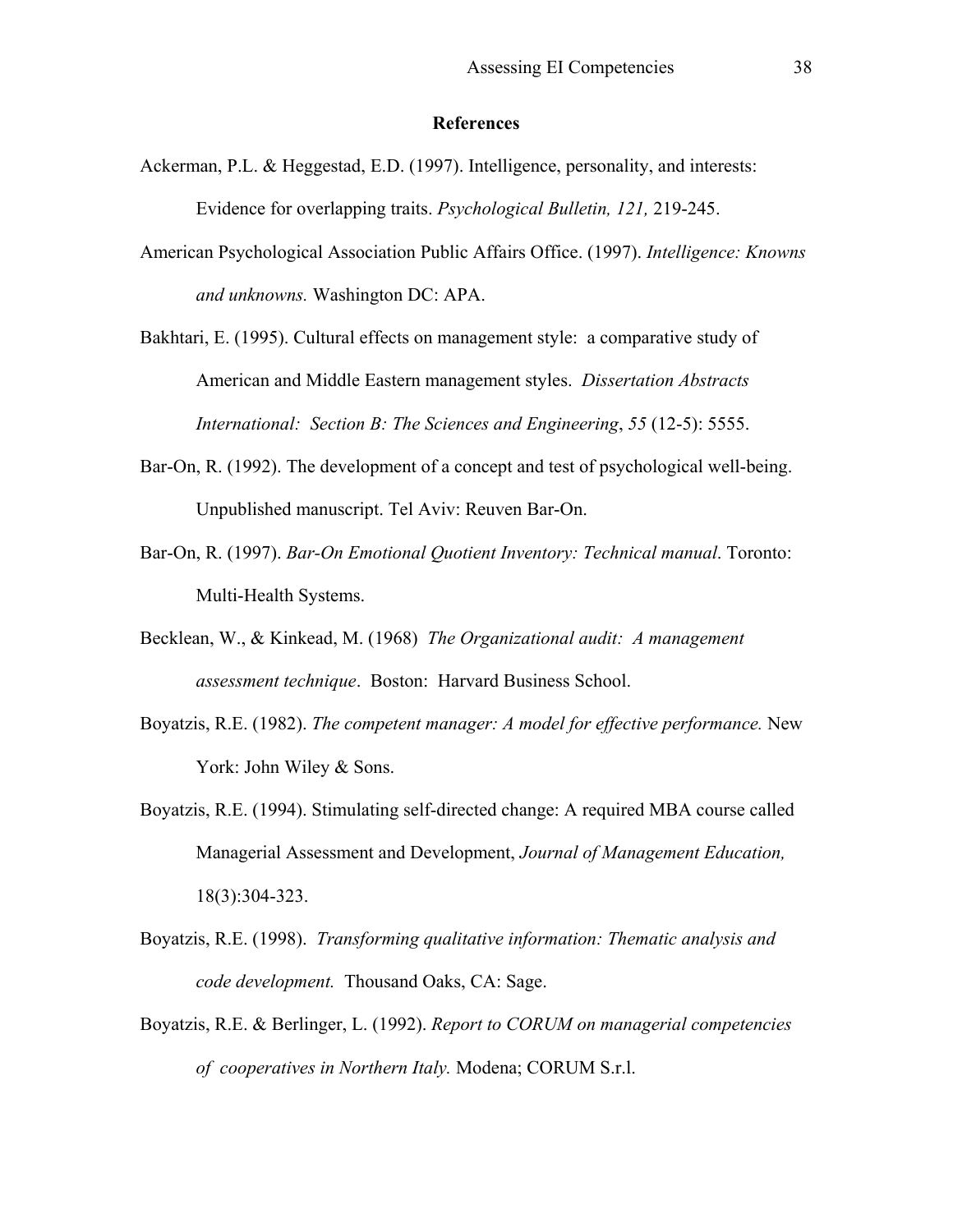- Boyatzis, R.E., Cowen, S.S., & Kolb, D.A. (1995). *Innovation in Professional Education: Steps on a Journey from Teaching to Learning.* San Francisco: Jossey-Bass.
- Boyatzis, R. E., Goleman, D., & Rhee, K. (2000). Clustering competence in emotional intelligence: Insights from the Emotional Competence Inventory (ECI). Bar-On, R. & Parker, D. A. (Eds.), *Handbook of Emotional Intelligence*. San Francisco: Jossey-Bass.
- Boyatzis, R.E., Leonard, D., Rhee, K., & Wheeler, J.V. 1996. Competencies can be developed, but not the way we thought. *Capability*, 2(2). P.25-41.
- Boyatzis, R.E., Murphy, A., & Wheeler, J.,(2000). Philosophy as the missing link between values and behavior. *Psychological Reports, 86*, pp. 47- 64.
- Boyatzis, R.E., Smith, M., & Tresser, N. (under review) "Sustaining leadership effectiveness through coaching and compassion: It's not what you think."
- Boyatzis, R.E., Stubbs, E.C., & Taylor, S.N. (2002). Learning cognitive and emotional intelligence competencies through graduate management education. *Academy of Management Journal on Learning and Education, 1*(2). 150-162.
- Bray, D.W., Campbell, R.J., & Grant, D.L. (1974)*. Formative years in business: A long term AT&T study of managerial lives*. New York: John Wiley & Sons.
- Burckle, M. (2000a). Can you assess your own emotional intelligence? Evidence supporting multi-rater assessment. Hay/McBer Research Report.
- Burckle, M. (2000b). ECI and MBTI. Hay/McBer Research Report.
- Campbell, D.T., and Fiske, D.W. (1959). Convergent and discriminant validation by the multitrait- muiltimethod matrix. *Psychological Bulletin, 56*: 81-105.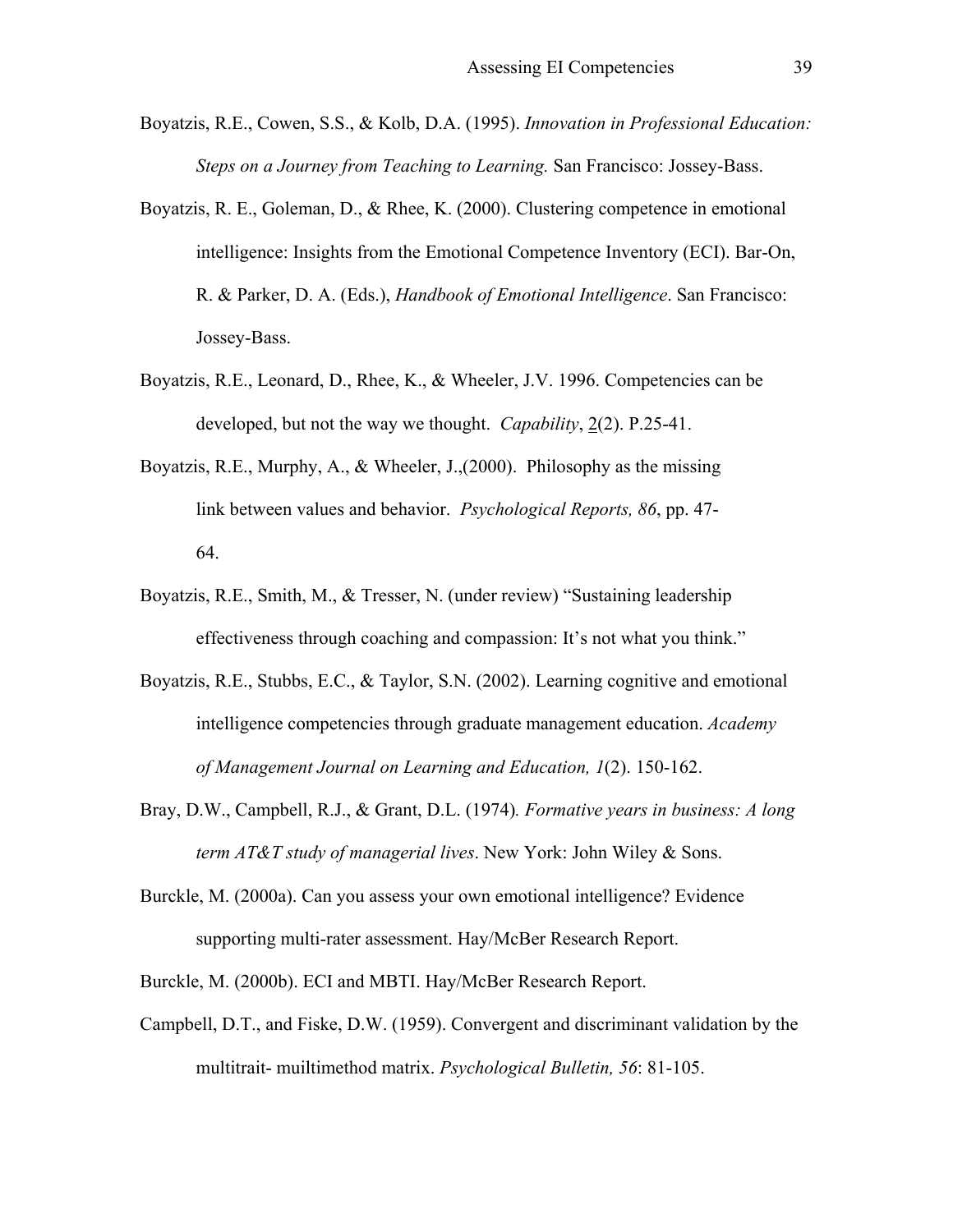- Chusmir, L. H., Koberg, C. S., & Mills, J. (1989) Male-female differences in the association of managerial style and personal values*. Journal of Social Psychology*, *129* (1), 65-78.
- Ciarrochi, J. V., Chan, A. Y., & Caputi, P. (2000). A critical evaluation of the emotional intelligence construct. *Personality and Individual Differences, 28*(3), 539-561.
- Cavallo, K. & Brienza, D. (2002). Emotional competence and leadership excellence at Johnson & Johnson: The emotional intelligence and leadership study. Paper downloaded on May 2, 2002, from http://www.eiconsortium.org/
- Carulli & Com (2003) A study of Emotional Intelligence and organizational leadership in Asia Pacific , Master of Business Administration, University of Hull, June, 2003.
- Costa, P.T., Jr., & McCrae, R.R., (1990). *Personality in adulthood*. New York: The Guilford Press.
- Dailey, C. (1975). *Assessment of lives.* San Francisco: Jossey-Bass.
- Davidson, R. 2003. Personal communication.
- Davidson, R., Jackson, D.C. & Kalin, N.H. 2000. Emotion, plasticity, context and regulation: Perspectives from affective neuroscience. *Psychological Bulletin,* 126: 890-909.
- Davies, M., Stankov, L., & Roberts, R.D. (1998). Emotional intelligence: In search of an elusive construct. *Journal of Personality and Social Psychology. 75,* 989- 1015.
- Diamantopoulou, M. (2001). *An investigation of type A and type B behavior patterns in relation with the emotional intelligence of bank employees in their working*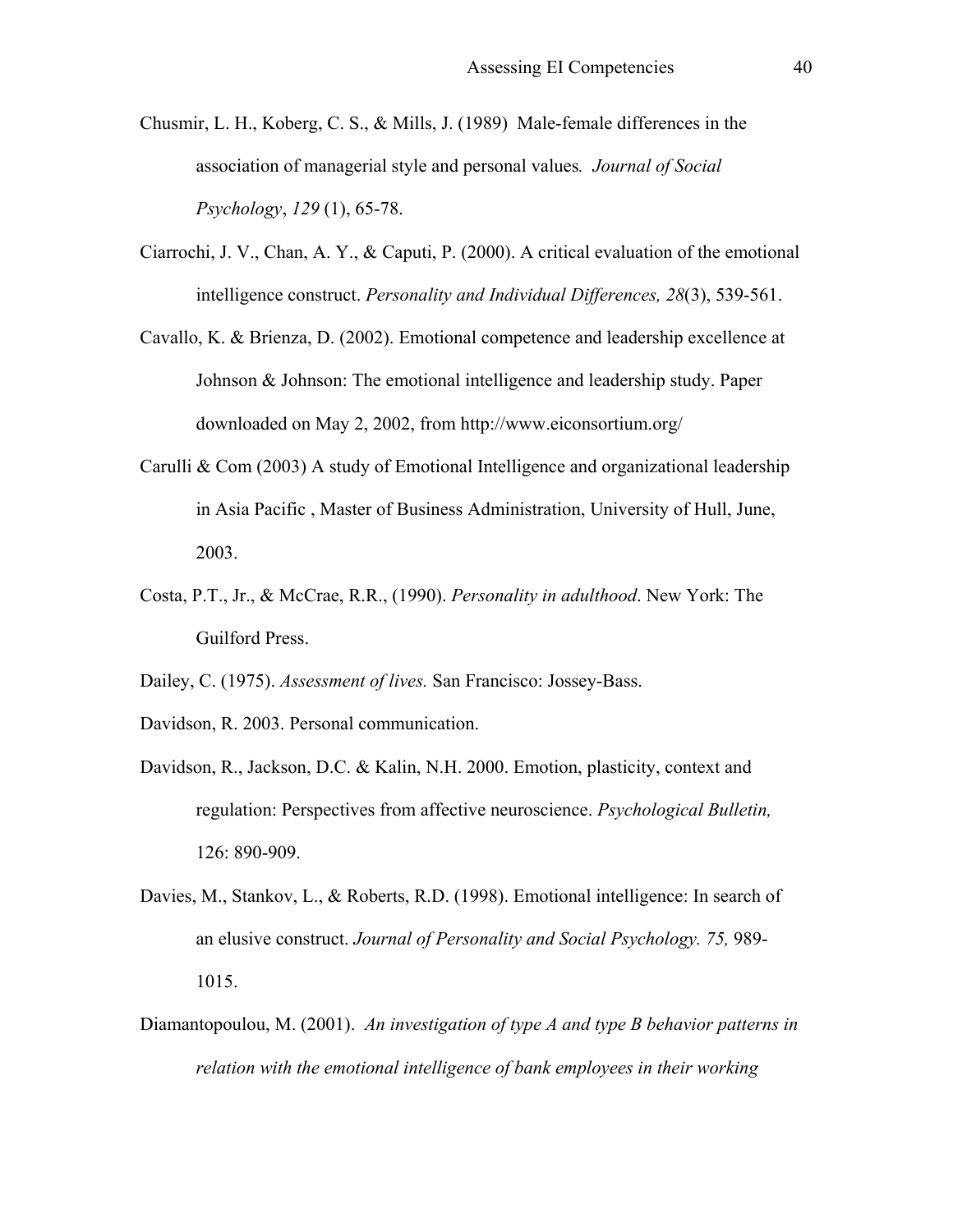*environment*. An Unpublished Doctoral Dissertation: DEI-Middlesex University of London, Department of Social Psychology.

- Flanagan, J.C. (1954). The critical incident technique. *Psychological Bulletin*, 51, 327- 335.
- Gardner, H. (1983). *Frames of mind: The theory of multiple intelligences.* NY: Basic Books.
- Goleman, D. (1995). *Emotional intelligence*. New York: Bantam Books.
- Goleman, D. (1998). *Working with emotional intelligence*. New York: Bantam.
- Goleman, D. (2003). *Destructive emotions: How can we overcome them? A scientific dialogue with the Dalai Lama.* NY: Bantam Books.
- Goleman, D., Boyatzis, R., & McKee, A. (2002). *Primal Leadership: Realizing the Power of Emotional Intelligence*. Boston: Harvard Business School Press.
- Hay/McBer (1995). *The organizational climate dimensions*. Boston: McBer and Company.
- Humphrey, R. H., Sleeth, R. G., & Kellett, J. B. (2001). Emotional competence, complex task choice, and leadership emergence. Unpublished Paper: Virginia Commonwealth University, School of Business.
- Jacobs, R.L. & McClelland, D.C. (1994). Moving up the corporate ladder: A longitudinal study of the leadership motive pattern and managerial success in women and women. *Consulting Psychology Journal Practice and Research,* 46, 32-41.
- Jolly, A. L. (2001). Mindfulness and meditation as a tool for stress reduction and employee effectiveness. Masters Thesis, The George L. Graziadio School of Business and Management. Pepperdine University.

Kelner, S. P. (1991). *McBer's managerial style instruments*. Internal paper, McBer and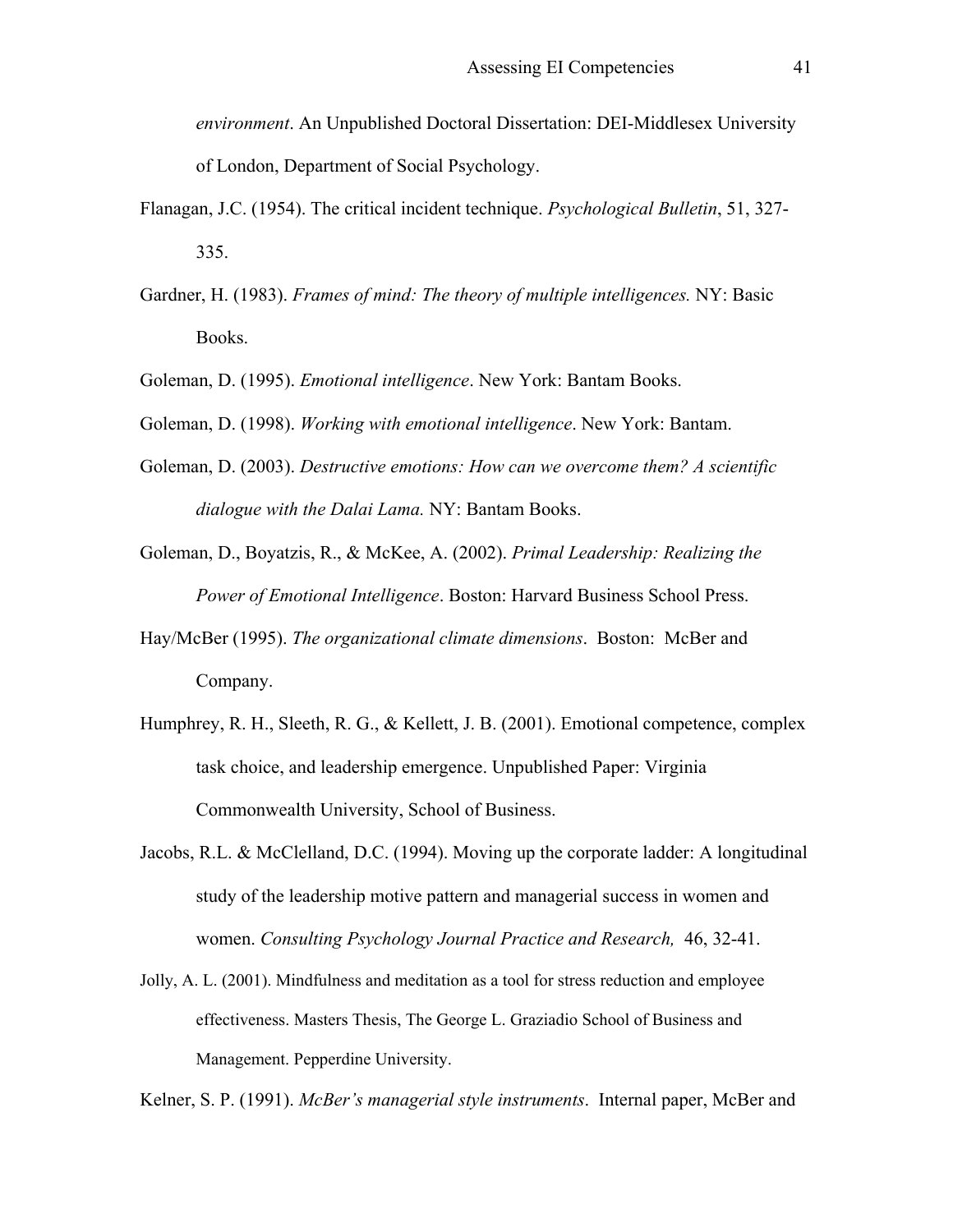Company.

Kotter, J.P. (1982). *The general managers*. New York: Free Press.

- Leshner, M., Baker, D. A., Larrere, J. B., Kelner, S. P., & Williams, D. (1994) *Leadership for the 21st century: Life insurance leadership study.* HayGroup: Boston.
- Litwin, G. H. & Stringer, R. A. (1968) *Motivation and organizational climate*. Cambridge, MA: Harvard University Press.
- Lloyd, M. (2001). Emotional intelligence and Bass Brewers Ltd. Dissertation: Nottingham Business School.
- Luthans, F., Hodgetts, R.M., & Rosenkrantz, S.A. (1988). *Real managers*. Cambridge, MA: Ballinger Press.
- Mayer, J.D., Salovey, P., & Caruso, D.R. (1999). Emotional intelligence meets traditional standards for an intelligence. *Intelligence, 27*:267-298.
- Mayer, J.D., Salovey, P., Caruso, D.R., & Sitarenios, G. (2003). Measuring emotional intelligence with eh MSCEIT V2.0, *Emotion*, 3, 97-105.

McBer and Company (1980) *Trainer's Guide*. Boston: McBer and Company.

McClelland, D.C. (1951). *Personality.* NY: William Sloane Associates.

McClelland, D.C. (1973). "Testing for competence rather than intelligence." *American Psychologist,* 28, 1-14.

McClelland, D. (1975). *Power: The inner experience*. New York: Irvington.

- McClelland, D.C. (1985). *Human motivation*. Glenview, IL: Scott, Foresman & Co.
- McClelland, D.C. (1998). Identifying competencies with behavioral event interviews. *Psychological Science, 9*, 331-339.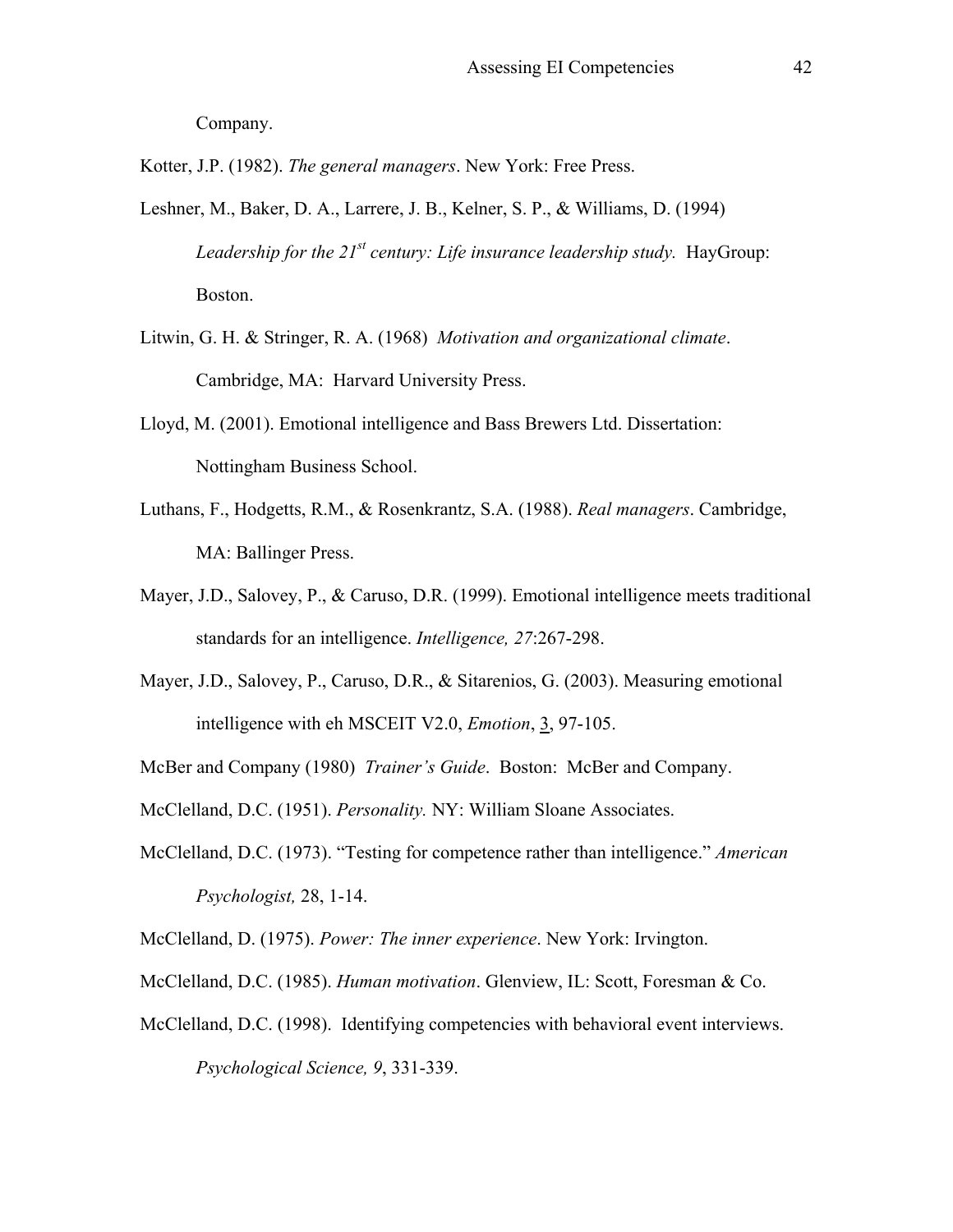- McClelland, D.C., Baldwin, A.L., Bronfenbrenner, U., & Strodbeck, F.L. (1958). *Talent and society: New perspectives in the identification of talent*. Princeton, NJ: D. Van Nostrand.
- McClelland, D.C., & Boyatzis, R.E. (1982). Leadership motive pattern and long term success in management. *Journal of Applied Psychology, 67*, 737-743.
- McClelland, D. C. & Burnham, D. H. (1976) Power is the great motivator. *Harvard Business Review*, *54*, 100-110.
- McClelland, D.C., Floor, E., Davidson, R.J. & Saron, C. 1980. Stressed power motivation, sympathetic activation, immune function, and illness. *Journal of Human Stress, 67*, 737-743.
- McClelland, D.C. & Jemmott, J.B. (1980). Power motivation, stress, and physical illness. *Journal of Human Stress,* 6: 6-15.
- McClelland, D.C. & Kirshnit, C. (1982). *Effects of motivational araousal on immunve function.* Unpublished manuscript. Harvard University.
- McClelland, D.C., Locke, S.E., Williams, R. M., & Hurst, M.W. (1982). *Power motivation, distress and immune function.* Unpublished manuscript, Harvard University.
- McClelland, D.C., Ross, G., & Patel, V. (1985). The effect of an academic examination on salivary norepinephrine and immunoglobulin levels. *Journal of Human Stress, 11*, 52-59.
- Murensky, C. L. (2000). The relationship between emotional intelligence, personality, critical thinking ability, and organizational leadership performance at upper levels of management. Dissertation: George Mason University.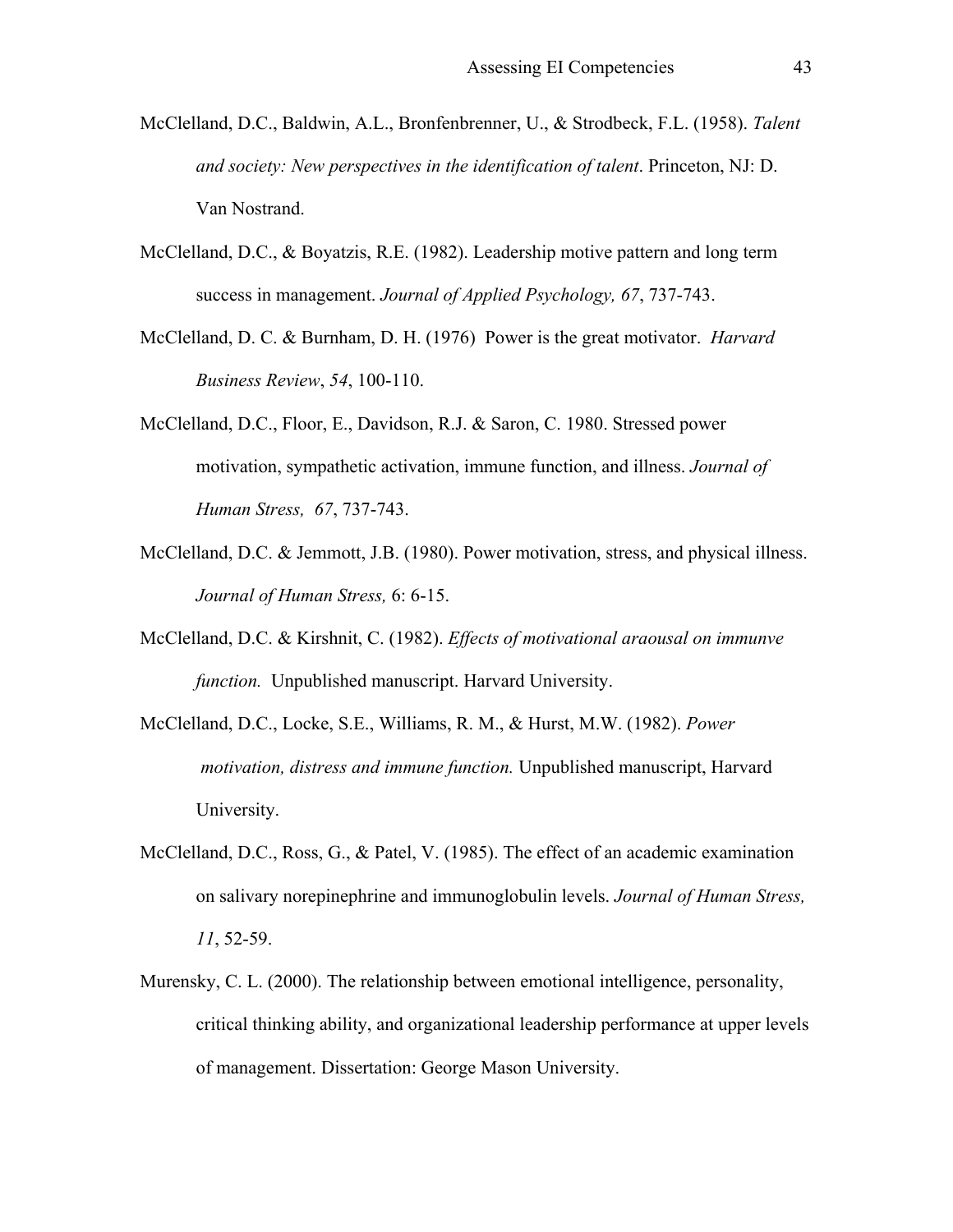Nel, M. (2001). An Industrial Psychological investigation into the Relationship between Emotional Intelligence and Performance in the Call Centre Environment. Master's Thesis. University of Stellenbosch, Department of Industrial Psychology, South Africa.

- Rivera, B. (2003). An across contexts comparison of emotional intelligence competencies. An Unpublished doctoral dissertation. Case Western Reserve University, Cleveland, Ohio.
- Rosier, R.H. (ed.) (1994-1997). *The competency model handbook: Volumes 1-4.*  Lexington, MA: Linkage.
- Rubin, D.C. (1986). *Autobiographical memory.* NY: Cambridge University Press.
- Saarni, C. (1988). Emotional competence: How emotions and relationships become integrated. In R.A. Thompson (ed.), *Nebraska Symposium on Motivation, 36*. pp. 115-182.
- Sala, F. (2001a) *Organizational climate technical report*. Hay/McBer: Boston.
- Sala, F. (2001b). Do programs designed to increase emotional intelligence at work work? Paper downloaded on November 5, 2001, from http://www.eiconsortium.org/
- Sala, F. (2001c). It's lonely at the top: Executives' emotional intelligence self [mis] perceptions. Paper downloaded on November 5, 2001, from http://www.eiconsortium.org/
- Sala, F. (2002a). Emotional Competence Inventory: Technical Manual. Boston: the Hay Group.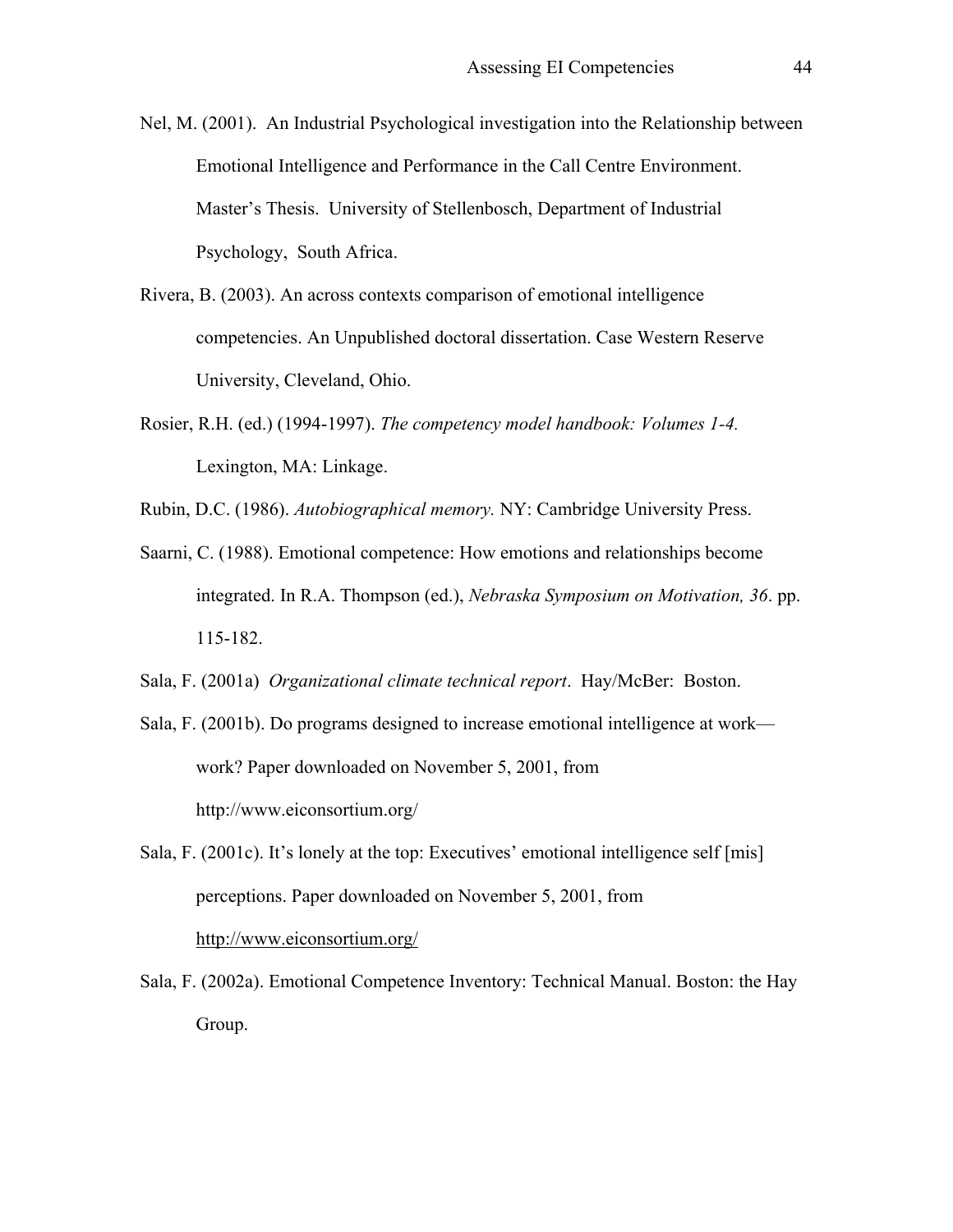- Sala, F. (2002b). *Leadership in education: effective U.K. college Principals*. Unpublished Report of The Hay Group, Boston.
- Salovey, P., & Mayer, J.D. (1990). Emotional intelligence. *Imagination, cognition, and personality, 9*, 185-211.
- Schultheiss, O.C. (1999a). Psychophysiological and health correlates of implicit motives. Paper presented at the 107<sup>th</sup> American Psychological Association Annual Meeting, Boston, August.
- Schultheiss, O.C. (1999b). A neurobiological perspective on implicit power motivation, testosterone, and learning. Paper presented at the  $107<sup>th</sup>$  American Psychological Association Annual Meeting, Boston, August.
- Sergio, R. P. (2001). Emotional intelligence and mental ability as determinants of job performance among plant supervisors in selected manufacturing firms. Unpublished Master's Thesis: De La Salle University-Dasmarinas, Behavioral Sciences Department, Philippines.
- Sevinc, L. (2001). The effect of emotional intelligence on career success: Research on the 1990 graduates of Business Administration Faculty of Istanbul University. Unpublished Master Thesis: Istanbul University.
- Spencer, L.M.Jr. & Spencer, S.M. 1993. *Competence at work: Models for superior performance*. New York: John Wiley & Sons.
- Stagg, G., & Gunter, D. (2002). *Emotional intelligence in the fire service*. Working paper: London Fire Brigade.
- Sternberg, R.J. (1996). *Successful intelligence: How practical and creative intelligence determine success in life*. New York: Simon and Shuster.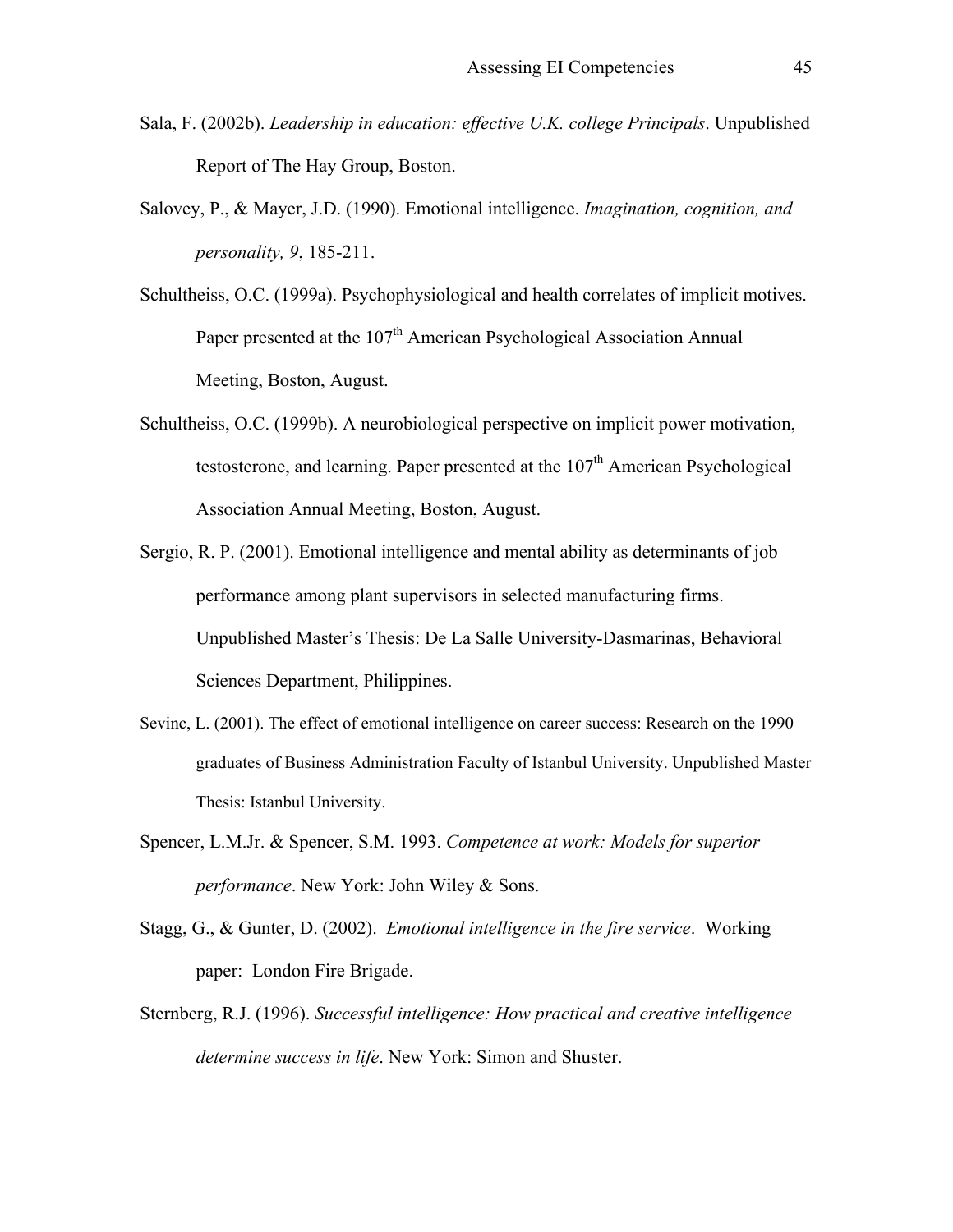- Thornton, G.C., III and Byham, W.C. (1982). *Assessment centers and managerial performance*. New York: Academic Press.
- Valenca, A.C. (1996). Competency analysis of managers in a bank in Pernambuco. Recife: Valenca and Associates.
- Vitale, P. (1998). Competency analysis of executives, managers, and technical professionals in the companies of ENI Gruppo, S.p.A. Presented at The Third International Conference on Competencies and Human Capital, Castelgondolfo, June 10-12, 1998.
- Watson, G. B., & Glaser, E. M. (1994). *Watson-Glaser Critical Thinking Appraisal Manual – Form S.* San Antonio: The Psychological Corporation.

Williams, R. (2003). Personal communication.

Williams, H. (2003). A study of the characteristics that distinguish outstanding urban principals: Emotional intelligence, problem solving competencies, role perception, and environment adaptation. An unpublished doctoral dissertation. Case Western Reserve University, Cleveland, Ohio.

Winter, D.G., (1973). *The power motive*, New York: Free Press.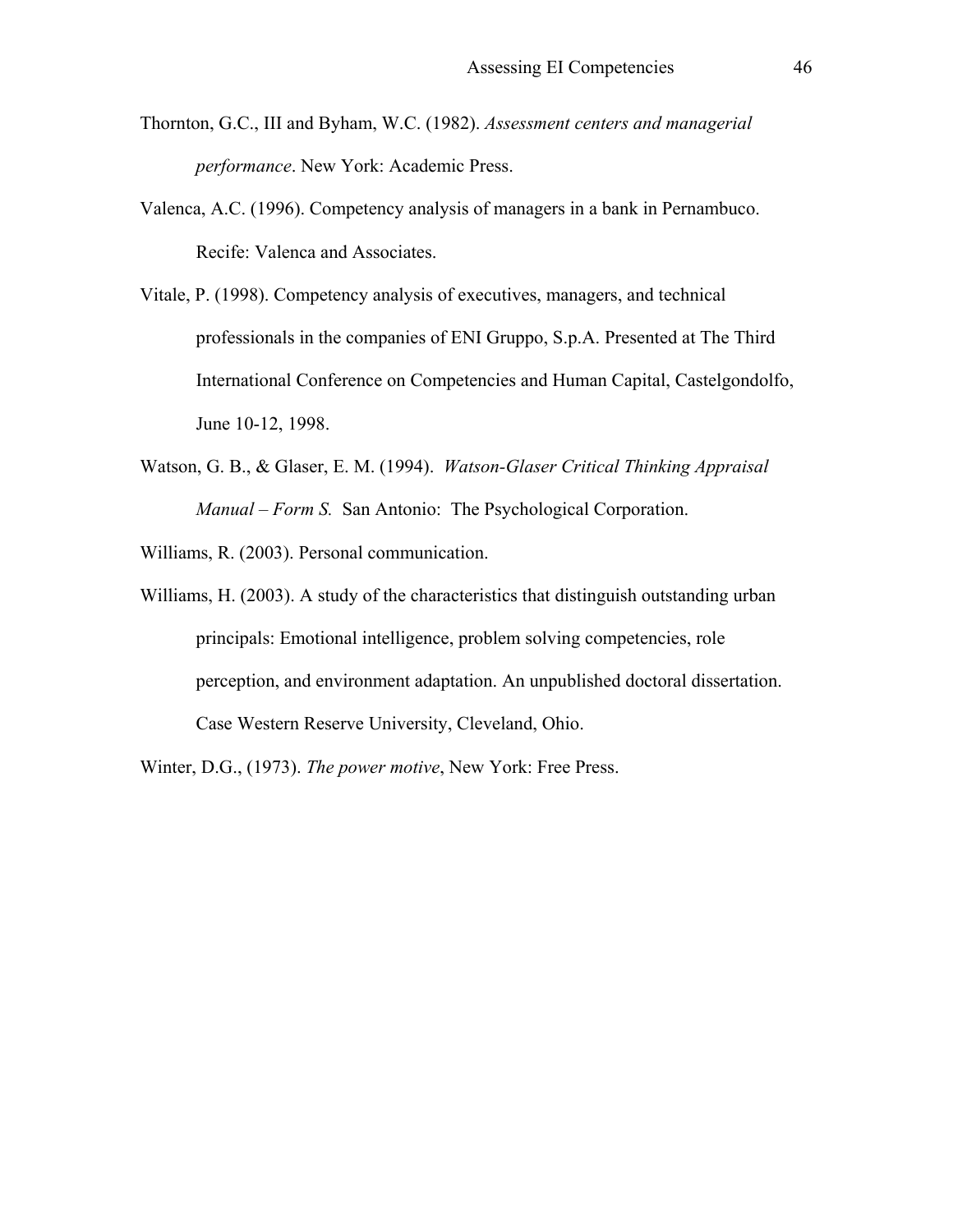## **Table 1. The Scales and Clusters of the Emotional Competence Inventory Version 2**

## **(ECI-2)**

**Self-Awareness cluster** concerns knowing one's internal states, preferences, resources, and intuitions. The Self-Awareness cluster contains three competencies: **Emotional Self-Awareness**: Recognizing one's emotions and their effects **Accurate Self-Assessment**: Knowing one's strengths and limits **Self-Confidence**: A strong sense of one's self-worth and capabilities

**Self-Management cluster** refers to managing ones' internal states, impulses, and resources. The Self-Management cluster contains six competencies: **Emotional Self-Control**: Keeping disruptive emotions and impulses in check **Transparency**: Maintaining standards of honesty and integrity **Adaptability**: Flexibility in handling change **Achievement Orientation**: Striving to improve or meeting a standard of excellence **Initiative**: Readiness to act on opportunities **Optimism**: Seeing the positive aspects of things and the future

**Social Awareness cluster** refers to how people handle relationships and awareness of others' feelings, needs, and concerns. The Social Awareness cluster contains six competencies:

**Empathy:** Sensing others' feelings and perspectives, and taking an active interest in their concerns

**Organizational Awareness**: Reading a group's emotional currents and power relationships

**Service Orientation**: Anticipating, recognizing, and meeting customers' needs

**Relationship Management or Social Skills cluster** concerns the skill or adeptness at inducing desirable responses in others. The Social Skills cluster contains six competencies:

**Developing Others**: Sensing others' development needs and bolstering their abilities **Inspirational Leadership**: Inspiring and guiding individuals and groups

**Influence**: Wielding effective tactics for persuasion

**Change Catalyst**: Initiating or managing change

**Conflict Managemen**t: Negotiating and resolving disagreements

**Teamwork & Collaboration**: Working with others toward shared goals. Creating group synergy in pursuing collective goals.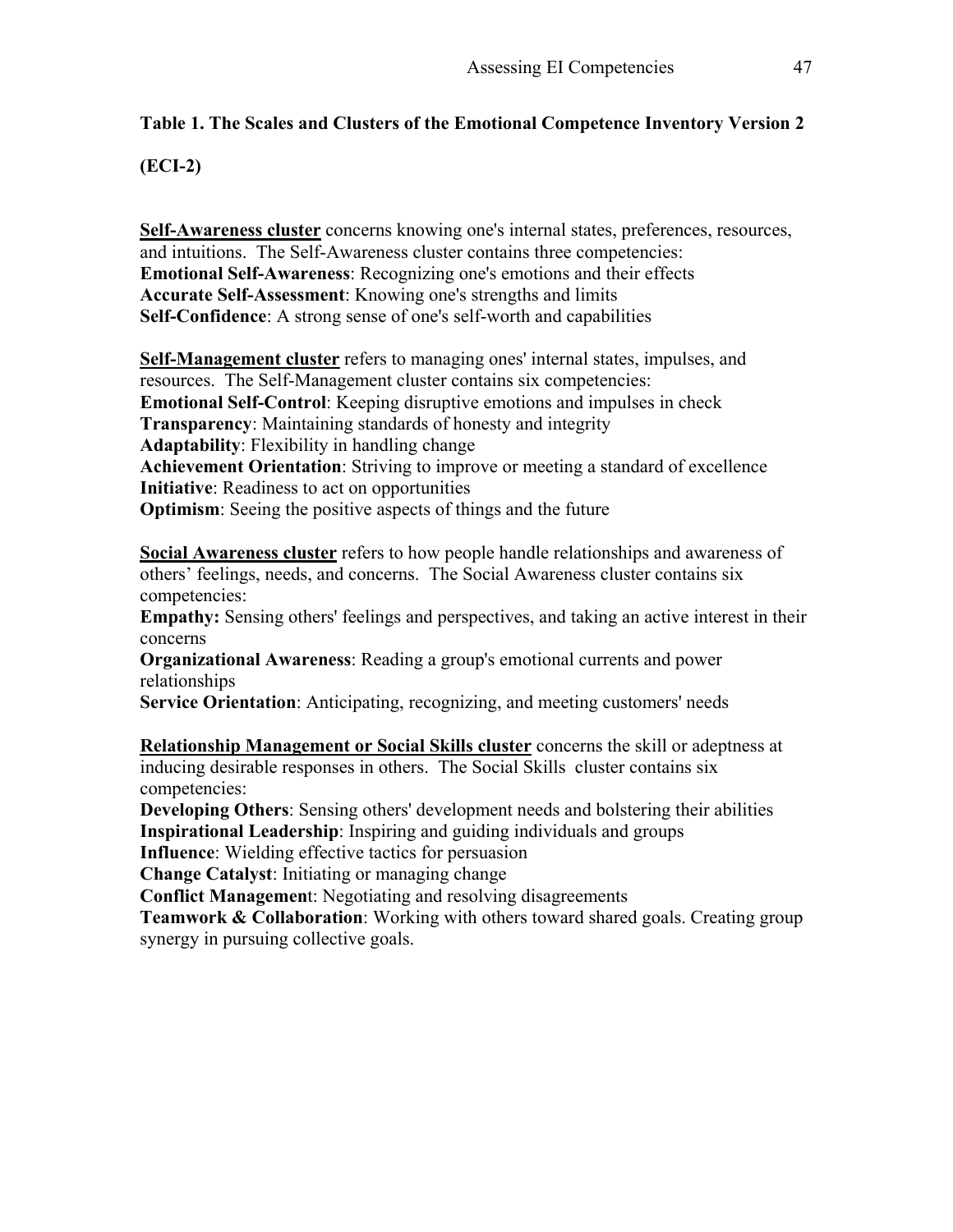|                                 | <b>ECI: Self</b>  | ECI: Others' ECI-2: Self- |                   | ECI-2: Others'    |
|---------------------------------|-------------------|---------------------------|-------------------|-------------------|
|                                 | <b>Assessment</b> | <b>Assessment</b>         | <b>Assessment</b> | <b>Assessment</b> |
| Competency                      | $n=4,001$         | $n=3,931$                 | $n=6,056-6,365$   | $n=6,542-6,601$   |
| Self-Awareness Cluster          |                   |                           |                   |                   |
| <b>Emotional Self-Awareness</b> | .61               | .74                       | .71               | .87               |
| Accurate Self-Assessment        | .68               | .83                       | .52               | .82               |
| Self-Confidence                 | .80               | .88                       | .72               | .81               |
| Self-Management Cluster         |                   |                           |                   |                   |
| Self-Control                    | .78               | .89                       | .71               | .86               |
| Transparency                    | .74               | .73                       | .52               | .74               |
| Optimism                        |                   |                           | .68               | .86               |
| Adaptability                    | .60               | .77                       | .56               | .81               |
| Achievement                     | .78               | .87                       | .62               | .80               |
| Initiative                      | .72               | .83                       | .51               | .71               |
| Social Awareness Cluster        |                   |                           |                   |                   |
| Empathy                         | .81               | .92                       | .68               | .89               |
| <b>Organizational Awareness</b> | .75               | .84                       | .69               | .81               |
| <b>Service Orientation</b>      | .85               | .91                       | .74               | .89               |
| Relationship Management Cluster |                   |                           |                   |                   |
| <b>Inspirational Leadership</b> | .69               | .80                       | .77               | .90               |
| Influence                       | .73               | .83                       | .63               | .81               |
| Developing Others               | .77               | .88                       | .73               | .89               |
| <b>Change Catalyst</b>          | .84               | .91                       | .71               | .83               |
| <b>Conflict Management</b>      | .75               | .86                       | .45               | .54               |
| Teamwork & Collaboration        | .81               | .91                       | .56               | .83               |

# **Table 2. Scale Reliabilities in Terms of Cronbach's alphas for Average Item Scores**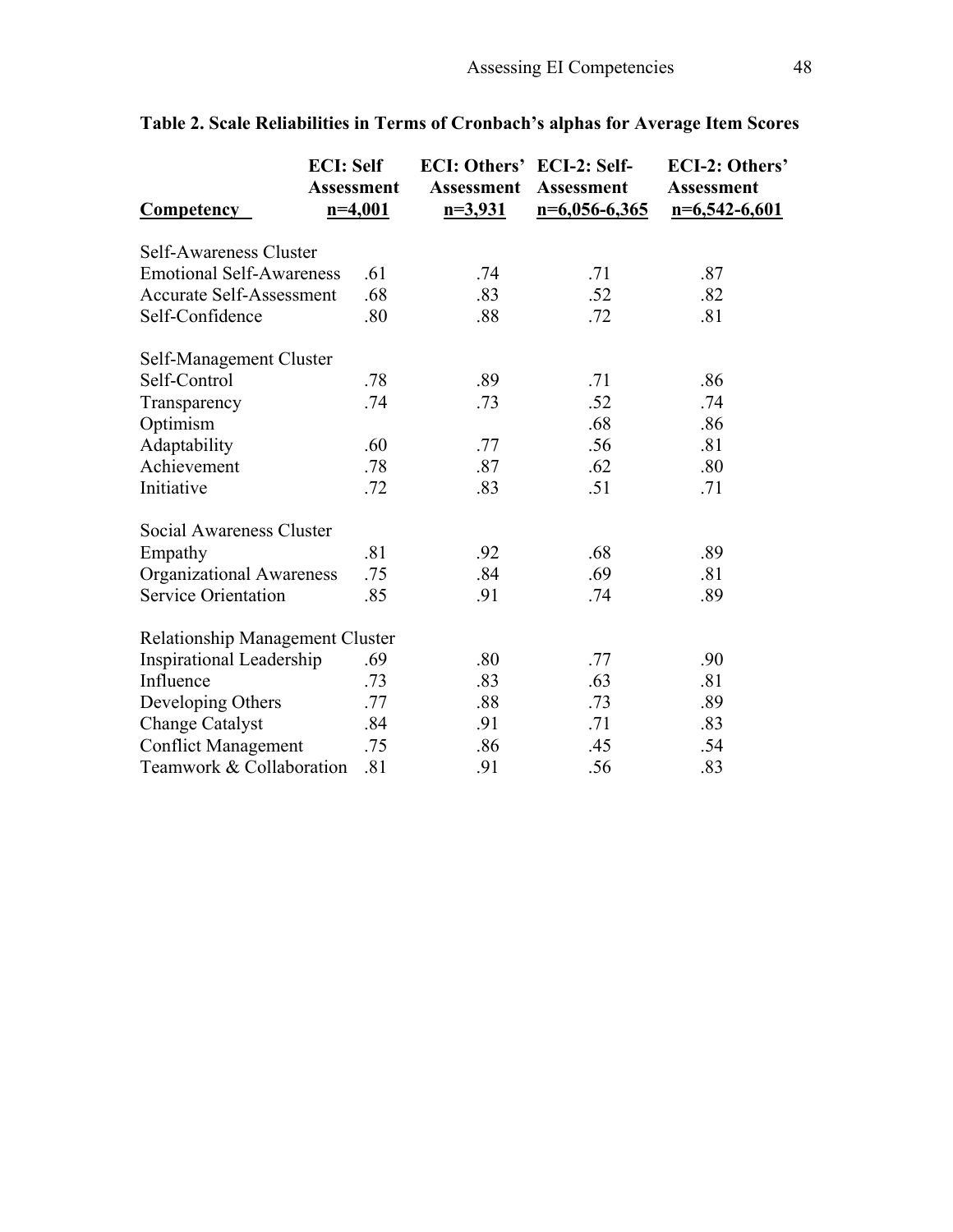|                                   | <b>Rotated Factor Loadings*</b> |                              |                     |                    |  |  |
|-----------------------------------|---------------------------------|------------------------------|---------------------|--------------------|--|--|
|                                   | Working                         | <b>Influencing Emotional</b> |                     | <b>Service</b>     |  |  |
| <b>Item</b>                       | with Others                     | <b>Change</b>                | <b>Self-Control</b> | <b>Orientation</b> |  |  |
| <b>Emotional Self Awareness 1</b> | .81                             |                              |                     |                    |  |  |
| <b>Emotional Self Awareness 2</b> | .62                             |                              |                     |                    |  |  |
| <b>Emotional Self Awareness 3</b> | .75                             |                              |                     |                    |  |  |
| <b>Emotional Self Awareness 4</b> | .97                             |                              |                     |                    |  |  |
| <b>Accurate Self Assessment 1</b> | .76                             |                              |                     |                    |  |  |
| <b>Accurate Self Assessment 2</b> | .48                             | .34                          |                     |                    |  |  |
| <b>Accurate Self Assessment 3</b> | .74                             |                              |                     |                    |  |  |
| <b>Accurate Self Assessment 4</b> | .80                             |                              |                     |                    |  |  |
| Transparency 1                    |                                 |                              |                     | .47                |  |  |
| Transparency 2                    | .44                             |                              |                     |                    |  |  |
| Transparency 3                    | .67                             |                              |                     | .33                |  |  |
| Transparency 4                    | .34                             |                              |                     |                    |  |  |
| Empathy 1                         | .62                             |                              | .33                 |                    |  |  |
| Empathy 2                         | .91                             |                              |                     |                    |  |  |
| Empathy 3                         | .67                             |                              |                     |                    |  |  |
| Empathy 4                         | .78                             |                              |                     |                    |  |  |
| Developing Others 1               | .64                             |                              |                     |                    |  |  |
| Developing Others 2               | .62                             | .33                          |                     |                    |  |  |
| Developing Others 3               | .74                             |                              |                     |                    |  |  |
| Developing Others 4               | .65                             | .32                          |                     |                    |  |  |
| Teamwork 1                        | .46                             |                              |                     |                    |  |  |
| Teamwork 2                        | .75                             |                              |                     |                    |  |  |
| Teamwork 3                        | .82                             |                              |                     |                    |  |  |
| Teamwork 4                        | .66                             |                              |                     |                    |  |  |
| Self-Confidence 1                 | $-.31$                          | .68                          |                     |                    |  |  |
| Self-Confidence 2                 | $-.55$                          | .79                          | .32                 |                    |  |  |
| Self-Confidence 3                 |                                 | .81                          |                     |                    |  |  |
| Self-Confidence 4                 |                                 | .81                          |                     |                    |  |  |
| <b>Achievement Orientation 1</b>  |                                 | .46                          |                     |                    |  |  |
| <b>Achievement Orientation 2</b>  |                                 | .56                          |                     |                    |  |  |
| <b>Achievement Orientation 3</b>  |                                 |                              |                     |                    |  |  |
| <b>Achievement Orientation 4</b>  |                                 | .46                          |                     |                    |  |  |
| Optimism 1                        |                                 | .57                          |                     |                    |  |  |
| Optimism 2                        |                                 | .60                          |                     |                    |  |  |
| Optimism 3                        |                                 | .47                          | .44                 |                    |  |  |
| Optimism 4                        | .40                             |                              |                     |                    |  |  |

**Table 3. Confirmatory Factor Analysis of ECI-2 Other Item Scores (Items are listed according the question sequence for each competency scale.)**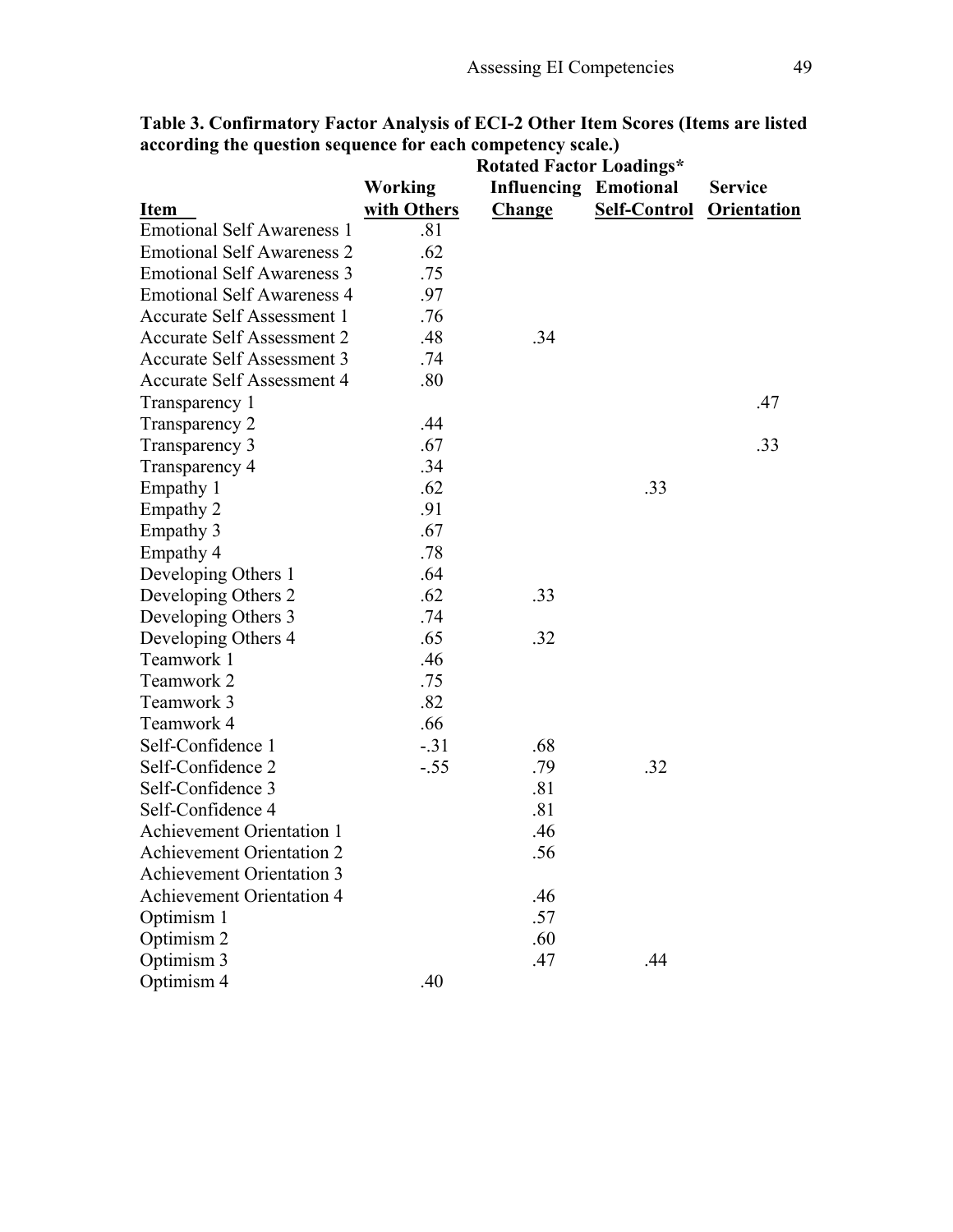## **Table 3 continued**

|                                                                                                                                                                                                                                                                                                                                                                              | <b>Rotated Factor Loadings*</b> |                 |                |                 |                         |
|------------------------------------------------------------------------------------------------------------------------------------------------------------------------------------------------------------------------------------------------------------------------------------------------------------------------------------------------------------------------------|---------------------------------|-----------------|----------------|-----------------|-------------------------|
|                                                                                                                                                                                                                                                                                                                                                                              | Organizational                  |                 |                |                 |                         |
|                                                                                                                                                                                                                                                                                                                                                                              | <b>Awareness</b>                | $\underline{6}$ | $\overline{1}$ | $\underline{8}$ | $\overline{\mathbf{2}}$ |
| <b>Emotional Self Awareness 1</b><br><b>Emotional Self Awareness 2</b><br><b>Emotional Self Awareness 3</b><br><b>Emotional Self Awareness 4</b><br><b>Accurate Self Assessment 1</b><br><b>Accurate Self Assessment 2</b><br><b>Accurate Self Assessment 3</b><br><b>Accurate Self Assessment 4</b><br>Transparency 1<br>Transparency 2<br>Transparency 3<br>Transparency 4 |                                 |                 |                | .38             | $-54$                   |
| Empathy 1<br>Empathy 2<br>Empathy 3<br>Empathy 4<br>Developing Others 1<br>Developing Others 2<br>Developing Others 3<br>Developing Others 4<br>Teamwork 1<br>Teamwork 2<br>Teamwork 3<br>Teamwork 4                                                                                                                                                                         |                                 |                 |                | .39             |                         |
| Self-Confidence 1<br>Self-Confidence 2<br>Self-Confidence 3<br>Self-Confidence 4<br><b>Achievement Orientation 1</b><br><b>Achievement Orientation 2</b><br><b>Achievement Orientation 3</b><br><b>Achievement Orientation 4</b><br>Optimism 1<br>Optimism 2<br>Optimism 3<br>Optimism 4                                                                                     | .30                             | .38             |                |                 | .30                     |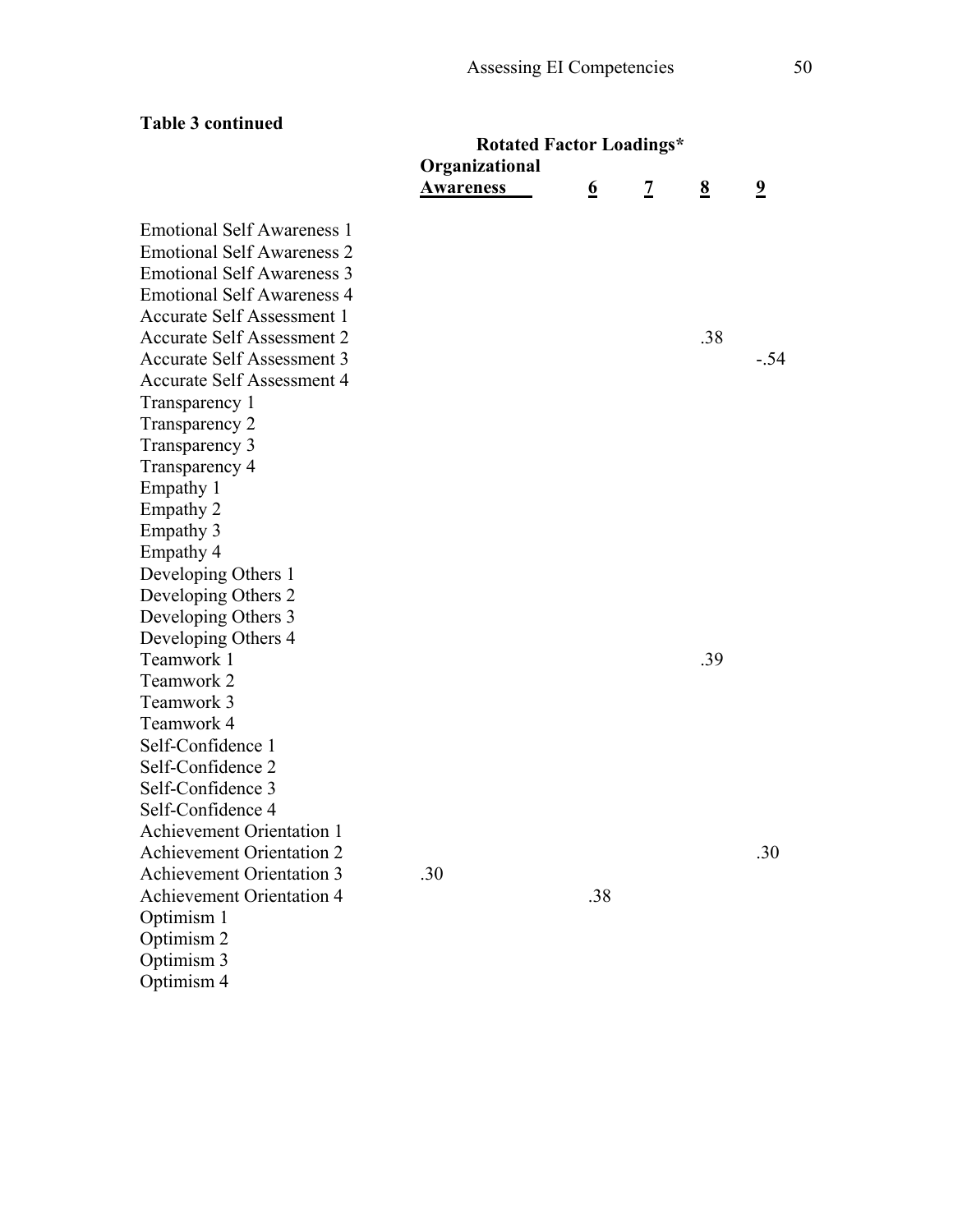|  | <b>Table 3 continued</b> |
|--|--------------------------|
|  |                          |

|                                   |                | <b>Rotated Factor Loadings*</b> |                     |                    |
|-----------------------------------|----------------|---------------------------------|---------------------|--------------------|
|                                   | <b>Working</b> | <b>Influencing Emotional</b>    |                     | <b>Service</b>     |
| <u>Item</u>                       | with Others    | <b>Change</b>                   | <b>Self-Control</b> | <b>Orientation</b> |
| Change Catalyst 1                 |                | .43                             |                     |                    |
| Change Catalyst 2                 |                |                                 |                     |                    |
| Change Catalyst 3                 |                | .67                             |                     |                    |
| Change Catalyst 4                 |                | .42                             |                     |                    |
| Inspirational Leadership 1        |                | .46                             |                     |                    |
| Inspirational Leadership 2        | .42            | .59                             |                     |                    |
| Inspirational Leadership 3        | .46            | .63                             |                     |                    |
| Inspirational Leadership 4        |                | .78                             |                     |                    |
| <b>Emotional Self-Control 1</b>   |                |                                 | .51                 |                    |
| <b>Emotional Self-Control 2</b>   |                |                                 | .66                 |                    |
| <b>Emotional Self-Control 3</b>   |                |                                 | .77                 |                    |
| <b>Emotional Self-Control 4</b>   |                |                                 | .74                 |                    |
| <b>Service Orientation 1</b>      |                |                                 |                     | .80                |
| <b>Service Orientation 2</b>      |                |                                 |                     | .69                |
| <b>Service Orientation 3</b>      |                |                                 |                     | .92                |
| <b>Service Orientation 4</b>      |                |                                 |                     | .70                |
| Organizational Awareness 1        |                |                                 |                     |                    |
| Organizational Awareness 2        |                |                                 |                     |                    |
| <b>Organizational Awareness 3</b> |                |                                 |                     |                    |
| <b>Organizational Awareness 4</b> |                |                                 |                     |                    |
| <b>Conflict Management 1</b>      |                |                                 |                     |                    |
| Conflict Management 2             | .44            |                                 |                     |                    |
| Conflict Management 3             |                | .30                             |                     |                    |
| Conflict Management 4             | .53            |                                 |                     |                    |
| Adaptability 1                    |                | .32                             |                     |                    |
| Adaptability 2                    |                |                                 |                     |                    |
| Adaptability 3                    |                | .41                             | .30                 |                    |
| Adaptability 4                    |                |                                 |                     |                    |
| Initiative 1                      |                | .73                             |                     |                    |
| Initiative 2                      |                |                                 |                     |                    |
| Initiative 3                      |                |                                 |                     |                    |
| Initiative 4                      |                | .65                             |                     |                    |
| Influence 1                       | .41            | .64                             |                     |                    |
| Influence 2                       | .33            |                                 |                     |                    |
| Influence 3                       |                | .36                             |                     |                    |
| Influence 4                       |                |                                 |                     |                    |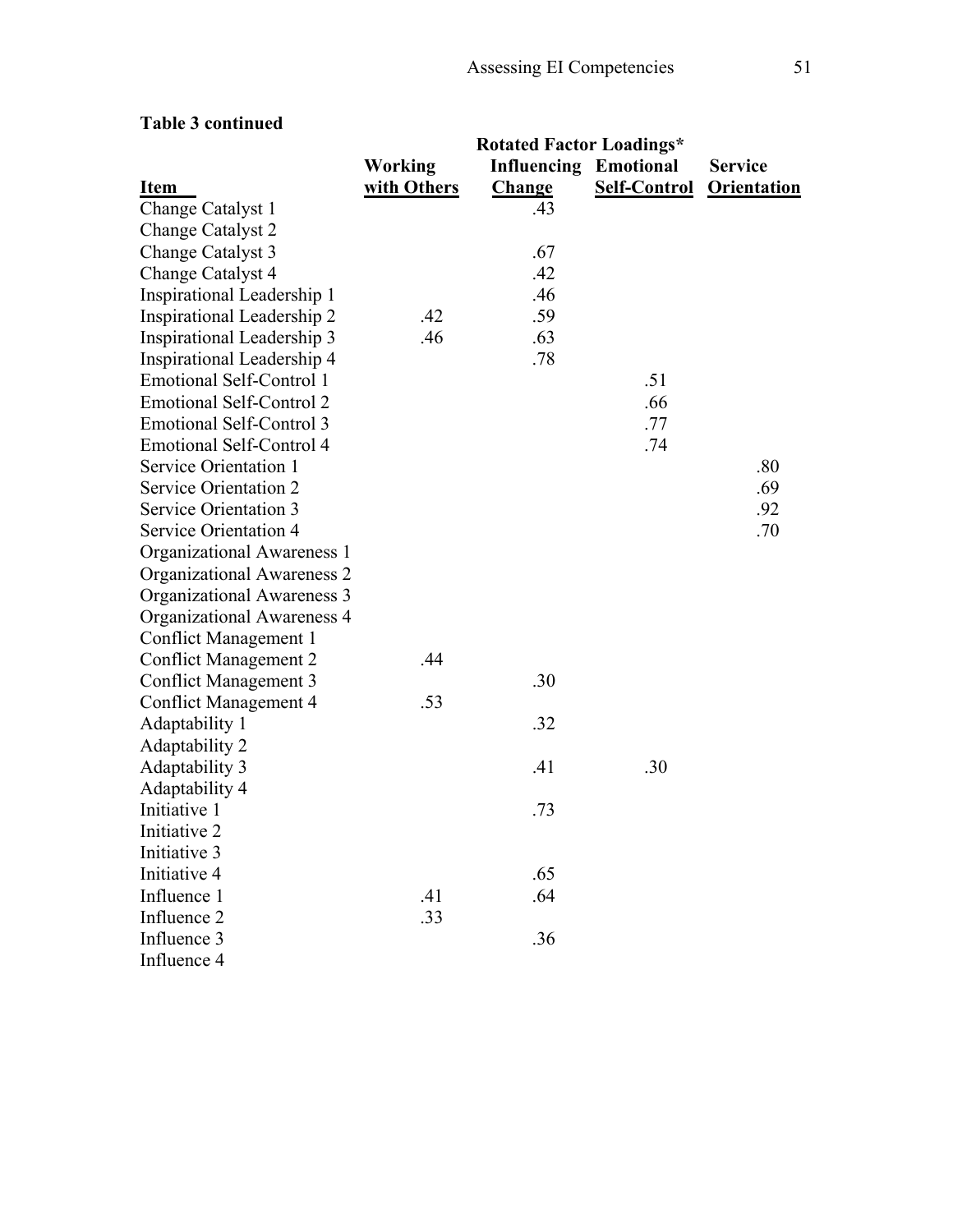## **Table 3 continued**

|                                                              | <b>Rotated Factor Loadings*</b> |                 |                         |                 |                         |  |
|--------------------------------------------------------------|---------------------------------|-----------------|-------------------------|-----------------|-------------------------|--|
|                                                              | Organizational                  |                 |                         |                 |                         |  |
|                                                              | <u>Awareness</u>                | $\underline{6}$ | $\overline{\mathbf{I}}$ | $\underline{8}$ | $\overline{\mathbf{2}}$ |  |
| Change Catalyst 1                                            |                                 |                 | .40                     |                 |                         |  |
| Change Catalyst 2                                            |                                 |                 |                         | .55             |                         |  |
| Change Catalyst 3                                            |                                 |                 |                         |                 |                         |  |
| Change Catalyst 4                                            |                                 |                 | .47                     |                 |                         |  |
| Inspirational Leadership 1                                   |                                 |                 |                         |                 |                         |  |
| Inspirational Leadership 2                                   |                                 |                 |                         |                 |                         |  |
| Inspirational Leadership 3                                   |                                 |                 |                         |                 |                         |  |
| Inspirational Leadership 4                                   |                                 |                 |                         |                 |                         |  |
| Emotional self-Control 1                                     |                                 | $-.35$          |                         |                 |                         |  |
| Emotional self-Control 2                                     |                                 |                 | $-.34$                  |                 |                         |  |
| Emotional self-Control 3                                     |                                 |                 |                         |                 |                         |  |
| Emotional self-Control 4                                     |                                 |                 |                         |                 |                         |  |
| Service Orientation 1                                        |                                 |                 |                         |                 |                         |  |
| Service Orientation 2                                        |                                 |                 |                         |                 |                         |  |
| Service Orientation 3                                        |                                 |                 |                         |                 |                         |  |
| Service Orientation 4                                        |                                 |                 |                         |                 |                         |  |
| Organizational Awareness 1                                   | .75                             |                 |                         |                 |                         |  |
| Organizational Awareness 2                                   | .92                             |                 |                         |                 |                         |  |
| Organizational Awareness 3                                   | .34<br>.81                      |                 |                         |                 |                         |  |
| Organizational Awareness 4                                   |                                 |                 | .51                     |                 |                         |  |
| <b>Conflict Management 1</b><br><b>Conflict Management 2</b> |                                 |                 |                         |                 |                         |  |
| <b>Conflict Management 3</b>                                 |                                 |                 | .65                     |                 |                         |  |
| <b>Conflict Management 4</b>                                 |                                 |                 |                         |                 |                         |  |
| Adaptability 1                                               |                                 |                 |                         |                 |                         |  |
| Adaptability 2                                               |                                 | .35             |                         |                 |                         |  |
| Adaptability 3                                               |                                 |                 |                         |                 |                         |  |
| Adaptability 4                                               |                                 | .47             |                         |                 |                         |  |
| Initiative 1                                                 |                                 |                 |                         | .31             |                         |  |
| Initiative 2                                                 |                                 | .53             |                         |                 |                         |  |
| Initiative 3                                                 |                                 | .68             |                         |                 |                         |  |
| Initiative 4                                                 |                                 |                 |                         |                 |                         |  |
| Influence 1                                                  |                                 |                 |                         |                 |                         |  |
| Influence 2                                                  |                                 | .33             |                         |                 |                         |  |
| Influence 3                                                  | .40                             |                 |                         |                 |                         |  |
| Influence 4                                                  | .32                             |                 |                         |                 |                         |  |
|                                                              |                                 |                 |                         |                 |                         |  |

\* Only rotated factor loadings greater than .300 (+ or -) or shown.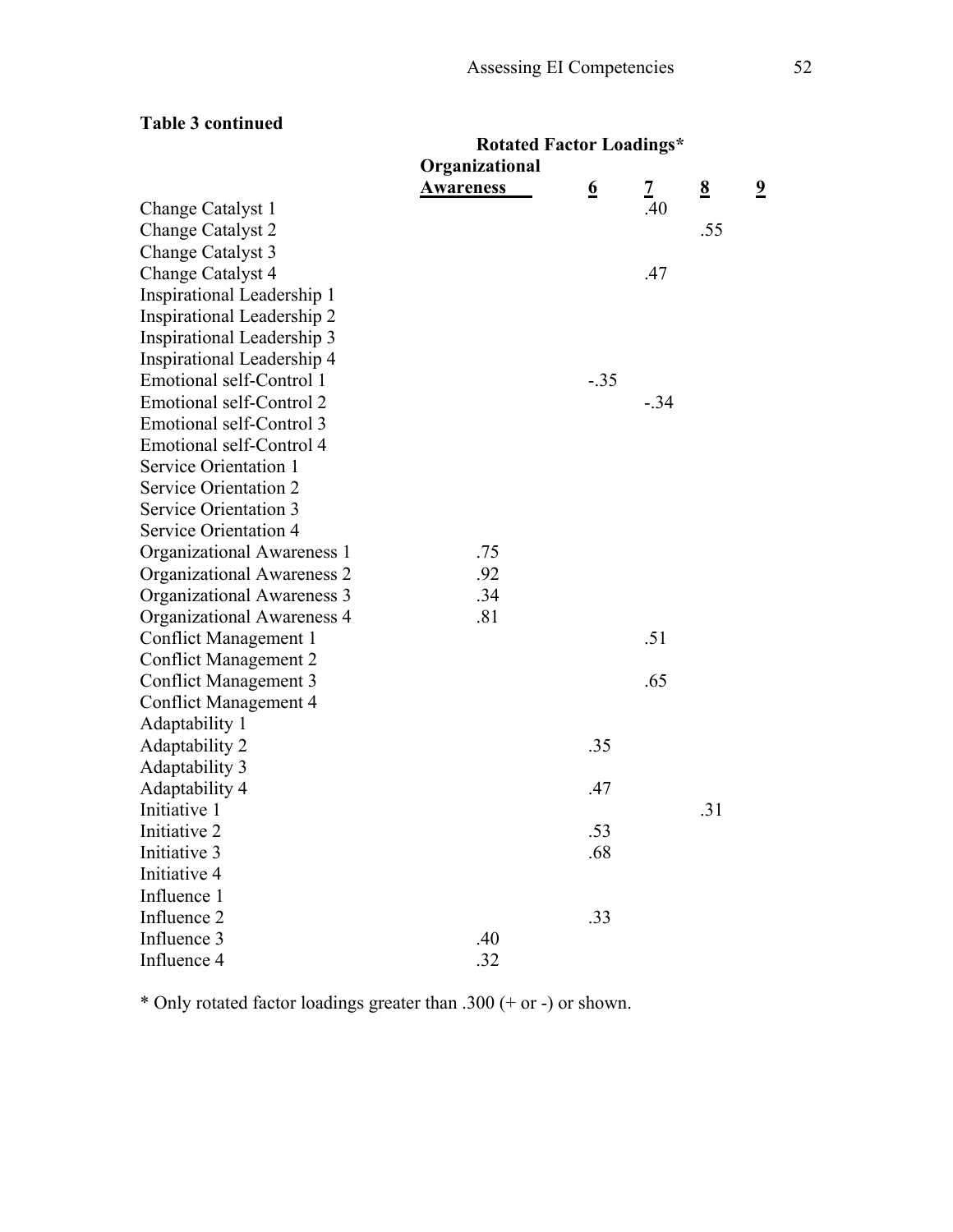| Self-          |                              | <b>Emotional Intelligence</b><br>(Total Others Ratings) |                     |                     |                         |
|----------------|------------------------------|---------------------------------------------------------|---------------------|---------------------|-------------------------|
| Rating         |                              | Self-<br>Awareness                                      | Self-<br>Management | Social<br>Awareness | Social<br><b>Skills</b> |
| Objective      | Salary (N=38)                | .30†                                                    | $.37*$              | $.43*$              | $.40*$                  |
| Career         | Position Level (N=40)        | .09                                                     | .10                 | .19                 | $.29+$                  |
| <b>Success</b> | Number of Promotions (N=29)  | .03                                                     | $-0.06$             | $-.17$              | $-.10$                  |
|                | Job Success (N=40)           | .12                                                     | $.33*$              | $.26+$              | $.34*$                  |
| Subjective     | Financial Success (N=40)     | $-.21$                                                  | $-.07$              | $-.16$              | $-.15$                  |
| Career         | Hierarchical Success (N=40)  | $-.02$                                                  | .16                 | .05                 | .01                     |
| <b>Success</b> | Interpersonal Success (N=40) | .00                                                     | .17                 | .01                 | .10                     |
|                | Life Success (N=40)          | $.29+$                                                  | $.46*$              | $.38*$              | $.46*$                  |

Table 4. Correlations between ECI Others' ratings and career success with a sample of Turkish financial sector managers (Sevinc, 2001).

 $†p$  < .10;  $*p$  < .05;

Table 5. Correlations between ECI scores and performance for call center agents.

| ECI                  | Emotional Intelligence (ECI)        | Correlations with performance for agents<br>within each department |                   |                            |  |
|----------------------|-------------------------------------|--------------------------------------------------------------------|-------------------|----------------------------|--|
| Cluster              | Competencies                        | <b>Client Services</b><br>$(n=44)$                                 | Sales<br>$(n=47)$ | Administration<br>$(n=44)$ |  |
| Self-                | <b>Emotional Self-Awareness</b>     | .23                                                                | .33               | .46                        |  |
| Awareness            | Accurate Self-Assessment            | .38                                                                | .33               | .46                        |  |
|                      | Self-Confidence                     | .61                                                                | .47               | $.73*$                     |  |
|                      | Self-Control                        | .17                                                                | .26               | .48                        |  |
|                      | Trustworthiness                     | $.66*$                                                             | $.53*$            | .45                        |  |
| Self-                | Conscientiousness                   | $.49*$                                                             | .45               | $.57*$                     |  |
| Management           | Adaptability                        | .37                                                                | .31               | .58*                       |  |
|                      | <b>Achievement Orientation</b>      | $.64*$                                                             | .35               | $.63*$                     |  |
|                      | Initiative                          | $.58*$                                                             | .42               | $.72*$                     |  |
| Social               | Empathy                             | .22                                                                | .42               | .45                        |  |
| Awareness            | Organizational Awareness            | $.49*$                                                             | .25               | .48                        |  |
|                      | Service Orientation                 | .27                                                                | .39               | .46                        |  |
|                      | Developing Others                   | .30                                                                | .30               | $.68*$                     |  |
|                      | Leadership                          | $.49*$                                                             | .26               | $.62*$                     |  |
|                      | Communication                       | .41                                                                | .32               | .46                        |  |
| <b>Social Skills</b> | Influence                           | $.53*$                                                             | .37               | $.63*$                     |  |
|                      | Change Catalyst                     | $.57*$                                                             | .43               | $.58*$                     |  |
|                      | <b>Conflict Management</b>          | .45                                                                | .26               | $.59*$                     |  |
|                      | <b>Building Bonds</b>               | .35                                                                | .48               | $.55*$                     |  |
|                      | <b>Teamwork &amp; Collaboration</b> | .44                                                                | .41               | $.57*$                     |  |

 $*_{\underline{p}}$  < .05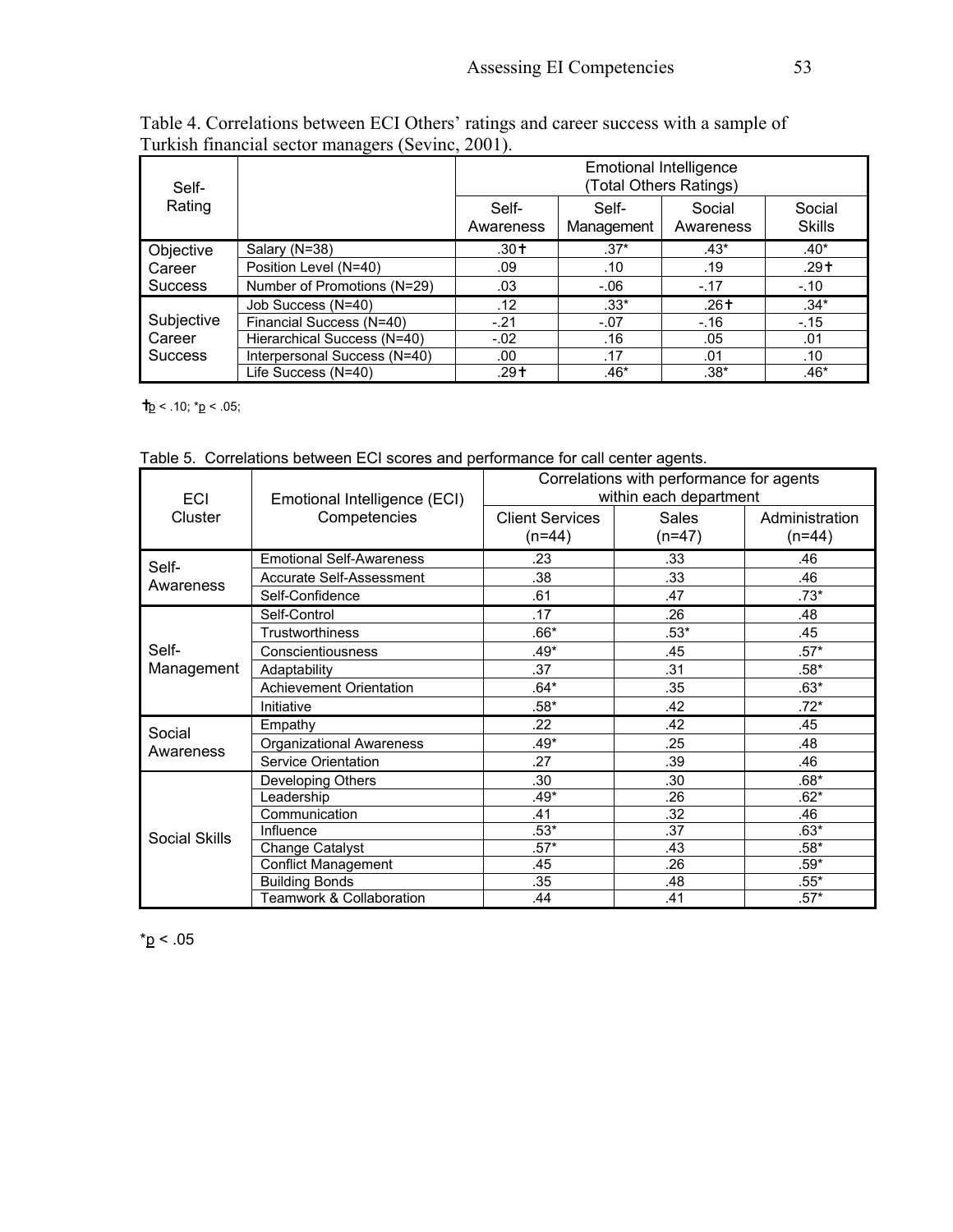Table 6. Pearson correlations between Emotional Intelligence and two measures of performance for U.K. College Principals (N=92).

| ECI<br>Cluster   | <b>Retention Rate</b><br>$(n = 90)$ | Academic Achievement<br>$(n = 25)$ |
|------------------|-------------------------------------|------------------------------------|
| Self-Awareness   | .20*                                | .23                                |
| Self-Management  | .16                                 |                                    |
| Social Awareness | $.18*$                              | .15                                |
| Social Skills    | .16                                 | 25                                 |

 $*_{\underline{p}}$  < .05

Table 7. Overall correlations between ECI 2.0 total other ratings and performance ratings with U.K. Fire Fighters and Fire Officers (N=67).

|                       |                                 | Performance Measure           |                                       |                          |                    |
|-----------------------|---------------------------------|-------------------------------|---------------------------------------|--------------------------|--------------------|
| <b>ECI</b><br>Cluster | Competency                      | Inter-<br>personal<br>Ability | Manage-<br>ment<br>Effective-<br>ness | Personal<br><b>Style</b> | Problem<br>Solving |
| Self-                 | <b>Emotional Self-Awareness</b> | $.31*$                        | $.41***$                              | $.46**$                  | $.27*$             |
| Awareness             | Accurate Self-Assessment        | $.50**$                       | .19                                   | $.28*$                   | $.30*$             |
|                       | Self-Confidence                 | $.39**$                       | $.41***$                              | $.35***$                 | $.45**$            |
|                       | <b>Emotional Self-Control</b>   | .18                           | $.24*$                                | $.43**$                  | .17                |
| Self-                 | Transparency                    | $.39**$                       | $.33**$                               | $.38**$                  | $.37**$            |
| Manage-               | Adaptability                    | $.36**$                       | $.38**$                               | $.38**$                  | $.48**$            |
| Ment                  | Achievement                     | $.28**$                       | $.45**$                               | .54**                    | $.55***$           |
|                       | Initiative                      | .09                           | .05                                   | .17                      | $.42**$            |
|                       | Optimism                        | $.38**$                       | $.32**$                               | $.46**$                  | $.39***$           |
| Social                | Empathy                         | $.49**$                       | $.29*$                                | $.54**$                  | $.39**$            |
| Awareness             | Organizational Awareness        | $-.03$                        | $.54**$                               | .06                      | $.37***$           |
|                       | Service Orientation             | $.38**$                       | $.36**$                               | $.43**$                  | $.30*$             |
|                       | Developing Others               | $.45***$                      | $.45***$                              | $.46**$                  | $.39**$            |
| Relationship          | Inspirational Leadership        | $.53**$                       | $.54**$                               | .54**                    | $.49**$            |
| Manage-               | Change Catalyst                 | $.46**$                       | $.37**$                               | $.51***$                 | $.53**$            |
| ment                  | Influence                       | $.52**$                       | $.39**$                               | $.48**$                  | $.48**$            |
|                       | <b>Conflict Management</b>      | $.45***$                      | $.47**$                               | $.51**$                  | $.43**$            |
|                       | Teamwork & Collaboration        | $.61***$                      | $.27**$                               | $.47**$                  | $.37**$            |

 $*p < .05; ** p < .01$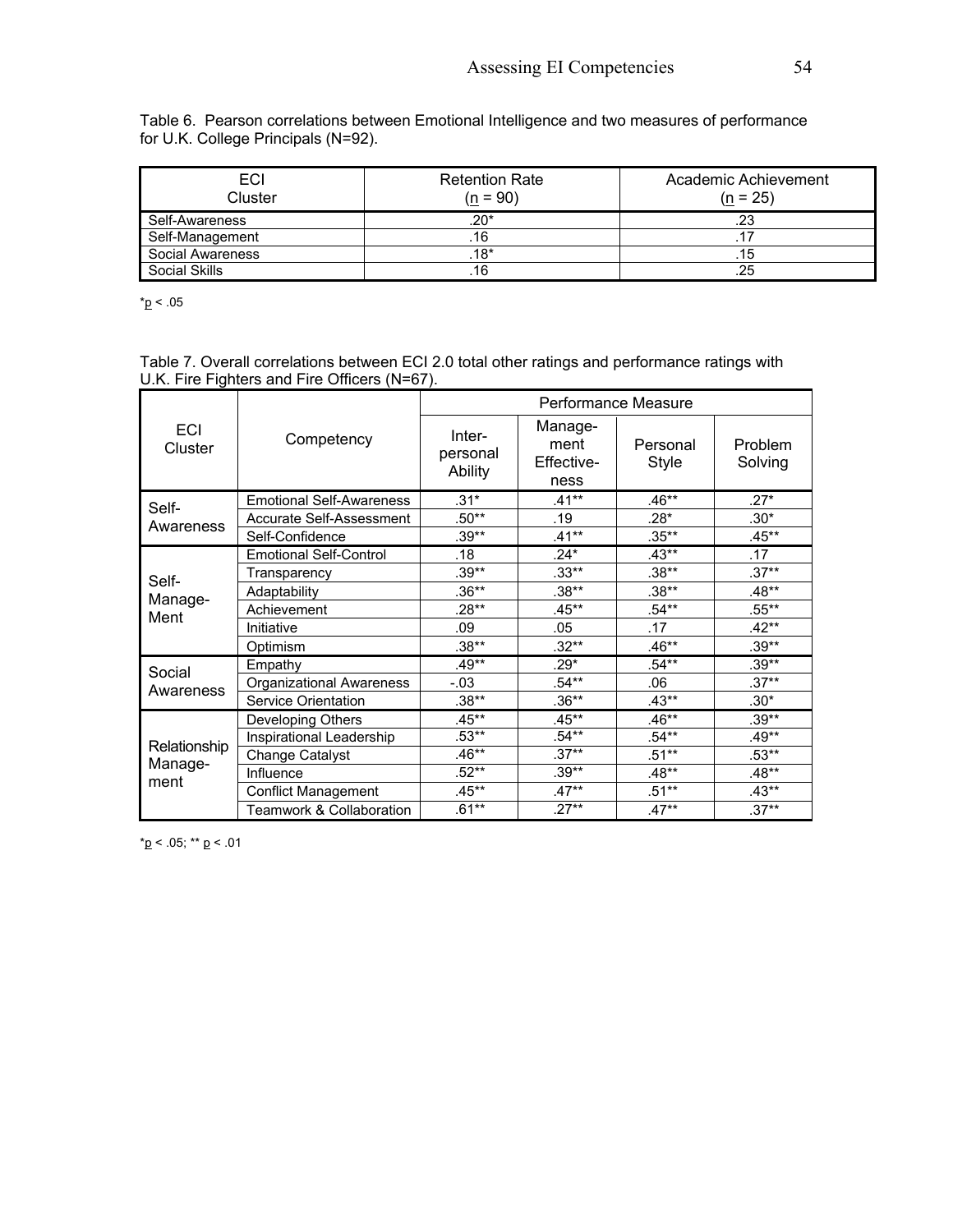| ECI<br>Cluster          | Competency                          | Introversion/<br>Extraversion | Sensing/<br>Intuiting | Thinking/<br>Feeling | Judging/<br>Perceiving |
|-------------------------|-------------------------------------|-------------------------------|-----------------------|----------------------|------------------------|
| Self-                   | <b>Emotional Self-Awareness</b>     | $-.26$                        | $-0.62**$             | $-.57*$              | .05                    |
| Awareness               | Accurate Self-Assessment            | $-.44$                        | $-.53*$               | $-0.64**$            | $-.14$                 |
|                         | Self-Confidence                     | $-.40$                        | $-.16$                | $-.21$               | $-.03$                 |
|                         | Self-Control                        | .01                           | $-.57*$               | $-.40$               | .06                    |
|                         | Trustworthiness                     | $-.29$                        | $-.38$                | $-.35$               | .10                    |
| Self-                   | Conscientiousness                   | $-0.08$                       | $-.01$                | $-20$                | .36                    |
| Management              | Adaptability                        | $-29$                         | $-0.66**$             | $-0.53*$             | .07                    |
|                         | <b>Achievement Orientation</b>      | $-.16$                        | $-.22$                | $-.19$               | .14                    |
|                         | Initiative                          | $-.31$                        | $-.40$                | $-.47*$              | .01                    |
| Social                  | Empathy                             | $-.17$                        | $-0.68***$            | $-0.65**$            | .09                    |
| Awareness               | <b>Organizational Awareness</b>     | $-.14$                        | $-.37$                | $-.44$               | .21                    |
|                         | Service Orientation                 | $-23$                         | $-.40$                | $-.50*$              | .11                    |
|                         | Developing Others                   | $-.32$                        | $-.46$                | $-.57*$              | .11                    |
|                         | Leadership                          | $-.33$                        | $-.33$                | $-.56*$              | .04                    |
|                         | Influence                           | $-.20$                        | $-.41$                | $-.48*$              | .06                    |
| Social<br><b>Skills</b> | Communication                       | $-24$                         | $-.52*$               | $-.53*$              | $-.01$                 |
|                         | Change Catalyst                     | $-.32$                        | $-.39$                | $-.50*$              | $-.04$                 |
|                         | <b>Conflict Management</b>          | $-.23$                        | $-.45$                | $-.45*$              | .18                    |
|                         | <b>Building Bonds</b>               | $-36$                         | $-.51*$               | $-0.60**$            | $-0.06$                |
|                         | <b>Teamwork &amp; Collaboration</b> | $-.30$                        | $-0.60**$             | $-0.61**$            | .06                    |

Table 8. (Burckle, 2000b). Pearson correlations between ECI competencies and Myers-Briggs dimensions with a sample of medical response paramedics  $(N=18)$ .<sup>a</sup>

\*p < .05; \*\* p < .01 <sup>a</sup> **The first dimension listed for each variable of the Myers Briggs, such as Introversion, would show a positive correlation to the EI competency. Whereas the other aspect shown of each dimension, such as Extroversion, would show a negative correlation is significantly related to the EI competency.** 

Table 9. Correlations (N=90) between self-ratings on four ECI clusters and self-reported NEO-PI domains (Murensky, 2000).

| ECI<br>Cluster          | Neuroticism | Extroversion | Openness | Agreeableness | Conscientious-<br>ness |
|-------------------------|-------------|--------------|----------|---------------|------------------------|
| Self-<br>Awareness      | $-.07$      | $.47**$      | $.28**$  | .00           | $.30**$                |
| Self-<br>Management     | $-.20$      | $.24*$       | .20      | $-.02$        | $.33**$                |
| Social<br>Awareness     | $-.10$      | $.24*$       | $.23*$   | .03           | .21                    |
| Social<br><b>Skills</b> | $-.11$      | .49**        | $.22*$   | .08           | $.39**$                |

 $*_{p}$  < .05; \*\*  $p$  < .01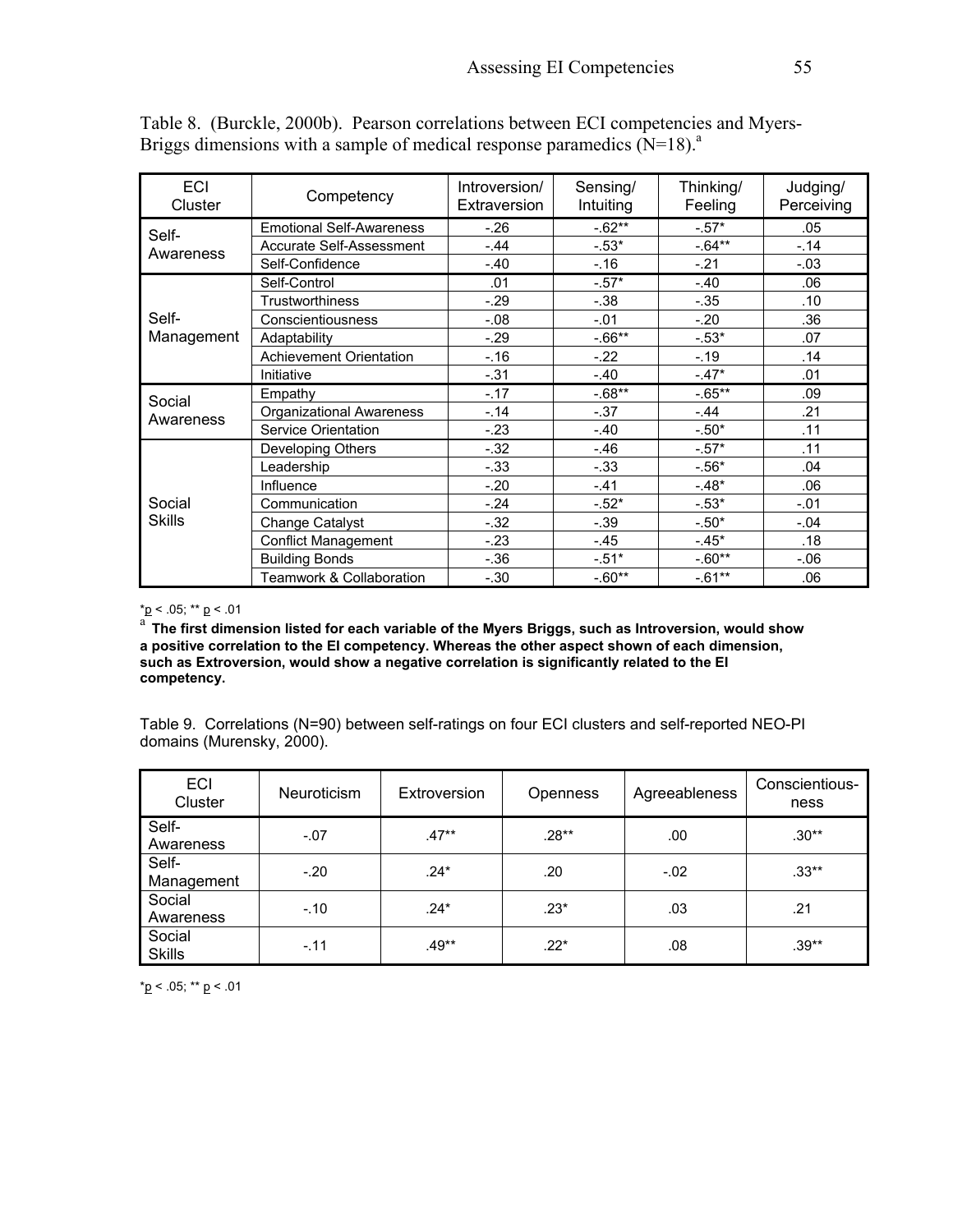|                          | Competency                          | Managerial Styles (MSI) |                    |             |                 |                  |          |
|--------------------------|-------------------------------------|-------------------------|--------------------|-------------|-----------------|------------------|----------|
| <b>ECI</b><br>Cluster    |                                     | Coercive                | Authori-<br>tative | Affiliative | Demo-<br>cratic | Pace-<br>setting | Coaching |
| Self-                    | <b>Emotional Self-Awareness</b>     | $-0.08$                 | .19                | $.52**$     | .37†            | .04              | $.40*$   |
| Aware-<br>ness           | Accurate Self-Assessment            | $-0.08$                 | .15                | .30         | .23             | $-.07$           | .29      |
|                          | Self-Confidence                     | $-0.06$                 | .11                | .11         | .02             | $-.13$           | .00      |
|                          | Self-Control                        | $-.30$                  | .25                | .21         | .28             | $-.13$           | .01      |
| Self<br>Manage-<br>ment  | Trustworthiness                     | .13                     | .26                | .31         | .31             | $-.09$           | .27      |
|                          | Conscientiousness                   | .09                     | .28                | .11         | .13             | $-.15$           | $.41*$   |
|                          | Adaptability                        | $-.26$                  | .38†               | $.44*$      | $.38*$          | $-0.08$          | $.32*$   |
|                          | <b>Achievement Orientation</b>      | $-.14$                  | .21                | .13         | .06             | .05              | .27      |
|                          | Initiative                          | $-.14$                  | .28                | $.43*$      | $.41*$          | $-.12$           | $.47*$   |
| Social<br>Aware-<br>ness | Empathy                             | $-.05$                  | .29                | .55**       | .34†            | $-.08$           | $.44*$   |
|                          | Organizational Awareness            | $-31$                   | .22                | .29         | .08             | $-.07$           | .17      |
|                          | Service Orientation                 | $-.02$                  | .25                | $.56**$     | .30             | $-.20$           | $.51*$   |
| Social<br><b>Skills</b>  | Developing Others                   | $-.01$                  | .37†               | $.59**$     | .32             | $-.23*$          | $.53**$  |
|                          | Leadership                          | $-.14$                  | .31                | $.44*$      | .23             | $-.21*$          | $.47*$   |
|                          | Influence                           | $-.15$                  | .20                | $.50*$      | .28             | $-.14$           | .34†     |
|                          | Communication                       | $-.00$                  | .17                | $.40*$      | .21             | $-13$            | .36†     |
|                          | Change Catalyst                     | $-0.00$                 | .31                | $.51**$     | .18             | $-.07$           | $.43**$  |
|                          | <b>Conflict Management</b>          | .03                     | .29                | $.43*$      | .28             | $-14$            | $.39*$   |
|                          | <b>Building Bonds</b>               | $-.06$                  | .06                | $.42*$      | .19             | $-.24*$          | $.40*$   |
|                          | <b>Teamwork &amp; Collaboration</b> | $-.20$                  | .49*               | $.75***$    | $.52**$         | $-.19$           | .52**    |

Table 10. Time 1 Emotional Intelligence and Managerial Style total others ratings (N=25) for Time 1 assessments (International Broadcasting Organization).

 $†p$  < .10;  $\n *p$  < .05;  $\n *p$  < .01

Table 11. U.K. Principal's (Sala, 2002) Emotional Intelligence cluster scores and total Organizational Climate scores (N=92). Summary of Multiple Regression analysis for all ECI cluster dimensions predicting total Organizational Climate.

|                         | Standardized<br>Coefficients |       |      |
|-------------------------|------------------------------|-------|------|
|                         | Beta                         |       | Sia. |
| <b>Self Awareness</b>   | $-.09$                       | - 45  | .65  |
| Social Awareness        | $-13$                        | $-88$ | .38  |
| Self Management         | .24                          | 1.41  | .16  |
| Relationship Management | .73                          | 2.72  | .01  |

 $R = .76$ ;  $R^2 = .57$ ; Adj.  $R^2 = .56$ ; Standard Error = 17.10

Note: Dependent Variable = Total Climate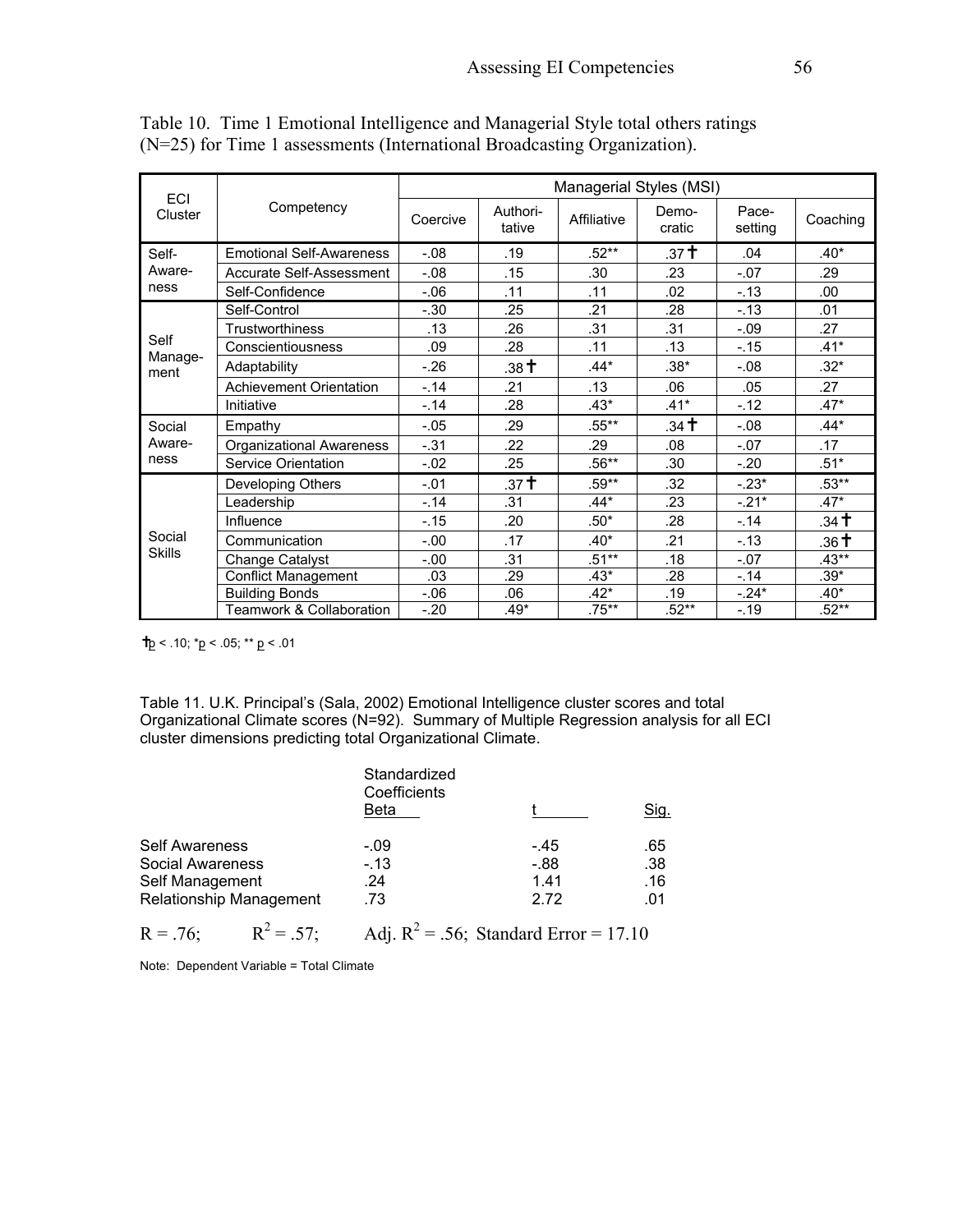| <b>ECI</b><br>Cluster | Competency                      | Watson-Glaser |  |  |
|-----------------------|---------------------------------|---------------|--|--|
| Self-                 | <b>Emotional Self-Awareness</b> | .04           |  |  |
| Awareness             | Accurate Self-Assessment        | $-.07$        |  |  |
|                       | Self-Confidence                 | $-.13$        |  |  |
|                       | Self-Control                    | $-13$         |  |  |
|                       | Trustworthiness                 | $-.09$        |  |  |
| Self-                 | Conscientiousness               | $-.15$        |  |  |
| Management            | Adaptability                    | $-0.08$       |  |  |
|                       | <b>Achievement Orientation</b>  | .05           |  |  |
|                       | Initiative                      | $-12$         |  |  |
| Social                | Empathy                         | $-.08$        |  |  |
| Awareness             | Organizational Awareness        | $-.07$        |  |  |
|                       | Service Orientation             | $-.20$        |  |  |
|                       | Developing Others               | $-.23*$       |  |  |
|                       | Leadership                      | $-.21*$       |  |  |
|                       | Influence                       | $-14$         |  |  |
| Social                | Communication                   | $-.13$        |  |  |
| <b>Skills</b>         | Change Catalyst                 | $-.07$        |  |  |
|                       | <b>Conflict Management</b>      | $-.14$        |  |  |
|                       | <b>Building Bonds</b>           | $-24*$        |  |  |
|                       | Teamwork & Collaboration        | $-19$         |  |  |

Table 12. Pearson correlations (N=90) between Watson-Glaser Critical Thinking and Analytical Reasoning scores and ECI competency scores (Murensky, 2000).

#### $*_{\underline{p}} < .05$

Table 13. Data from the Hay EI database.<sup>a</sup> Differences between male and female self and total others ratings on four EI clusters.

| Competency                      | Males<br>$(N=1,015)$ |           | Females<br>(N=496) |           | <b>ANOVA</b> |
|---------------------------------|----------------------|-----------|--------------------|-----------|--------------|
|                                 | <u>M</u>             | <u>SD</u> | <u>M</u>           | <u>SD</u> |              |
| Self-Awareness (Self)           | 5.50                 | .65       | 5.61               | .64       | $11.44***$   |
| Self-Management (Self)          | 5.50                 | .61       | 5.50               | .64       | .000         |
| Social Awareness (Self)         | 5.52                 | .71       | 5.60               | .71       | $5.84***$    |
| Social Skills (Self)            | 5.31                 | .70       | 5.29               | .74       | .221         |
| Self-Awareness (Total Others)   | 5.18                 | .56       | 5.43               | .53       | 68.90***     |
| Self-Management (Total Others)  | 5.22                 | .54       | 5.35               | .53       | 21.50***     |
| Social Awareness (Total Others) | 5.30                 | .62       | 5.54               | .57       | 48.60***     |
| Social Skills (Total Others)    | 5.06                 | .62       | 5.22               | .59       | 22.61***     |

Note: \*\* p < .01; \*\*\* p < .001

<sup>a</sup> On average, approximately 80% of gender-report data were missing from the demographic surveys.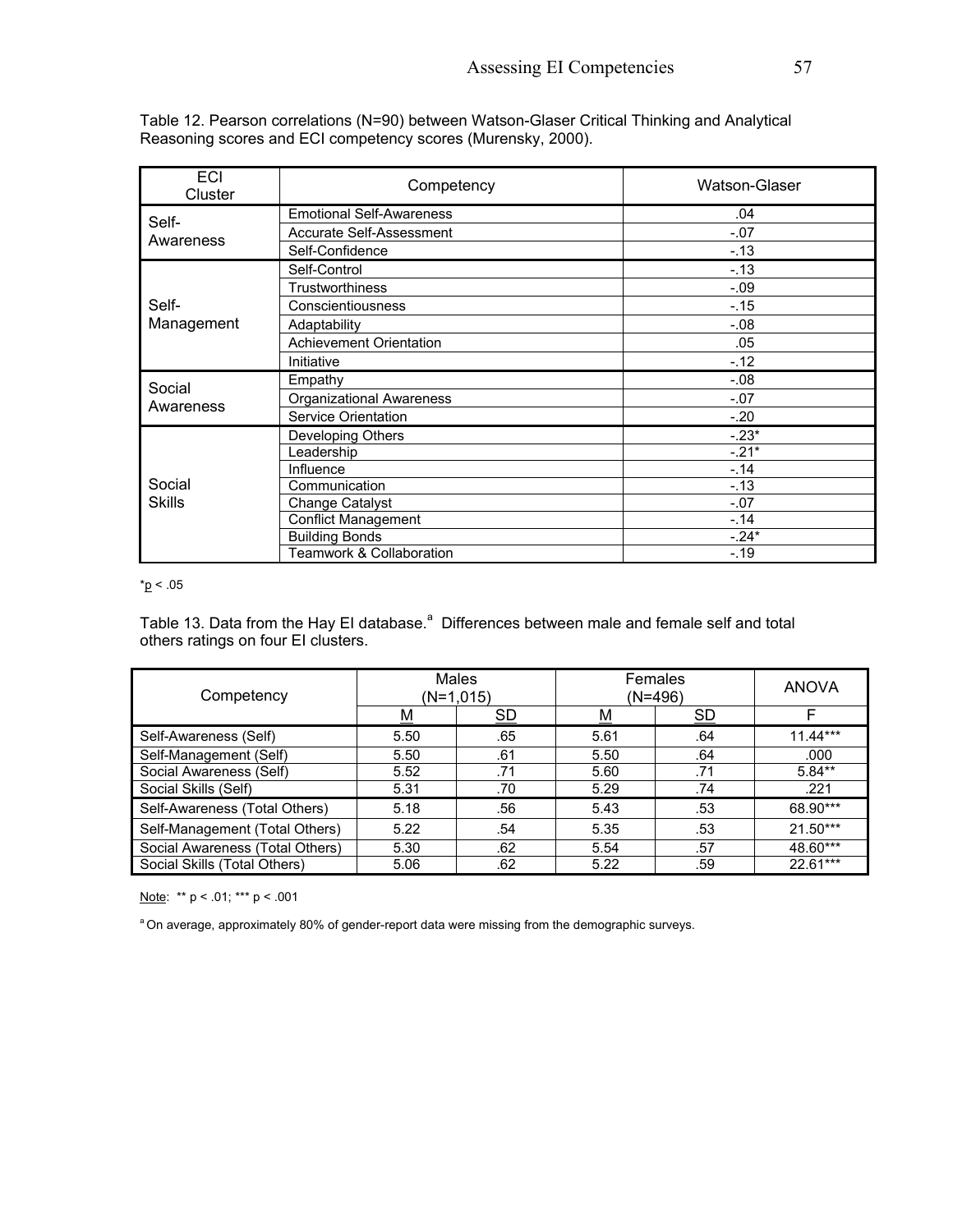## **Figure 1.**

## **CONTINGENCY THEORY OF ACTION & JOB PERFORMANCE (Boyatzis, 1982)**